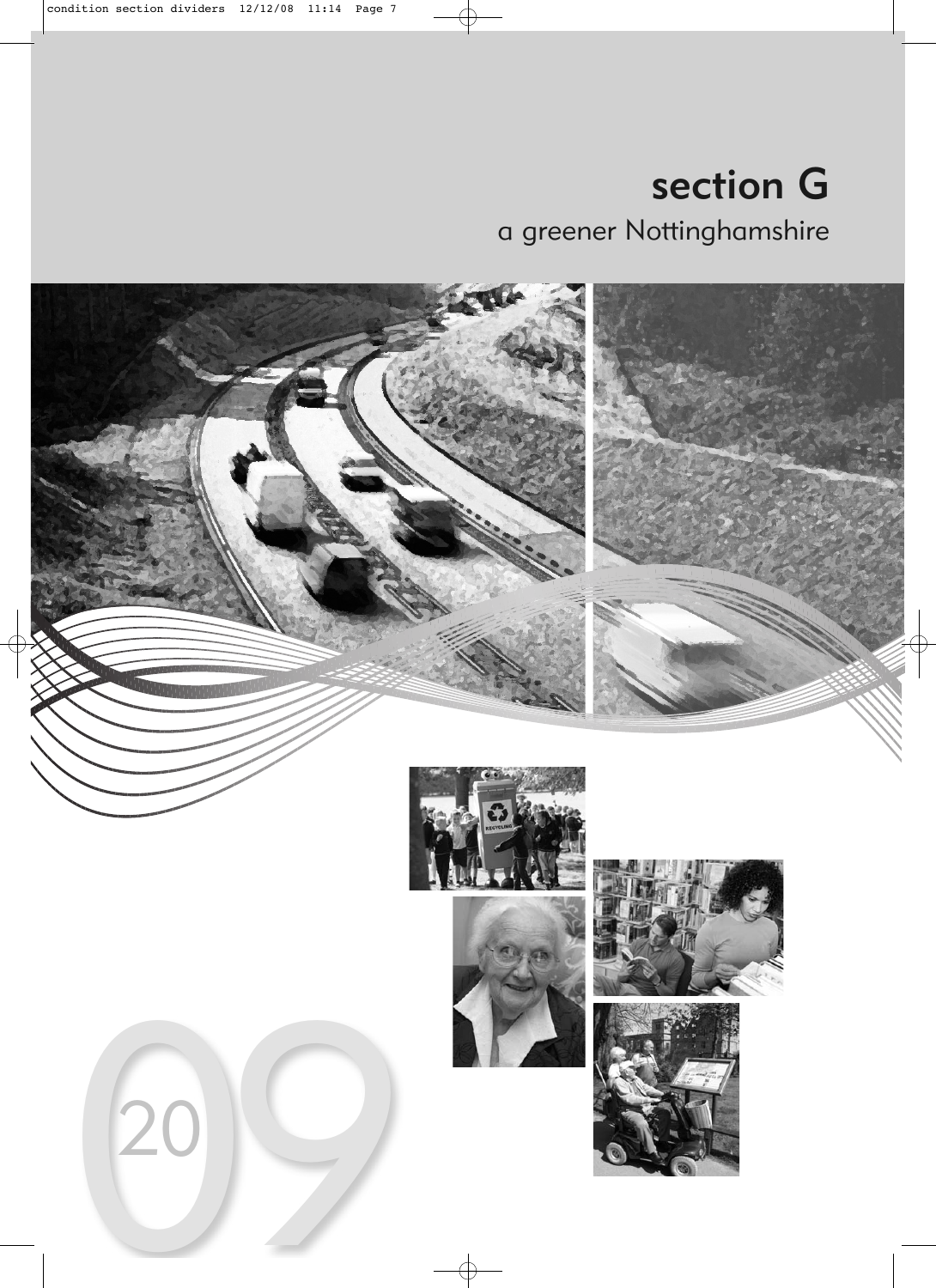|                                 | Accessibility   |                | Accessibility |                   | Accessibility |                     | Archaeological |                | <b>Bus Frequency</b> |                              | <b>Bus Frequency</b> |              |
|---------------------------------|-----------------|----------------|---------------|-------------------|---------------|---------------------|----------------|----------------|----------------------|------------------------------|----------------------|--------------|
|                                 | <b>Distance</b> |                | Index         |                   | Score         |                     | <b>Sites</b>   |                | 30 mins              |                              | Hourly               |              |
|                                 |                 | Rate Rank      |               | Rate Rank         |               | Rate Rank           |                | No. Rank       |                      | Rate Rank                    |                      | Rate Rank    |
| <b>Local Authority District</b> |                 |                |               |                   |               |                     |                |                |                      |                              |                      |              |
| <b>Ashfield</b>                 | 3.7             | 3              | 66.0          | 3                 | 7.7           | 1                   | 483            | 4              | 98.5                 | 1                            | 99.6                 | 2            |
| <b>Bassetlaw</b>                | 3.0             | $\overline{7}$ | 24.0          | 7                 | 5.4           | $\overline{7}$      | 1,697          | 3              | 79.2                 | 7                            | 92.7                 | 6            |
| <b>Broxtowe</b>                 | 3.6             | 4              | 77.0          | $\mathbf{1}$      | 7.5           | 2                   | 377            | 6              | 96.0                 | 3                            | 98.0                 | 3            |
| Gedling                         | 3.8             | $\mathbf{1}$   | 76.0          | $\overline{c}$    | 7.2           | 3                   | 449            | 5              | 94.4                 | 4                            | 97.4                 | 4            |
| Mansfield                       | 3.8             | 2              | 56.0          | 5                 | 7.0           | 4                   | 278            | $\overline{7}$ | 97.9                 | 2                            | 99.9                 | $\mathbf{1}$ |
| Newark & Sherwood               | 3.3             | 6              | 32.0          | 6                 | 6.0           | 6                   | 3,082          | 1              | 85.8                 | 5                            | 92.3                 | 7            |
| Rushcliffe                      | 3.3             | 5              | 66.0          | 3                 | 6.3           | 5                   | 2,196          | $\overline{c}$ | 85.2                 | 6                            | 94.3                 | 5            |
| <b>County (Notts less City)</b> | 3.5             |                |               |                   | 6.6           |                     | 8,562          |                | 91.0                 |                              | 96.3                 |              |
| <b>East Midlands</b>            |                 |                |               |                   |               |                     |                |                |                      |                              |                      |              |
| Country                         |                 |                |               |                   |               |                     |                |                |                      |                              |                      |              |
| <b>Ward Name</b>                |                 |                |               |                   |               |                     |                |                |                      |                              |                      |              |
| <b>Hucknall Central</b>         |                 |                | 78.0          |                   |               |                     |                |                | 100.0                |                              |                      |              |
| <b>Hucknall East</b>            | 4.9             | 1              | 82.8          | 3<br>$\mathbf{1}$ | 8.0<br>7.9    | 4                   |                |                | 100.0                | 1                            | 100.0<br>100.0       | 1            |
| <b>Hucknall North</b>           | 4.0<br>3.4      | 5<br>11        | 78.2          | $\overline{2}$    | 7.9           | 5<br>6              |                |                | 100.0                | $\mathbf{1}$<br>$\mathbf{1}$ | 100.0                | 1            |
|                                 |                 |                |               | $\overline{7}$    |               |                     |                |                |                      |                              |                      | 1            |
| <b>Hucknall West</b>            | 2.7             | 15             | 69.9          |                   | 7.5           | 12                  |                |                | 99.8                 | $\overline{7}$               | 99.8                 | 9            |
| Jacksdale                       | 4.5             | 2              | 48.7          | 15                | 8.0           | 1                   |                |                | 89.8                 | 15                           | 100.0                | 1            |
| Kirkby in Ashfield Central      | 3.9             | $\overline{7}$ | 72.9          | $\overline{4}$    | 8.0           | 2<br>$\overline{7}$ |                |                | 99.0                 | 10                           | 99.9                 | 8            |
| Kirkby in Ashfield East         | 4.0             | 3              | 72.0          | 5                 | 7.9           |                     |                |                | 99.0                 | 11                           | 99.8                 | 11           |
| Kirkby in Ashfield West         | 3.0             | 13<br>4        | 71.4          | 6                 | 7.5           | 11                  |                |                | 100.0                | $\mathbf{1}$                 | 100.0                | $\mathbf{1}$ |
| Selston                         | 4.0             |                | 59.3          | 12                | 7.3           | 14                  |                |                | 93.9                 | 13                           | 99.8                 | 10           |
| Sutton in Ashfield Central      | 3.6             | 10             | 61.3          | 11                | 8.0           | 3                   |                |                | 100.0                | $\mathbf{1}$                 | 100.0                | $\mathbf{1}$ |
| Sutton in Ashfield East         | 3.8             | 8              | 66.1          | 9                 | 7.6           | 10                  |                |                | 99.5                 | 9                            | 99.5                 | 13           |
| Sutton in Ashfield North        | 3.7             | 9              | 52.3          | 13                | 7.4           | 13                  |                |                | 95.6                 | 12                           | 97.2                 | 15           |
| Sutton in Ashfield West         | 4.0             | 6              | 52.1          | 14                | 7.8           | 8                   |                |                | 100.0                | $\mathbf{1}$                 | 100.0                | $\mathbf{1}$ |
| Underwood                       | 3.2             | 12             | 64.4          | 10                | 6.6           | 15                  |                |                | 90.0                 | 14                           | 98.0                 | 14           |
| Woodhouse                       | 2.9             | 14             | 68.2          | 8                 | 7.7           | 9                   |                |                | 99.6                 | 8                            | 99.6                 | 12           |

Accessibility Distance **Average accessibilty score based on distance from key essential facilities** Accessibility Index **Index** Index of people using bus, tram and rail to access facilities across Notts, best ward =100 Accessibility Score **Average accessibilty score based on defined travel time thresholds to key essential facilities Archaeological Sites** Number of archaeological sites within each district, 2008 **Bus Frequency 30 mins** % of domestic delivery points within 800 metres/10 mins of a bus stop with a half hourly service **Bus Frequency Hourly** % of domestic delivery points within 800 metres/10 mins of a bus stop with a hourly service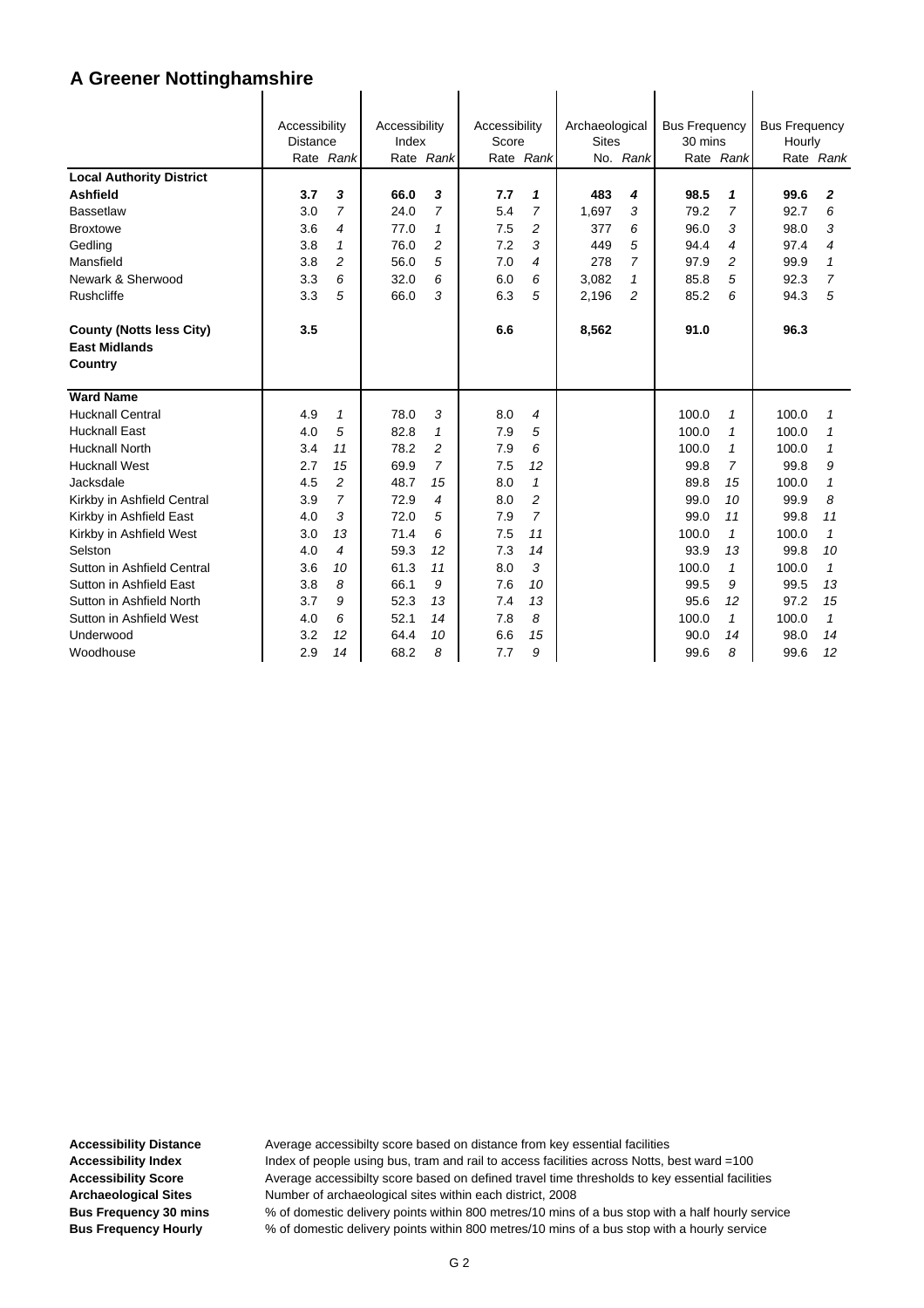|                                 | <b>Bus Frequency</b> |                | <b>Bus Frequency</b> |                          | CO <sup>2</sup> |                | CO <sup>2</sup> |                | CO <sup>2</sup> |                | CO <sup>2</sup> |                |
|---------------------------------|----------------------|----------------|----------------------|--------------------------|-----------------|----------------|-----------------|----------------|-----------------|----------------|-----------------|----------------|
|                                 | <b>Hrly Evening</b>  |                | <b>Hrly Sunday</b>   |                          | Domestic        |                | Industry        |                | Road Transport  |                | Total           |                |
|                                 |                      | Rate Rank      |                      | Rate Rank                |                 | Rate* Rank     |                 | Rate* Rank     |                 | Rate* Rank     |                 | Rate* Rank     |
| <b>Local Authority District</b> |                      |                |                      |                          |                 |                |                 |                |                 |                |                 |                |
| <b>Ashfield</b>                 | 93.1                 | $\mathbf 2$    | 85.9                 | 4                        | 2.5             | 1              | 2.8             | 5              | 2.0             | 3              | 7.3             | 3              |
| <b>Bassetlaw</b>                | 67.0                 | 7              | 59.3                 | 6                        | 2.5             | 3              | 4.0             | 6              | 3.5             | 6              | 10.2            | 6              |
| <b>Broxtowe</b>                 | 88.4                 | 4              | 87.4                 | 3                        | 2.5             | 2              | 2.3             | 3              | 3.1             | 5              | 7.9             | 5              |
| Gedling                         | 91.9                 | 3              | 90.9                 | $\overline{c}$           | 2.6             | 6              | 1.5             | 1              | 0.9             | 1              | 5.1             | $\mathbf{1}$   |
| Mansfield                       | 94.8                 | $\mathbf{1}$   | 97.7                 | $\mathbf{1}$             | 2.5             | $\overline{4}$ | 2.1             | $\overline{a}$ | 1.1             | $\overline{c}$ | 5.8             | $\overline{c}$ |
| Newark & Sherwood               | 81.0                 | 6              | 51.1                 | $\overline{7}$           | 2.6             | 5              | 4.7             | 7              | 3.6             | $\overline{7}$ | 11.0            | $\overline{7}$ |
| <b>Rushcliffe</b>               | 84.2                 | 5              | 81.1                 | 5                        | 2.7             | $\overline{7}$ | 2.3             | 4              | 2.5             | 4              | 7.6             | 4              |
| <b>County (Notts less City)</b> | 85.8                 |                | 78.9                 |                          | 2.5             |                | 2.9             |                | 2.4             |                | 7.9             |                |
| <b>East Midlands</b>            |                      |                |                      |                          | 2.5             |                | 4.2             |                | 2.6             |                | 9.3             |                |
| Country                         |                      |                |                      |                          | 2.5             |                | 4.0             |                | 2.2             |                | 8.8             |                |
|                                 |                      |                |                      |                          |                 |                |                 |                |                 |                |                 |                |
| <b>Ward Name</b>                |                      |                |                      |                          |                 |                |                 |                |                 |                |                 |                |
| <b>Hucknall Central</b>         | 100.0                | $\mathcal I$   | 100.0                | $\mathbf{1}$             |                 |                |                 |                |                 |                |                 |                |
| <b>Hucknall East</b>            | 96.7                 | 10             | 95.0                 | 9                        |                 |                |                 |                |                 |                |                 |                |
| <b>Hucknall North</b>           | 72.5                 | 14             | 72.5                 | 13                       |                 |                |                 |                |                 |                |                 |                |
| <b>Hucknall West</b>            | 99.8                 | 4              | 99.8                 | 3                        |                 |                |                 |                |                 |                |                 |                |
| Jacksdale                       | 100.0                | $\mathbf{1}$   | 96.1                 | 8                        |                 |                |                 |                |                 |                |                 |                |
| Kirkby in Ashfield Central      | 99.0                 | 8              | 98.5                 | 6                        |                 |                |                 |                |                 |                |                 |                |
| Kirkby in Ashfield East         | 95.9                 | 11             | 39.3                 | 14                       |                 |                |                 |                |                 |                |                 |                |
| Kirkby in Ashfield West         | 99.0                 | 9              | 100.0                | $\mathbf{1}$             |                 |                |                 |                |                 |                |                 |                |
| Selston                         | 99.8                 | 5              | 4.6                  | 15                       |                 |                |                 |                |                 |                |                 |                |
| Sutton in Ashfield Central      | 87.8                 | 13             | 99.4                 | $\overline{\mathcal{A}}$ |                 |                |                 |                |                 |                |                 |                |
| Sutton in Ashfield East         | 99.2                 | $\overline{7}$ | 81.2                 | 12                       |                 |                |                 |                |                 |                |                 |                |
| Sutton in Ashfield North        | 67.0                 | 15             | 94.9                 | 10                       |                 |                |                 |                |                 |                |                 |                |
| Sutton in Ashfield West         | 100.0                | $\mathbf{1}$   | 98.3                 | $\overline{7}$           |                 |                |                 |                |                 |                |                 |                |
| Underwood                       | 91.6                 | 12             | 89.8                 | 11                       |                 |                |                 |                |                 |                |                 |                |
| Woodhouse                       | 99.6                 | 6              | 98.7                 | 5                        |                 |                |                 |                |                 |                |                 |                |

\* Rate per thousand

**CO2 CO2 CO<sup>2</sup> Road Transport** CO<sup>2</sup> Total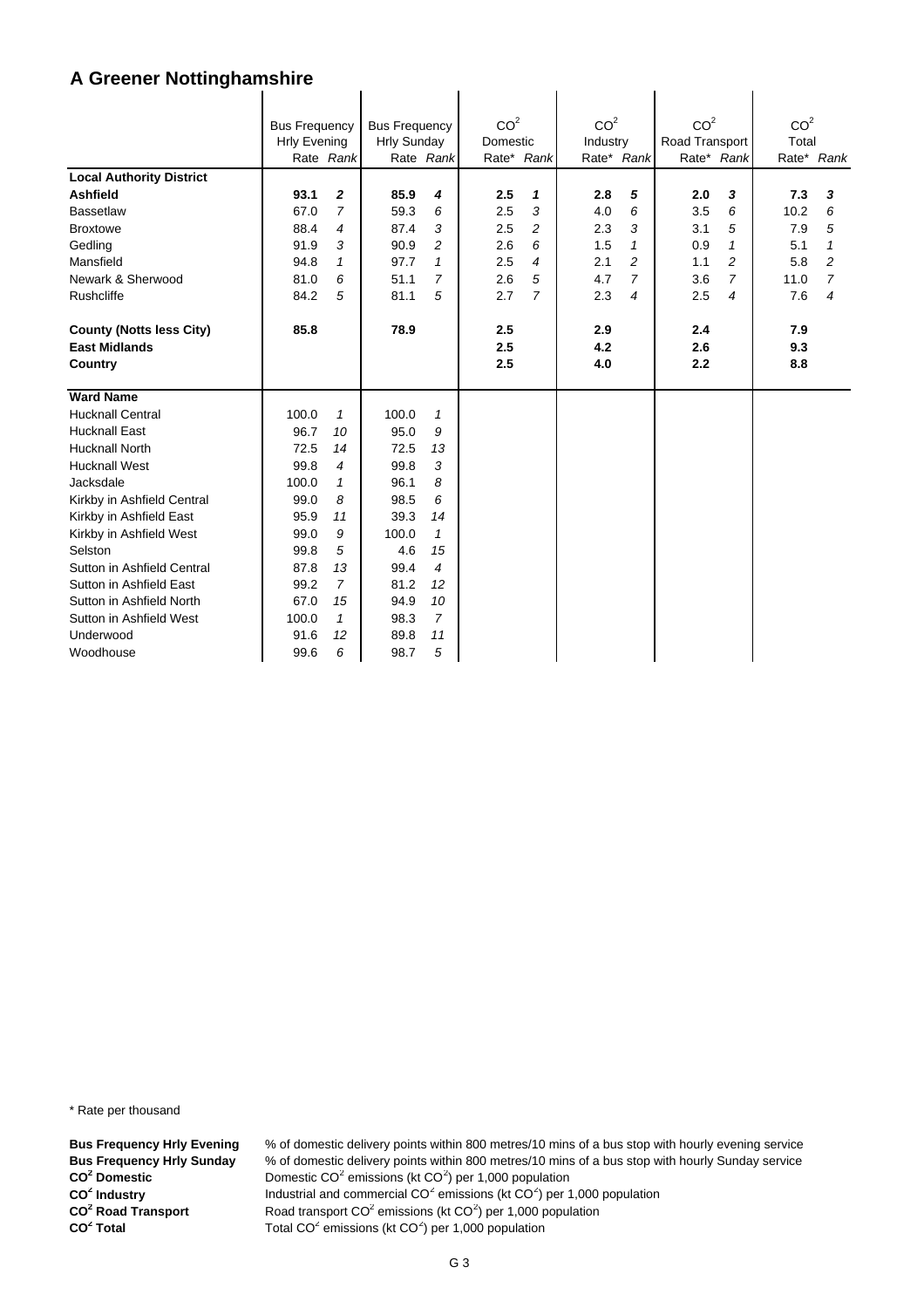|                                                                    | <b>Listed Buildings</b> | No. Rank       | <b>Listed Buildings</b><br>At Risk | Rate Rank      | <b>Local Nature</b><br>Reserve | Rate Rank      | Public<br><b>Rights of Way</b><br><b>Bridleways</b><br>Length Rank |   | Public<br><b>Rights of Way</b><br>Footpaths<br>Length Rank |                | Public<br><b>Rights of Way</b><br>Total<br>Length Rank |                |
|--------------------------------------------------------------------|-------------------------|----------------|------------------------------------|----------------|--------------------------------|----------------|--------------------------------------------------------------------|---|------------------------------------------------------------|----------------|--------------------------------------------------------|----------------|
| <b>Local Authority District</b>                                    |                         |                |                                    |                |                                |                |                                                                    |   |                                                            |                |                                                        |                |
| <b>Ashfield</b>                                                    | 80                      | $\overline{ }$ | 12.5                               | 6              | 1.0                            | 1              | 23.6                                                               | 6 | 165.6                                                      | 4              | 190.6                                                  | 4              |
| <b>Bassetlaw</b>                                                   | 1,053                   | $\overline{c}$ | 6.9                                | $\overline{4}$ | 0.1                            | 6              | 231.0                                                              | 1 | 450.1                                                      | 2              | 751.6                                                  | 2              |
| <b>Broxtowe</b>                                                    | 145                     | 6              | 13.8                               | 7              | 0.8                            | 3              | 45.4                                                               | 4 | 127.9                                                      | 5              | 174.7                                                  | 5              |
| Gedling                                                            | 188                     | 5              | 8.5                                | 5              | 0.5                            | $\overline{4}$ | 18.0                                                               | 7 | 106.8                                                      | 6              | 125.1                                                  | 6              |
| Mansfield                                                          | 245                     | $\overline{4}$ | 5.7                                | $\overline{c}$ | 0.9                            | 2              | 33.0                                                               | 5 | 48.2                                                       | $\overline{7}$ | 86.5                                                   | $\overline{7}$ |
| Newark & Sherwood                                                  | 1,530                   | 1              | 4.2                                | 1              | 0.2                            | 5              | 231.0                                                              | 1 | 538.0                                                      | 1              | 812.9                                                  | 1              |
| Rushcliffe                                                         | 700                     | 3              | 6.1                                | 3              | 0.1                            | $\overline{7}$ | 120.9                                                              | 3 | 416.5                                                      | 3              | 560.4                                                  | 3              |
| <b>County (Notts less City)</b><br><b>East Midlands</b><br>Country | 3,941                   |                | 6.1                                |                | 0.2                            |                | 702.9                                                              |   | 1,853.1                                                    |                | 2,701.8                                                |                |
| <b>Ward Name</b>                                                   |                         |                |                                    |                |                                |                |                                                                    |   |                                                            |                |                                                        |                |
| <b>Hucknall Central</b>                                            |                         |                |                                    |                |                                |                |                                                                    |   |                                                            |                |                                                        |                |
| <b>Hucknall East</b>                                               |                         |                |                                    |                |                                |                |                                                                    |   |                                                            |                |                                                        |                |
| <b>Hucknall North</b>                                              |                         |                |                                    |                |                                |                |                                                                    |   |                                                            |                |                                                        |                |
| <b>Hucknall West</b>                                               |                         |                |                                    |                |                                |                |                                                                    |   |                                                            |                |                                                        |                |
| Jacksdale                                                          |                         |                |                                    |                |                                |                |                                                                    |   |                                                            |                |                                                        |                |
| Kirkby in Ashfield Central                                         |                         |                |                                    |                |                                |                |                                                                    |   |                                                            |                |                                                        |                |
| Kirkby in Ashfield East                                            |                         |                |                                    |                |                                |                |                                                                    |   |                                                            |                |                                                        |                |
| Kirkby in Ashfield West                                            |                         |                |                                    |                |                                |                |                                                                    |   |                                                            |                |                                                        |                |
| Selston                                                            |                         |                |                                    |                |                                |                |                                                                    |   |                                                            |                |                                                        |                |
| Sutton in Ashfield Central                                         |                         |                |                                    |                |                                |                |                                                                    |   |                                                            |                |                                                        |                |
| Sutton in Ashfield East                                            |                         |                |                                    |                |                                |                |                                                                    |   |                                                            |                |                                                        |                |
| Sutton in Ashfield North                                           |                         |                |                                    |                |                                |                |                                                                    |   |                                                            |                |                                                        |                |
| Sutton in Ashfield West                                            |                         |                |                                    |                |                                |                |                                                                    |   |                                                            |                |                                                        |                |
| Underwood                                                          |                         |                |                                    |                |                                |                |                                                                    |   |                                                            |                |                                                        |                |
| Woodhouse                                                          |                         |                |                                    |                |                                |                |                                                                    |   |                                                            |                |                                                        |                |

l.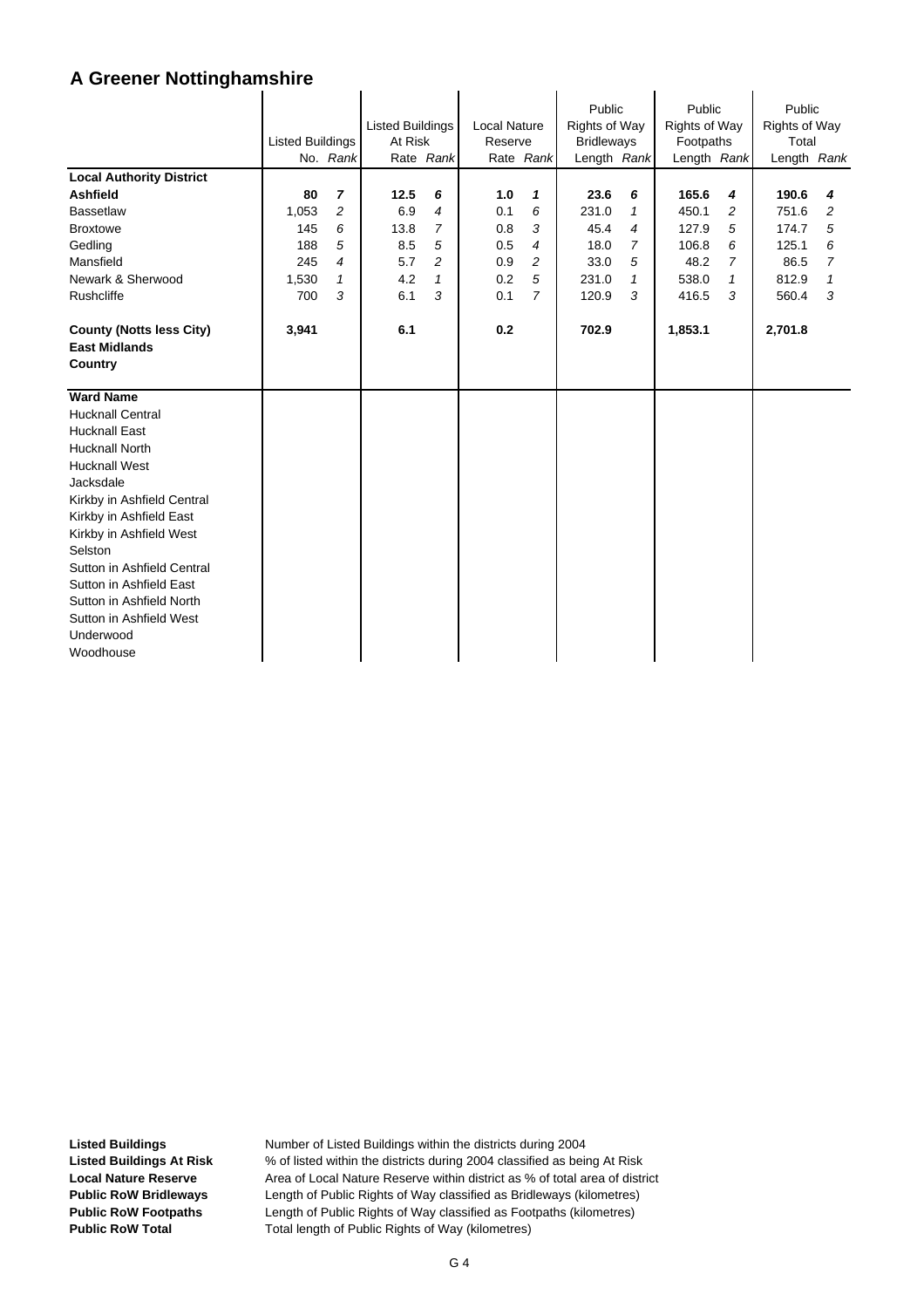|                                 | <b>SAM</b> |                | <b>SINC</b> |                | SSSI |                | Waste |                | Waste Recycled |                |
|---------------------------------|------------|----------------|-------------|----------------|------|----------------|-------|----------------|----------------|----------------|
|                                 |            | No. Rank       |             | Rate Rank      |      | Rate Rank      |       | Rate Rank      |                | Rate Rank      |
| <b>Local Authority District</b> |            |                |             |                |      |                |       |                |                |                |
| <b>Ashfield</b>                 | 9          | 4              | 21.0        | 1              | 0.8  | 5              | 0.5   | 3              | 36.7           | 5              |
| <b>Bassetlaw</b>                | 36         | 2              | 6.4         | 6              | 2.1  | 3              | 0.6   | 6              | 29.9           | $\overline{7}$ |
| <b>Broxtowe</b>                 | 6          | 6              | 11.7        | 2              | 3.2  | 1              | 0.6   | 5              | 48.8           | 2              |
| Gedling                         | 9          | $\overline{4}$ | 10.9        | 4              | 0.3  | 6              | 0.5   | $\overline{c}$ | 40.4           | 3              |
| Mansfield                       | 4          | $\overline{7}$ | 11.0        | 3              | 2.0  | $\overline{4}$ | 0.6   | $\overline{7}$ | 38.1           | $\overline{4}$ |
| Newark & Sherwood               | 76         | 1              | 10.3        | 5              | 2.1  | 2              | 0.5   | $\mathbf{1}$   | 33.5           | 6              |
| Rushcliffe                      | 30         | 3              | 4.9         | $\overline{7}$ | 0.2  | $\overline{7}$ | 0.6   | $\overline{4}$ | 51.1           | 1              |
|                                 |            |                |             |                |      |                |       |                |                |                |
| <b>County (Notts less City)</b> | 170        |                | 8.7         |                | 1.6  |                | 0.6   |                | 39.8           |                |
| <b>East Midlands</b>            |            |                |             |                |      |                |       |                |                |                |
| <b>Country</b>                  |            |                |             |                |      |                |       |                |                |                |
|                                 |            |                |             |                |      |                |       |                |                |                |
| <b>Ward Name</b>                |            |                |             |                |      |                |       |                |                |                |
| <b>Hucknall Central</b>         |            |                |             |                |      |                |       |                |                |                |
| <b>Hucknall East</b>            |            |                |             |                |      |                |       |                |                |                |
| <b>Hucknall North</b>           |            |                |             |                |      |                |       |                |                |                |
| <b>Hucknall West</b>            |            |                |             |                |      |                |       |                |                |                |
| Jacksdale                       |            |                |             |                |      |                |       |                |                |                |
| Kirkby in Ashfield Central      |            |                |             |                |      |                |       |                |                |                |
| Kirkby in Ashfield East         |            |                |             |                |      |                |       |                |                |                |
| Kirkby in Ashfield West         |            |                |             |                |      |                |       |                |                |                |
| Selston                         |            |                |             |                |      |                |       |                |                |                |
| Sutton in Ashfield Central      |            |                |             |                |      |                |       |                |                |                |
| Sutton in Ashfield East         |            |                |             |                |      |                |       |                |                |                |
| Sutton in Ashfield North        |            |                |             |                |      |                |       |                |                |                |
| Sutton in Ashfield West         |            |                |             |                |      |                |       |                |                |                |
| Underwood                       |            |                |             |                |      |                |       |                |                |                |
|                                 |            |                |             |                |      |                |       |                |                |                |
| Woodhouse                       |            |                |             |                |      |                |       |                |                |                |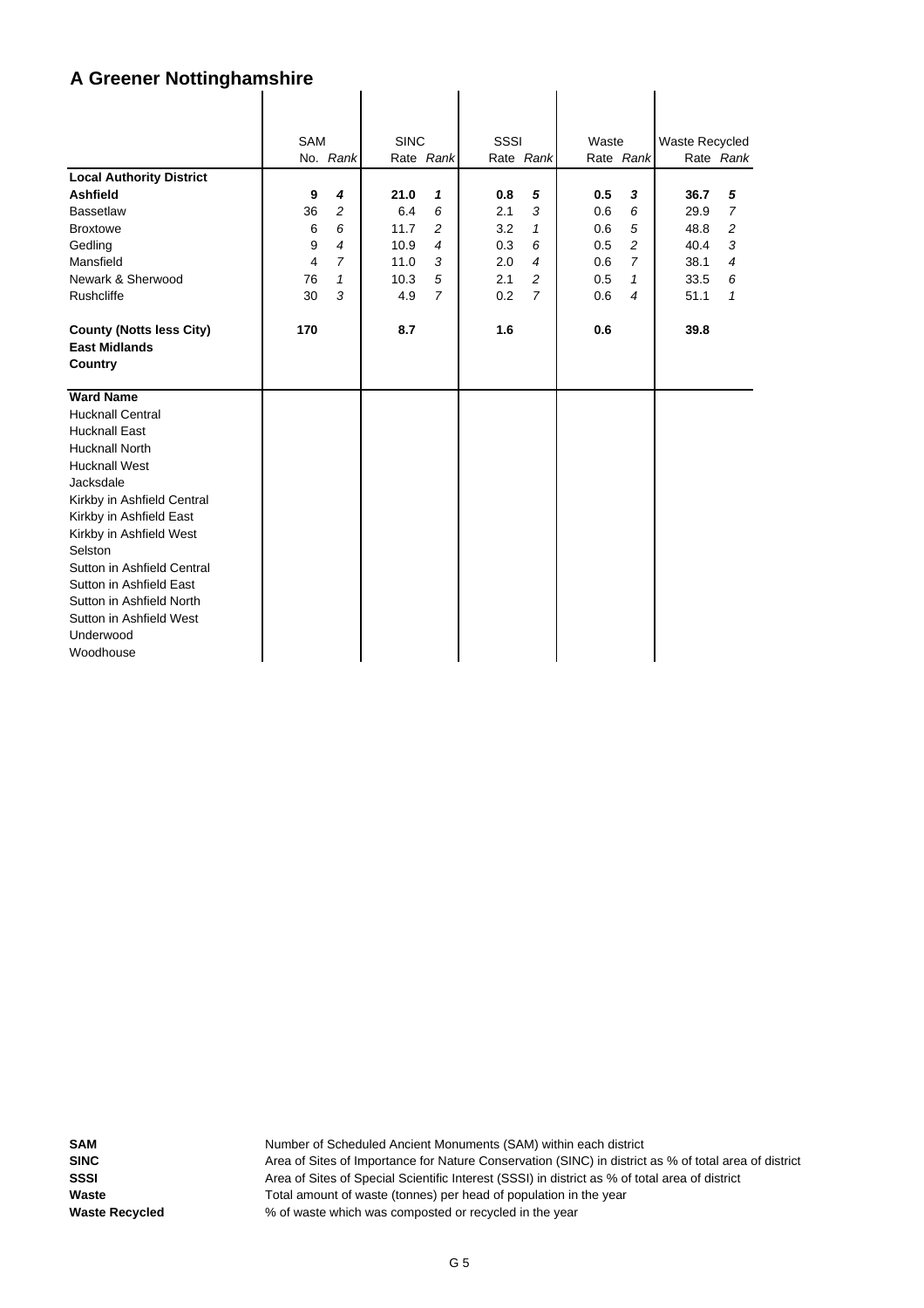|                                                         | Accessibility<br>Distance |                | Accessibility<br>Index |                | Accessibility<br>Score |                | Archaeological<br><b>Sites</b> |                | <b>Bus Frequency</b><br>30 mins |              | <b>Bus Frequency</b><br>Hourly |                |
|---------------------------------------------------------|---------------------------|----------------|------------------------|----------------|------------------------|----------------|--------------------------------|----------------|---------------------------------|--------------|--------------------------------|----------------|
|                                                         | Rate Rank                 |                |                        | Rate Rank      |                        | Rate Rank      |                                | No. Rank       |                                 | Rate Rank    |                                | Rate Rank      |
| <b>Local Authority District</b>                         |                           |                |                        |                |                        |                |                                |                |                                 |              |                                |                |
| Ashfield                                                | 3.7                       | 3              | 66.0                   | 3              | 7.7                    | $\mathbf{1}$   | 483                            | $\overline{4}$ | 98.5                            | $\mathbf 1$  | 99.6                           | 2              |
| <b>Bassetlaw</b>                                        | 3.0                       | $\overline{7}$ | 24.0                   | 7              | 5.4                    | $\overline{ }$ | 1,697                          | 3              | 79.2                            | 7            | 92.7                           | 6              |
| <b>Broxtowe</b>                                         | 3.6                       | $\overline{4}$ | 77.0                   | 1              | 7.5                    | 2              | 377                            | 6              | 96.0                            | 3            | 98.0                           | 3              |
| Gedling                                                 | 3.8                       | $\mathbf{1}$   | 76.0                   | $\overline{c}$ | 7.2                    | 3              | 449                            | 5              | 94.4                            | 4            | 97.4                           | 4              |
| Mansfield                                               | 3.8                       | $\overline{c}$ | 56.0                   | 5              | 7.0                    | 4              | 278                            | $\overline{7}$ | 97.9                            | 2            | 99.9                           | $\mathbf{1}$   |
| Newark & Sherwood                                       | 3.3                       | 6              | 32.0                   | 6              | 6.0                    | 6              | 3,082                          | 1              | 85.8                            | 5            | 92.3                           | $\overline{7}$ |
| Rushcliffe                                              | 3.3                       | 5              | 66.0                   | 3              | 6.3                    | 5              | 2,196                          | $\overline{c}$ | 85.2                            | 6            | 94.3                           | 5              |
|                                                         | 3.5                       |                |                        |                | 6.6                    |                |                                |                | 91.0                            |              | 96.3                           |                |
| <b>County (Notts less City)</b><br><b>East Midlands</b> |                           |                |                        |                |                        |                | 8,562                          |                |                                 |              |                                |                |
| Country                                                 |                           |                |                        |                |                        |                |                                |                |                                 |              |                                |                |
|                                                         |                           |                |                        |                |                        |                |                                |                |                                 |              |                                |                |
| <b>Ward Name</b>                                        |                           |                |                        |                |                        |                |                                |                |                                 |              |                                |                |
| Beckingham                                              | 1.6                       | 23             | 7.5                    | 24             | 3.0                    | 23             |                                |                | 49.4                            | 16           | 91.2                           | 18             |
| <b>Blyth</b>                                            | 2.7                       | 16             | 27.8                   | 12             | 6.0                    | 14             |                                |                | 16.4                            | 21           | 96.5                           | 15             |
| Carlton                                                 | 4.4                       | $\overline{c}$ | 30.9                   | 8              | 6.5                    | 13             |                                |                | 98.8                            | 7            | 98.8                           | 11             |
| Clayworth                                               | 2.0                       | 20             | 12.9                   | 19             | 4.1                    | 17             |                                |                | 0.0                             | 25           | 91.6                           | 17             |
| East Markham                                            | 1.4                       | 24             | 14.1                   | 18             | 3.9                    | 18             |                                |                | 6.3                             | 24           | 88.2                           | 19             |
| <b>East Retford East</b>                                | 3.6                       | 6              | 25.6                   | 13             | 7.5                    | 2              |                                |                | 66.4                            | 14           | 98.9                           | 10             |
| <b>East Retford North</b>                               | 3.6                       | $\overline{7}$ | 24.2                   | 14             | 6.8                    | 9              |                                |                | 89.5                            | 12           | 99.9                           | 5              |
| East Retford South                                      | 4.3                       | 3              | 28.2                   | 11             | 6.9                    | 6              |                                |                | 100.0                           | $\mathbf{1}$ | 100.0                          | $\mathbf{1}$   |
| <b>East Retford West</b>                                | 4.0                       | 5              | 35.2                   | $\overline{7}$ | 7.5                    | 3              |                                |                | 100.0                           | $\mathbf{1}$ | 100.0                          | $\mathbf{1}$   |
| Everton                                                 | 2.3                       | 18             | 10.5                   | 23             | 3.5                    | 21             |                                |                | 28.1                            | 19           | 62.1                           | 22             |
| Harworth                                                | 4.2                       | $\overline{4}$ | 29.9                   | 10             | 8.0                    | $\mathbf{1}$   |                                |                | 99.3                            | 6            | 99.6                           | $\overline{7}$ |
| Langold                                                 | 5.3                       | $\mathbf{1}$   | 30.1                   | 9              | 6.8                    | 8              |                                |                | 97.3                            | 9            | 97.3                           | 13             |
| Misterton                                               | 2.7                       | 15             | 6.5                    | 25             | 4.2                    | 16             |                                |                | 72.9                            | 13           | 97.4                           | 12             |
| Rampton                                                 | 1.2                       | 25             | 11.1                   | 21             | 1.3                    | 25             |                                |                | 42.6                            | 17           | 66.2                           | 21             |
| Ranskill                                                | 2.2                       | 19             | 18.6                   | 17             | 3.6                    | 20             |                                |                | 12.1                            | 22           | 97.2                           | 14             |
| Sturton                                                 | 2.7                       | 14             | 12.8                   | 20             | 3.2                    | 22             |                                |                | 33.4                            | 18           | 33.4                           | 24             |
| Sutton                                                  | 1.7                       | 22             | 19.4                   | 16             | 3.0                    | 24             |                                |                | 11.0                            | 23           | 30.9                           | 25             |
| <b>Tuxford and Trent</b>                                | 3.3                       | 11             | 11.0                   | 22             | 4.4                    | 15             |                                |                | 62.5                            | 15           | 72.2                           | 20             |
| Welbeck                                                 | 1.9                       | 21             | 19.9                   | 15             | 3.7                    | 19             |                                |                | 20.5                            | 20           | 56.2                           | 23             |
| <b>Worksop East</b>                                     | 3.4                       | 9              | 36.8                   | 2              | 7.0                    | 5              |                                |                | 98.6                            | 8            | 99.2                           | 9              |
| <b>Worksop North</b>                                    | 2.6                       | 17             | 35.3                   | 5              | 7.1                    | 4              |                                |                | 96.4                            | 10           | 99.6                           | 6              |
| <b>Worksop North East</b>                               | 3.2                       | 13             | 36.7                   | 3              | 6.5                    | 12             |                                |                | 100.0                           | $\mathbf{1}$ | 100.0                          | $\mathbf{1}$   |
| Worksop North West                                      | 3.2                       | 12             | 35.3                   | 6              | 6.7                    | 10             |                                |                | 100.0                           | $\mathbf{1}$ | 100.0                          | $\mathbf{1}$   |
| <b>Worksop South</b>                                    | 3.4                       | 10             | 37.8                   | $\mathcal I$   | 6.6                    | 11             |                                |                | 92.2                            | 11           | 92.3                           | 16             |
| <b>Worksop South East</b>                               | 3.4                       | 8              | 35.4                   | 4              | 6.9                    | 7              |                                |                | 99.4                            | 5            | 99.6                           | 8              |

Accessibility Distance **Average accessibilty score based on distance from key essential facilities** Accessibility Index **Index** Index of people using bus, tram and rail to access facilities across Notts, best ward =100

Accessibility Score **Average accessibilty score based on defined travel time thresholds to key essential facilities Archaeological Sites** Number of archaeological sites within each district, 2008

**Bus Frequency 30 mins** % of domestic delivery points within 800 metres/10 mins of a bus stop with a half hourly service **Bus Frequency Hourly** % of domestic delivery points within 800 metres/10 mins of a bus stop with a hourly service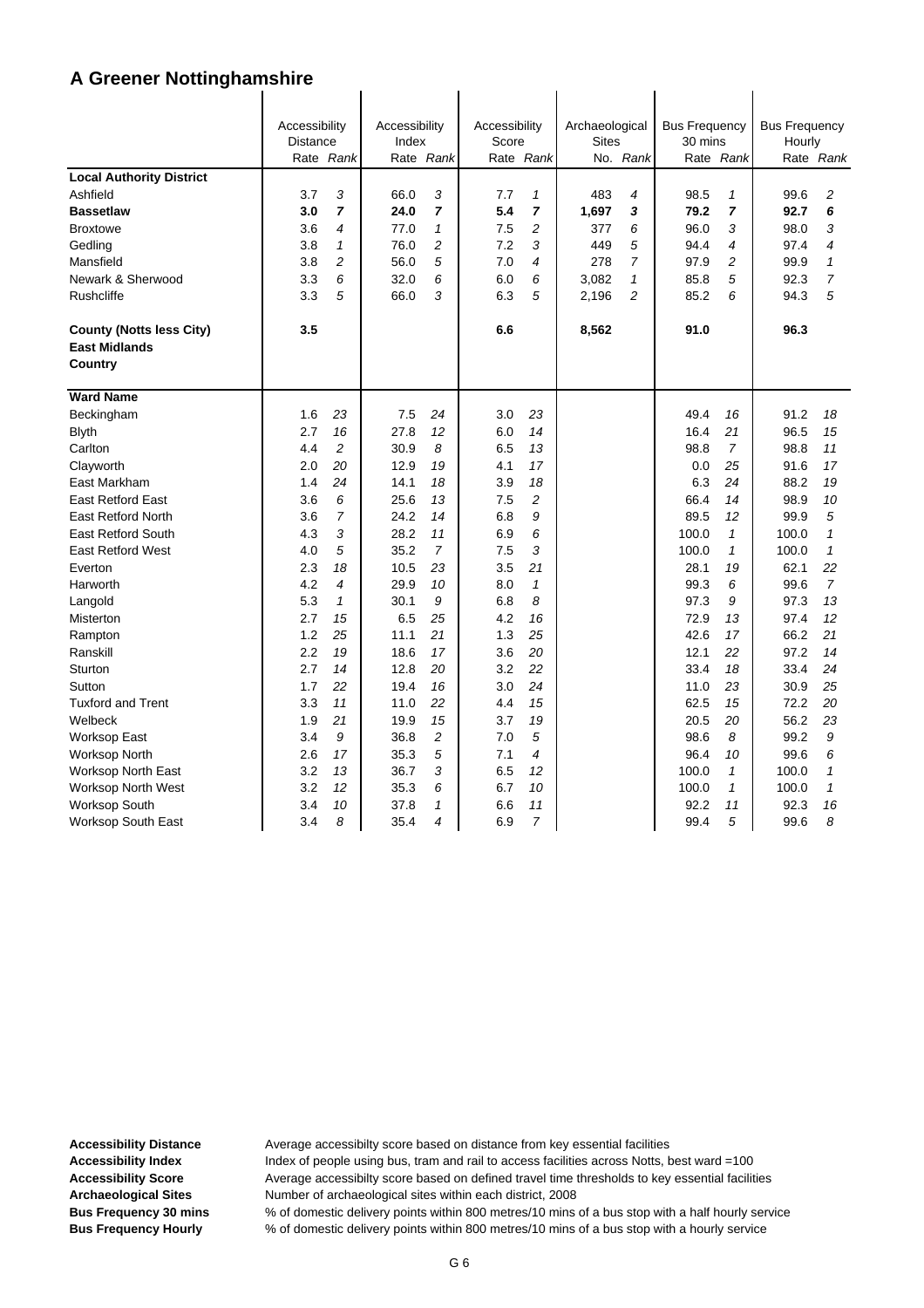|                                 |                                             |                |                                            |                | CO <sup>2</sup> |                | CO <sup>2</sup> |                | CO <sup>2</sup> |                | CO <sup>2</sup> |                |
|---------------------------------|---------------------------------------------|----------------|--------------------------------------------|----------------|-----------------|----------------|-----------------|----------------|-----------------|----------------|-----------------|----------------|
|                                 | <b>Bus Frequency</b><br><b>Hrly Evening</b> |                | <b>Bus Frequency</b><br><b>Hrly Sunday</b> |                | Domestic        |                | Industry        |                | Road Transport  |                | Total           |                |
|                                 |                                             | Rate Rank      |                                            | Rate Rank      | Rate* Rank      |                |                 | Rate* Rank     |                 | Rate* Rank     |                 | Rate* Rank     |
| <b>Local Authority District</b> |                                             |                |                                            |                |                 |                |                 |                |                 |                |                 |                |
| Ashfield                        | 93.1                                        | $\overline{c}$ | 85.9                                       | $\overline{4}$ | 2.5             | $\mathbf{1}$   | 2.8             | 5              | 2.0             | 3              | 7.3             | 3              |
| <b>Bassetlaw</b>                | 67.0                                        | $\overline{7}$ | 59.3                                       | 6              | 2.5             | 3              | 4.0             | 6              | 3.5             | 6              | 10.2            | 6              |
| <b>Broxtowe</b>                 | 88.4                                        | 4              | 87.4                                       | 3              | 2.5             | $\overline{c}$ | 2.3             | 3              | 3.1             | 5              | 7.9             | 5              |
|                                 | 91.9                                        | 3              | 90.9                                       | $\overline{c}$ | 2.6             | 6              | 1.5             | $\mathbf{1}$   | 0.9             | $\mathbf{1}$   | 5.1             | $\mathbf{1}$   |
| Gedling<br>Mansfield            | 94.8                                        | $\mathbf{1}$   | 97.7                                       | $\mathbf{1}$   | 2.5             | 4              | 2.1             | $\overline{c}$ | 1.1             | $\overline{c}$ | 5.8             | $\overline{c}$ |
| Newark & Sherwood               | 81.0                                        | 6              | 51.1                                       | $\overline{7}$ | 2.6             | 5              | 4.7             | $\overline{7}$ | 3.6             | 7              | 11.0            | $\overline{7}$ |
| <b>Rushcliffe</b>               | 84.2                                        | 5              | 81.1                                       | 5              | 2.7             | $\overline{7}$ | 2.3             | $\overline{4}$ | 2.5             | 4              | 7.6             | 4              |
|                                 |                                             |                |                                            |                |                 |                |                 |                |                 |                |                 |                |
| <b>County (Notts less City)</b> | 85.8                                        |                | 78.9                                       |                | 2.5             |                | 2.9             |                | 2.4             |                | 7.9             |                |
| <b>East Midlands</b>            |                                             |                |                                            |                | 2.5             |                | 4.2             |                | 2.6             |                | 9.3             |                |
| Country                         |                                             |                |                                            |                | 2.5             |                | 4.0             |                | 2.2             |                | 8.8             |                |
|                                 |                                             |                |                                            |                |                 |                |                 |                |                 |                |                 |                |
| <b>Ward Name</b>                |                                             |                |                                            |                |                 |                |                 |                |                 |                |                 |                |
| Beckingham                      | 0.0                                         | 18             | 0.0                                        | 16             |                 |                |                 |                |                 |                |                 |                |
| <b>Blyth</b>                    | 29.9                                        | 14             | 15.4                                       | 13             |                 |                |                 |                |                 |                |                 |                |
| Carlton                         | 98.8                                        | 6              | 98.8                                       | $\overline{4}$ |                 |                |                 |                |                 |                |                 |                |
| Clayworth                       | 0.0                                         | 18             | 0.0                                        | 16             |                 |                |                 |                |                 |                |                 |                |
| East Markham                    | 0.0                                         | 18             | 0.0                                        | 16             |                 |                |                 |                |                 |                |                 |                |
| <b>East Retford East</b>        | 50.6                                        | 13             | 35.7                                       | 11             |                 |                |                 |                |                 |                |                 |                |
| <b>East Retford North</b>       | 57.6                                        | 11             | 0.1                                        | 15             |                 |                |                 |                |                 |                |                 |                |
| <b>East Retford South</b>       | 3.1                                         | 16             | 3.1                                        | 14             |                 |                |                 |                |                 |                |                 |                |
| <b>East Retford West</b>        | 90.7                                        | 10             | 69.7                                       | 10             |                 |                |                 |                |                 |                |                 |                |
| Everton                         | 0.0                                         | 18             | 0.0                                        | 16             |                 |                |                 |                |                 |                |                 |                |
| Harworth                        | 99.6                                        | 4              | 96.0                                       | 8              |                 |                |                 |                |                 |                |                 |                |
| Langold                         | 97.3                                        | 8              | 97.3                                       | $\overline{7}$ |                 |                |                 |                |                 |                |                 |                |
| Misterton                       | 0.0                                         | 18             | 0.0                                        | 16             |                 |                |                 |                |                 |                |                 |                |
| Rampton                         | 0.0                                         | 18             | 0.0                                        | 16             |                 |                |                 |                |                 |                |                 |                |
| Ranskill                        | 0.0                                         | 18             | 0.0                                        | 16             |                 |                |                 |                |                 |                |                 |                |
| Sturton                         | 0.0                                         | 18             | 0.0                                        | 16             |                 |                |                 |                |                 |                |                 |                |
| Sutton                          | 0.6                                         | 17             | 0.0                                        | 16             |                 |                |                 |                |                 |                |                 |                |
| <b>Tuxford and Trent</b>        | 52.1                                        | 12             | 0.0                                        | 16             |                 |                |                 |                |                 |                |                 |                |
| Welbeck                         | 20.5                                        | 15             | 23.0                                       | 12             |                 |                |                 |                |                 |                |                 |                |
| Worksop East                    | 98.6                                        | $\overline{7}$ | 98.6                                       | 5              |                 |                |                 |                |                 |                |                 |                |
| <b>Worksop North</b>            | 99.6                                        | 3              | 99.6                                       | $\sqrt{3}$     |                 |                |                 |                |                 |                |                 |                |
| Worksop North East              | 100.0                                       | 1              | 100.0                                      | $\mathbf{1}$   |                 |                |                 |                |                 |                |                 |                |
| Worksop North West              | 100.0                                       | 1              | 100.0                                      | $\mathbf{1}$   |                 |                |                 |                |                 |                |                 |                |
| Worksop South                   | 91.5                                        | 9              | 92.2                                       | 9              |                 |                |                 |                |                 |                |                 |                |
| Worksop South East              | 99.4                                        | 5              | 97.5                                       | 6              |                 |                |                 |                |                 |                |                 |                |

\* Rate per thousand

**CO2 CO2 CO<sup>2</sup> Road Transport** CO<sup>2</sup> Total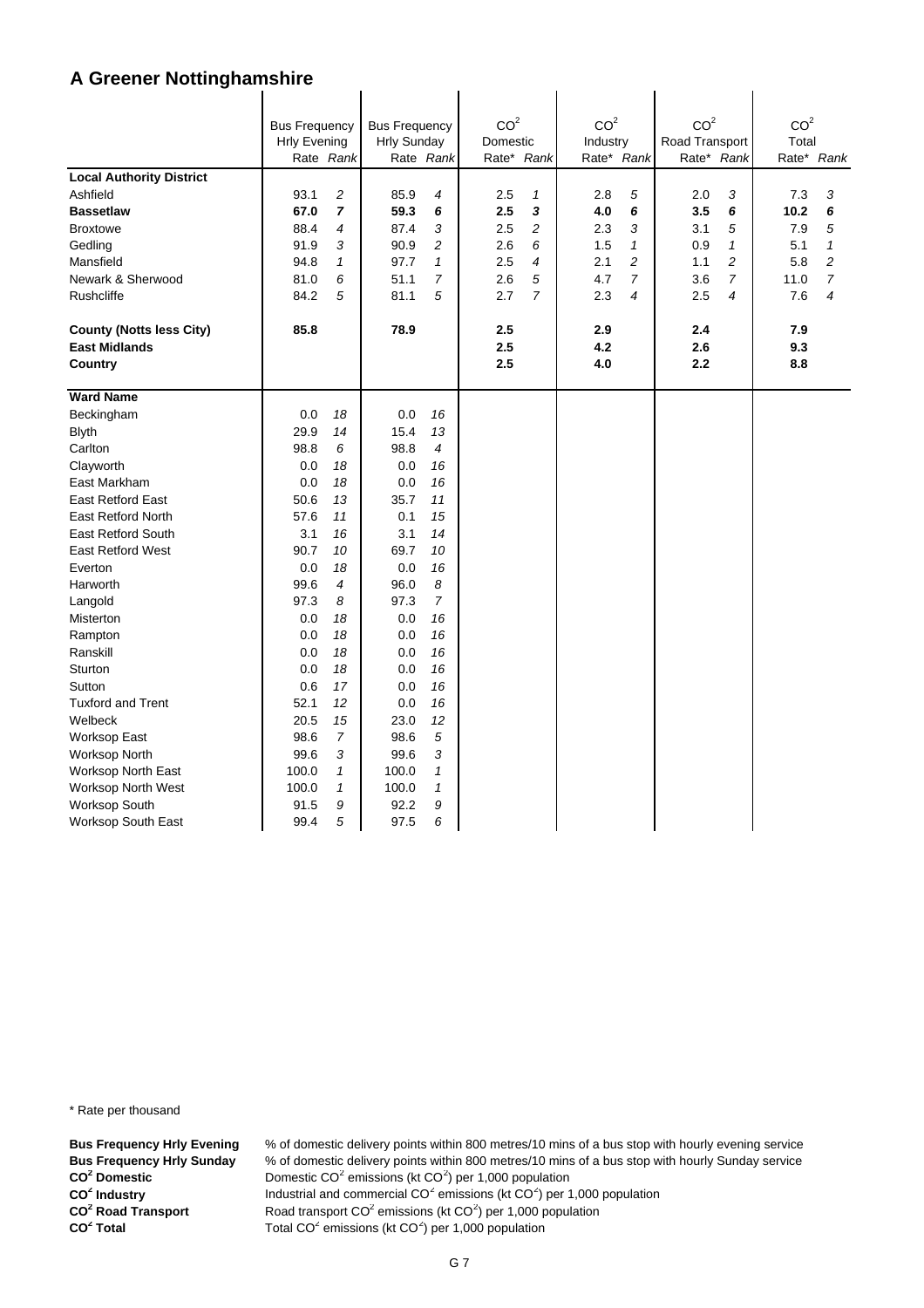| <b>Local Authority District</b><br>Ashfield<br><b>Bassetlaw</b><br><b>Broxtowe</b><br>Gedling                                                                                                              | <b>Listed Buildings</b><br>80<br>1,053<br>145<br>188 | Rate Rank<br>7<br>$\boldsymbol{2}$<br>6<br>5 | <b>Listed Buildings</b><br>At Risk<br>12.5<br>6.9<br>13.8<br>8.5 | Rate Rank<br>6<br>4<br>7<br>5 | Local Nature<br>Reserve<br>1.0<br>0.1<br>0.8<br>0.5 | Rate Rank<br>1<br>6<br>3<br>$\overline{4}$ | Public<br>Rights of Way<br><b>Bridleways</b><br>Length Rank<br>23.6<br>231.0<br>45.4<br>18.0 | 6<br>1<br>$\overline{4}$<br>7 | Public<br><b>Rights of Way</b><br>Footpaths<br>Length Rank<br>165.6<br>450.1<br>127.9<br>106.8 | 4<br>2<br>5<br>6 | Public<br><b>Rights of Way</b><br>Total<br>Length Rank<br>190.6<br>751.6<br>174.7<br>125.1 | 4<br>$\mathbf{z}$<br>5<br>6 |
|------------------------------------------------------------------------------------------------------------------------------------------------------------------------------------------------------------|------------------------------------------------------|----------------------------------------------|------------------------------------------------------------------|-------------------------------|-----------------------------------------------------|--------------------------------------------|----------------------------------------------------------------------------------------------|-------------------------------|------------------------------------------------------------------------------------------------|------------------|--------------------------------------------------------------------------------------------|-----------------------------|
| Mansfield                                                                                                                                                                                                  | 245                                                  | $\overline{4}$                               | 5.7                                                              | 2                             | 0.9                                                 | $\overline{c}$                             | 33.0                                                                                         | 5                             | 48.2                                                                                           | $\overline{7}$   | 86.5                                                                                       | $\overline{7}$              |
| Newark & Sherwood                                                                                                                                                                                          | 1,530                                                | $\mathbf{1}$                                 | 4.2                                                              | $\mathbf{1}$                  | 0.2                                                 | $\sqrt{5}$                                 | 231.0                                                                                        | 1                             | 538.0                                                                                          | $\mathbf{1}$     | 812.9                                                                                      | $\mathcal I$                |
| Rushcliffe                                                                                                                                                                                                 | 700                                                  | 3                                            | 6.1                                                              | 3                             | 0.1                                                 | $\overline{7}$                             | 120.9                                                                                        | 3                             | 416.5                                                                                          | $\mathfrak{3}$   | 560.4                                                                                      | 3                           |
| <b>County (Notts less City)</b><br><b>East Midlands</b><br>Country                                                                                                                                         | 3,941                                                |                                              | 6.1                                                              |                               | 0.2                                                 |                                            | 702.9                                                                                        |                               | 1,853.1                                                                                        |                  | 2,701.8                                                                                    |                             |
| <b>Ward Name</b>                                                                                                                                                                                           |                                                      |                                              |                                                                  |                               |                                                     |                                            |                                                                                              |                               |                                                                                                |                  |                                                                                            |                             |
| Beckingham<br><b>Blyth</b><br>Carlton<br>Clayworth<br>East Markham<br><b>East Retford East</b><br><b>East Retford North</b><br><b>East Retford South</b><br><b>East Retford West</b><br>Everton            |                                                      |                                              |                                                                  |                               |                                                     |                                            |                                                                                              |                               |                                                                                                |                  |                                                                                            |                             |
| Harworth<br>Langold<br>Misterton                                                                                                                                                                           |                                                      |                                              |                                                                  |                               |                                                     |                                            |                                                                                              |                               |                                                                                                |                  |                                                                                            |                             |
| Rampton<br>Ranskill<br>Sturton<br>Sutton<br><b>Tuxford and Trent</b><br>Welbeck<br>Worksop East<br>Worksop North<br>Worksop North East<br>Worksop North West<br>Worksop South<br><b>Worksop South East</b> |                                                      |                                              |                                                                  |                               |                                                     |                                            |                                                                                              |                               |                                                                                                |                  |                                                                                            |                             |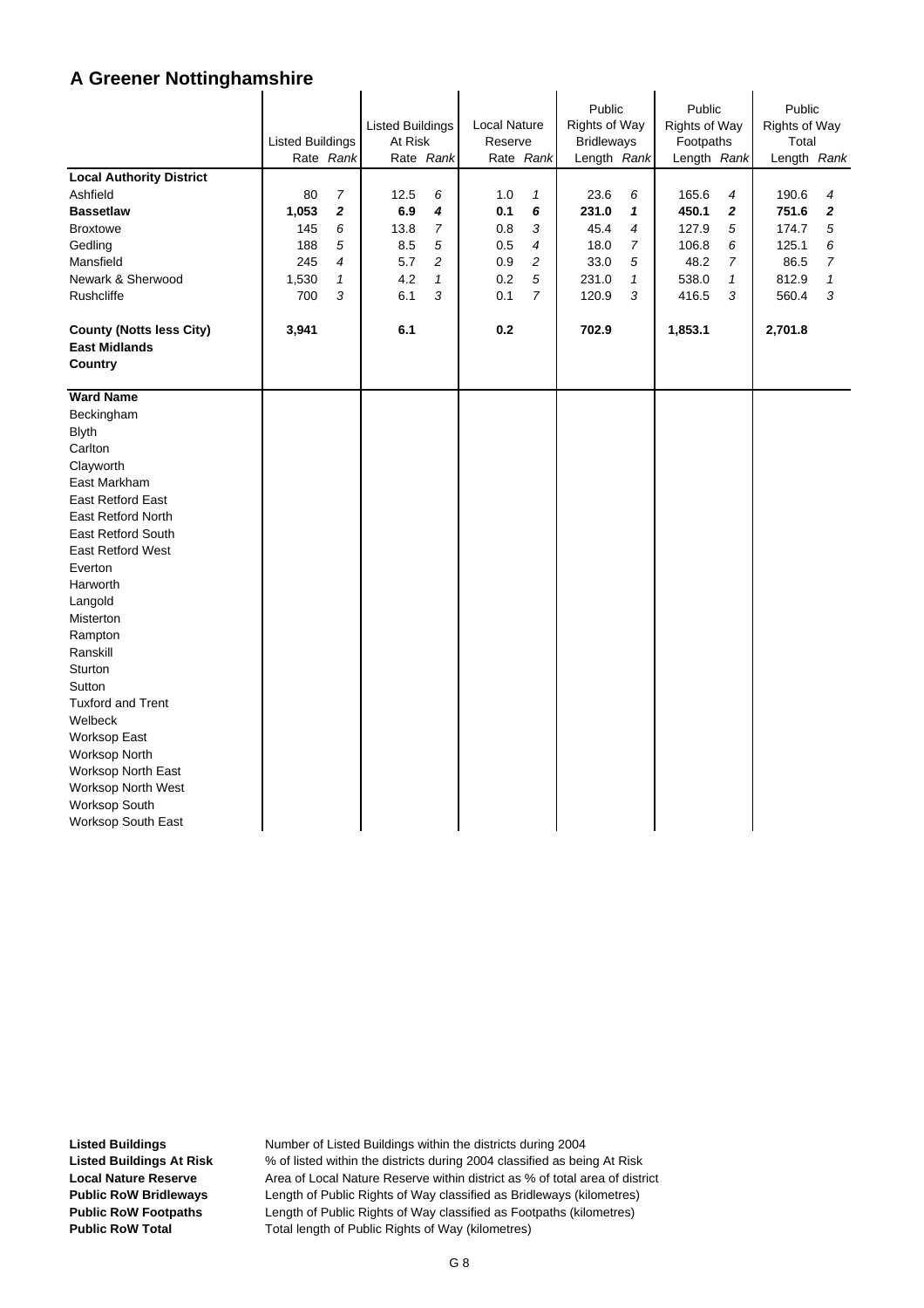|                                 | SAM            |                | <b>SINC</b> |                | SSSI |                | Waste |                | Waste Recycled |                |
|---------------------------------|----------------|----------------|-------------|----------------|------|----------------|-------|----------------|----------------|----------------|
|                                 |                | No. Rank       |             | Rate Rank      |      | Rate Rank      |       | Rate Rank      |                | Rate Rank      |
| <b>Local Authority District</b> |                |                |             |                |      |                |       |                |                |                |
| Ashfield                        | 9              | 4              | 21.0        | $\mathbf{1}$   | 0.8  | 5              | 0.5   | 3              | 36.7           | 5              |
| <b>Bassetlaw</b>                | 36             | $\overline{2}$ | 6.4         | 6              | 2.1  | 3              | 0.6   | 6              | 29.9           | $\overline{7}$ |
| <b>Broxtowe</b>                 | 6              | 6              | 11.7        | 2              | 3.2  | $\mathbf{1}$   | 0.6   | 5              | 48.8           | 2              |
| Gedling                         | 9              | 4              | 10.9        | 4              | 0.3  | 6              | 0.5   | $\overline{c}$ | 40.4           | 3              |
| Mansfield                       | $\overline{4}$ | $\overline{7}$ | 11.0        | 3              | 2.0  | $\overline{4}$ | 0.6   | 7              | 38.1           | $\overline{4}$ |
| Newark & Sherwood               | 76             | 1              | 10.3        | 5              | 2.1  | 2              | 0.5   | 1              | 33.5           | 6              |
| Rushcliffe                      | 30             | 3              | 4.9         | $\overline{7}$ | 0.2  | $\overline{7}$ | 0.6   | 4              | 51.1           | $\mathbf{1}$   |
| <b>County (Notts less City)</b> | 170            |                | 8.7         |                | 1.6  |                | 0.6   |                | 39.8           |                |
| <b>East Midlands</b>            |                |                |             |                |      |                |       |                |                |                |
| Country                         |                |                |             |                |      |                |       |                |                |                |
|                                 |                |                |             |                |      |                |       |                |                |                |
| <b>Ward Name</b>                |                |                |             |                |      |                |       |                |                |                |
| Beckingham                      |                |                |             |                |      |                |       |                |                |                |
| <b>Blyth</b>                    |                |                |             |                |      |                |       |                |                |                |
| Carlton                         |                |                |             |                |      |                |       |                |                |                |
| Clayworth                       |                |                |             |                |      |                |       |                |                |                |
| East Markham                    |                |                |             |                |      |                |       |                |                |                |
| East Retford East               |                |                |             |                |      |                |       |                |                |                |
| <b>East Retford North</b>       |                |                |             |                |      |                |       |                |                |                |
| <b>East Retford South</b>       |                |                |             |                |      |                |       |                |                |                |
| <b>East Retford West</b>        |                |                |             |                |      |                |       |                |                |                |
| Everton                         |                |                |             |                |      |                |       |                |                |                |
| Harworth                        |                |                |             |                |      |                |       |                |                |                |
| Langold                         |                |                |             |                |      |                |       |                |                |                |
| <b>Misterton</b>                |                |                |             |                |      |                |       |                |                |                |
| Rampton                         |                |                |             |                |      |                |       |                |                |                |
| Ranskill                        |                |                |             |                |      |                |       |                |                |                |
| Sturton                         |                |                |             |                |      |                |       |                |                |                |
| Sutton                          |                |                |             |                |      |                |       |                |                |                |
| <b>Tuxford and Trent</b>        |                |                |             |                |      |                |       |                |                |                |
| Welbeck                         |                |                |             |                |      |                |       |                |                |                |
| Worksop East                    |                |                |             |                |      |                |       |                |                |                |
| <b>Worksop North</b>            |                |                |             |                |      |                |       |                |                |                |
| <b>Worksop North East</b>       |                |                |             |                |      |                |       |                |                |                |
| Worksop North West              |                |                |             |                |      |                |       |                |                |                |
| Worksop South                   |                |                |             |                |      |                |       |                |                |                |
| Worksop South East              |                |                |             |                |      |                |       |                |                |                |
|                                 |                |                |             |                |      |                |       |                |                |                |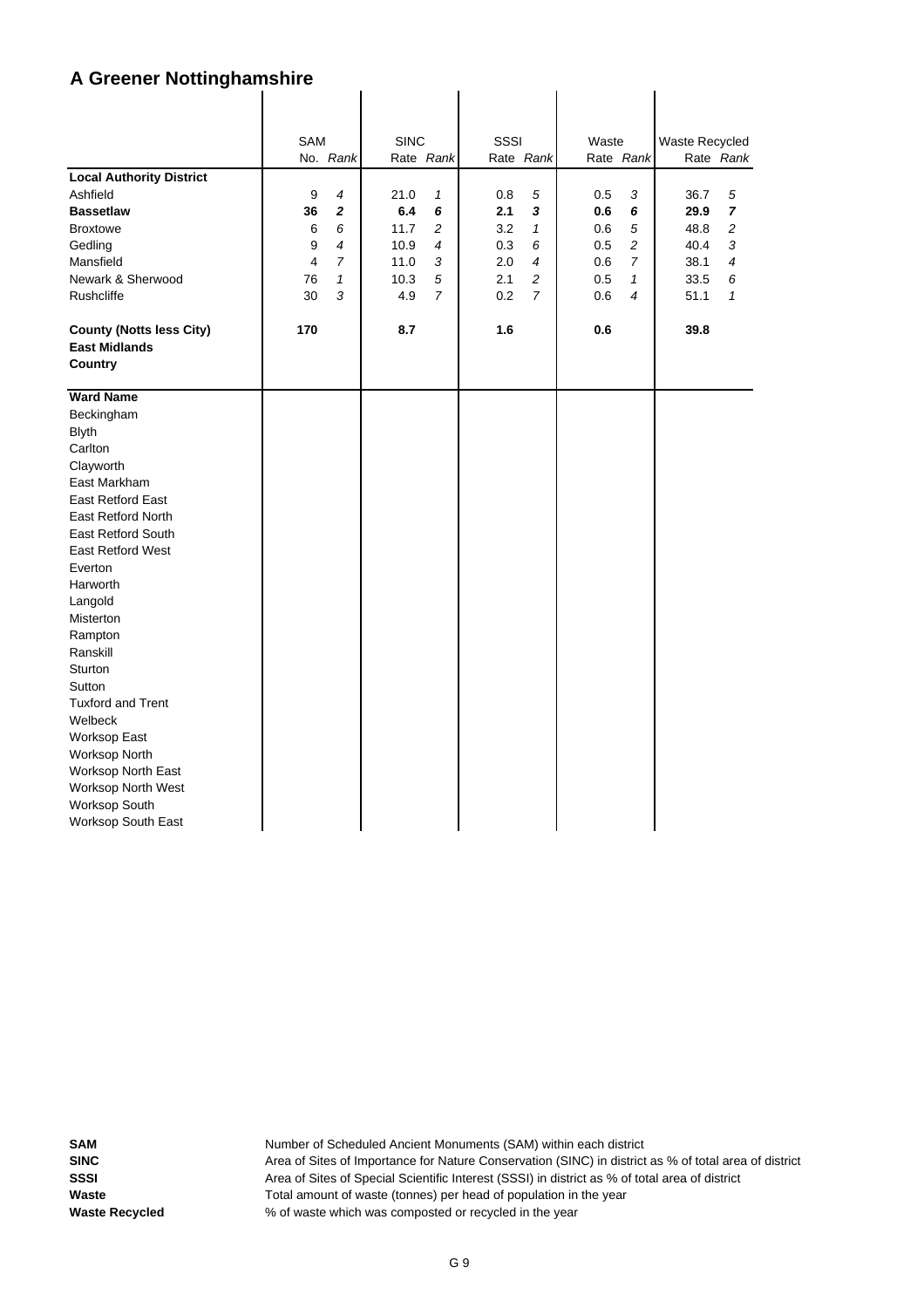|                                   | Accessibility   |                | Accessibility |                | Accessibility |                | Archaeological |                | <b>Bus Frequency</b> |                | <b>Bus Frequency</b> |                |
|-----------------------------------|-----------------|----------------|---------------|----------------|---------------|----------------|----------------|----------------|----------------------|----------------|----------------------|----------------|
|                                   | <b>Distance</b> |                | Index         |                | Score         | Rate Rank      | <b>Sites</b>   | No. Rank       | 30 mins              |                | Hourly               |                |
|                                   |                 | Rate Rank      |               | Rate Rank      |               |                |                |                |                      | Rate Rank      |                      | Rate Rank      |
| <b>Local Authority District</b>   |                 |                |               |                |               |                |                |                |                      |                |                      |                |
| Ashfield                          | 3.7             | 3              | 66.0          | 3              | 7.7           | $\mathbf{1}$   | 483            | $\overline{4}$ | 98.5                 | $\mathcal I$   | 99.6                 | 2              |
| <b>Bassetlaw</b>                  | 3.0             | $\overline{7}$ | 24.0          | $\overline{7}$ | 5.4           | $\overline{7}$ | 1,697          | 3              | 79.2                 | $\overline{7}$ | 92.7                 | 6              |
| <b>Broxtowe</b>                   | 3.6             | 4              | 77.0          | 1              | 7.5           | $\mathbf{2}$   | 377            | 6              | 96.0                 | 3              | 98.0                 | 3              |
| Gedling                           | 3.8             | $\mathcal I$   | 76.0          | $\overline{c}$ | 7.2           | 3              | 449            | 5              | 94.4                 | 4              | 97.4                 | 4              |
| Mansfield                         | 3.8             | 2              | 56.0          | 5              | 7.0           | 4              | 278            | $\overline{7}$ | 97.9                 | 2              | 99.9                 | $\mathbf{1}$   |
| Newark & Sherwood                 | 3.3             | 6              | 32.0          | 6              | 6.0           | 6              | 3.082          | 1              | 85.8                 | 5              | 92.3                 | $\overline{7}$ |
| Rushcliffe                        | 3.3             | 5              | 66.0          | 3              | 6.3           | 5              | 2,196          | $\overline{c}$ | 85.2                 | 6              | 94.3                 | 5              |
| <b>County (Notts less City)</b>   | 3.5             |                |               |                | 6.6           |                | 8,562          |                | 91.0                 |                | 96.3                 |                |
| <b>East Midlands</b>              |                 |                |               |                |               |                |                |                |                      |                |                      |                |
| Country                           |                 |                |               |                |               |                |                |                |                      |                |                      |                |
| <b>Ward Name</b>                  |                 |                |               |                |               |                |                |                |                      |                |                      |                |
|                                   |                 |                |               |                |               |                |                |                |                      |                |                      |                |
| Attenborough                      | 2.2             | 20             | 85.0          | $\overline{4}$ | 6.7           | 20             |                |                | 80.8                 | 19             | 100.0                | 1              |
| Awsworth                          | 4.0             | 8              | 68.9          | 19             | 6.0           | 21             |                |                | 100.0                | $\mathcal I$   | 100.0                | 1              |
| <b>Beeston Central</b>            | 5.0             | 2              | 88.6          | 2              | 8.0           | $\overline{c}$ |                |                | 100.0                | $\mathbf{1}$   | 100.0                | $\mathbf{1}$   |
| <b>Beeston North</b>              | 4.1             | 6              | 85.9          | 3              | 7.9           | 5              |                |                | 100.0                | $\mathcal I$   | 100.0                | $\mathbf{1}$   |
| <b>Beeston Rylands</b>            | 2.9             | 15             | 89.0          | $\mathbf{1}$   | 7.2           | 17             |                |                | 99.5                 | 15             | 99.5                 | 17             |
| <b>Beeston West</b>               | 5.4             | $\mathbf{1}$   | 83.3          | 5              | 8.0           | $\mathbf{1}$   |                |                | 100.0                | $\mathbf{1}$   | 100.0                | $\mathbf{1}$   |
| <b>Bramcote</b>                   | 2.8             | 17             | 80.0          | 8              | 7.8           | 8              |                |                | 100.0                | $\mathbf{1}$   | 100.0                | $\mathbf{1}$   |
| <b>Brinsley</b>                   | 2.9             | 14             | 63.3          | 21             | 6.9           | 19             |                |                | 99.9                 | 14             | 99.9                 | 15             |
| <b>Chilwell East</b>              | 2.9             | 16             | 80.8          | $\overline{7}$ | 7.9           | 4              |                |                | 100.0                | 1              | 100.0                | 1              |
| <b>Chilwell West</b>              | 2.6             | 19             | 73.2          | 12             | 7.5           | 15             |                |                | 100.0                | $\mathbf{1}$   | 100.0                | $\mathbf{1}$   |
| Cossall and Kimberley             | 4.0             | 9              | 78.7          | 10             | 7.7           | 11             |                |                | 98.5                 | 16             | 98.5                 | 18             |
| Eastwood N & Greasley (B'vale)    | 3.6             | 11             | 64.6          | 20             | 7.2           | 16             |                |                | 67.2                 | 21             | 69.2                 | 21             |
| Eastwood South                    | 4.7             | 3              | 70.8          | 18             | 7.9           | 3              |                |                | 91.4                 | 17             | 99.9                 | 16             |
| Greasley (Giltbrook & N'thorpe)   | 3.4             | 12             | 71.4          | 16             | 7.6           | 13             |                |                | 88.2                 | 18             | 98.1                 | 19             |
| Nuthall East and Strelley         | 3.9             | 10             | 81.9          | 6              | 7.5           | 14             |                |                | 70.9                 | 20             | 74.8                 | 20             |
| Nuthall W & Greasley (Watnall)    | 3.0             | 13             | 79.2          | 9              | 7.7           | 9              |                |                | 100.0                | 12             | 100.0                | 14             |
| Stapleford North                  | 4.0             | $\overline{7}$ | 72.6          | 14             | 7.8           | $\overline{7}$ |                |                | 100.0                | $\mathbf{1}$   | 100.0                | $\mathbf{1}$   |
| <b>Stapleford South East</b>      | 4.4             | 4              | 75.8          | 11             | 7.8           | 6              |                |                | 100.0                | $\mathcal I$   | 100.0                | $\mathbf{1}$   |
| <b>Stapleford South West</b>      | 4.4             | 5              | 72.4          | 15             | 7.7           | 10             |                |                | 100.0                | $\mathbf{1}$   | 100.0                | 1              |
| <b>Toton and Chilwell Meadows</b> | 2.8             | 18             | 71.4          | 17             | 7.6           | 12             |                |                | 99.9                 | 13             | 100.0                | $\mathbf{1}$   |
| Trowell                           | 1.9             | 21             | 73.0          | 13             | 7.1           | 18             |                |                | 100.0                | 1              | 100.0                | 1              |

Accessibility Distance **Average accessibilty score based on distance from key essential facilities** Accessibility Index **Index** Index of people using bus, tram and rail to access facilities across Notts, best ward =100 Accessibility Score **Average accessibilty score based on defined travel time thresholds to key essential facilities Archaeological Sites** Number of archaeological sites within each district, 2008

**Bus Frequency 30 mins** % of domestic delivery points within 800 metres/10 mins of a bus stop with a half hourly service **Bus Frequency Hourly** % of domestic delivery points within 800 metres/10 mins of a bus stop with a hourly service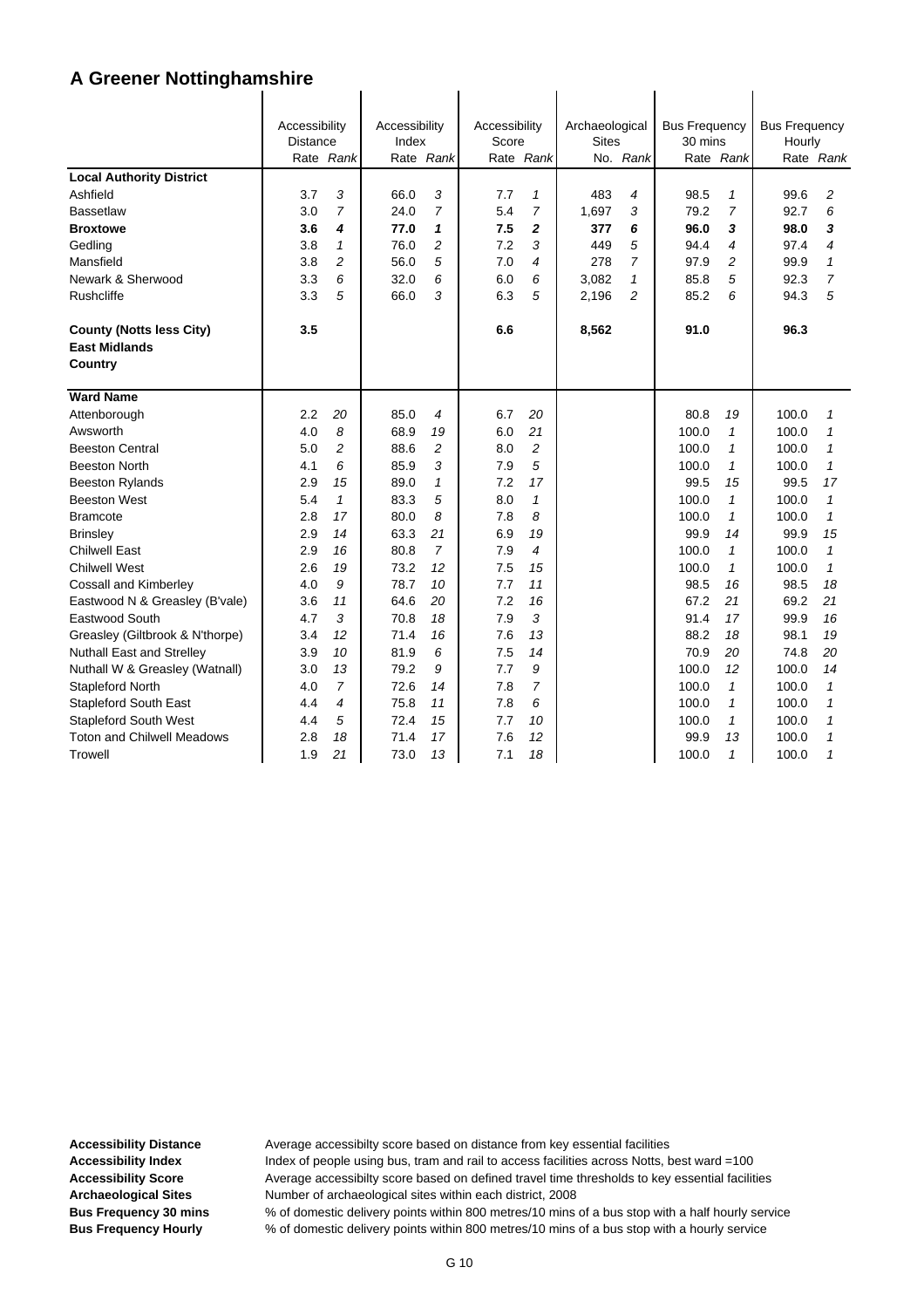|                                   | <b>Bus Frequency</b> |                | <b>Bus Frequency</b> |              | CO <sup>2</sup> |                | CO <sup>2</sup> |                | CO <sup>2</sup> |                | CO <sup>2</sup> |                |
|-----------------------------------|----------------------|----------------|----------------------|--------------|-----------------|----------------|-----------------|----------------|-----------------|----------------|-----------------|----------------|
|                                   | <b>Hrly Evening</b>  |                | <b>Hrly Sunday</b>   |              | Domestic        |                | Industry        |                | Road Transport  |                | Total           |                |
|                                   |                      | Rate Rank      |                      | Rate Rank    | Rate* Rank      |                |                 | Rate* Rank     |                 | Rate* Rank     |                 | Rate* Rank     |
| <b>Local Authority District</b>   |                      |                |                      |              |                 |                |                 |                |                 |                |                 |                |
| Ashfield                          | 93.1                 | 2              | 85.9                 | 4            | 2.5             | $\mathbf{1}$   | 2.8             | 5              | 2.0             | 3              | 7.3             | 3              |
| <b>Bassetlaw</b>                  | 67.0                 | $\overline{7}$ | 59.3                 | 6            | 2.5             | 3              | 4.0             | 6              | 3.5             | 6              | 10.2            | 6              |
| <b>Broxtowe</b>                   | 88.4                 | 4              | 87.4                 | 3            | 2.5             | $\overline{2}$ | 2.3             | 3              | 3.1             | 5              | 7.9             | 5              |
| Gedling                           | 91.9                 | 3              | 90.9                 | 2            | 2.6             | 6              | 1.5             | $\mathbf{1}$   | 0.9             | $\mathbf{1}$   | 5.1             | $\mathbf{1}$   |
| Mansfield                         | 94.8                 | $\mathbf{1}$   | 97.7                 | 1            | 2.5             | $\overline{4}$ | 2.1             | $\overline{c}$ | 1.1             | $\overline{c}$ | 5.8             | $\overline{c}$ |
| Newark & Sherwood                 | 81.0                 | 6              | 51.1                 | 7            | 2.6             | 5              | 4.7             | $\overline{7}$ | 3.6             | 7              | 11.0            | 7              |
| Rushcliffe                        | 84.2                 | 5              | 81.1                 | 5            | 2.7             | $\overline{7}$ | 2.3             | 4              | 2.5             | 4              | 7.6             | 4              |
| <b>County (Notts less City)</b>   | 85.8                 |                | 78.9                 |              | 2.5             |                | 2.9             |                | 2.4             |                | 7.9             |                |
| <b>East Midlands</b>              |                      |                |                      |              | 2.5             |                | 4.2             |                | 2.6             |                | 9.3             |                |
| Country                           |                      |                |                      |              | 2.5             |                | 4.0             |                | 2.2             |                | 8.8             |                |
|                                   |                      |                |                      |              |                 |                |                 |                |                 |                |                 |                |
| <b>Ward Name</b>                  |                      |                |                      |              |                 |                |                 |                |                 |                |                 |                |
| Attenborough                      | 80.8                 | 17             | 80.8                 | 16           |                 |                |                 |                |                 |                |                 |                |
| Awsworth                          | 22.2                 | 21             | 0.0                  | 21           |                 |                |                 |                |                 |                |                 |                |
| <b>Beeston Central</b>            | 100.0                | $\mathcal I$   | 100.0                | $\mathbf{1}$ |                 |                |                 |                |                 |                |                 |                |
| <b>Beeston North</b>              | 100.0                | $\mathcal I$   | 100.0                | $\mathbf{1}$ |                 |                |                 |                |                 |                |                 |                |
| <b>Beeston Rylands</b>            | 99.5                 | 8              | 99.5                 | 9            |                 |                |                 |                |                 |                |                 |                |
| <b>Beeston West</b>               | 100.0                | $\mathbf{1}$   | 100.0                | 1            |                 |                |                 |                |                 |                |                 |                |
| <b>Bramcote</b>                   | 96.9                 | 11             | 100.0                | 1            |                 |                |                 |                |                 |                |                 |                |
| <b>Brinsley</b>                   | 99.9                 | $\overline{7}$ | 99.9                 | 8            |                 |                |                 |                |                 |                |                 |                |
| <b>Chilwell East</b>              | 100.0                | $\mathbf{1}$   | 100.0                | $\mathbf{1}$ |                 |                |                 |                |                 |                |                 |                |
| <b>Chilwell West</b>              | 98.1                 | 10             | 98.1                 | 10           |                 |                |                 |                |                 |                |                 |                |
| Cossall and Kimberley             | 98.3                 | 9              | 89.8                 | 12           |                 |                |                 |                |                 |                |                 |                |
| Eastwood N & Greasley (B'vale)    | 67.2                 | 19             | 67.0                 | 19           |                 |                |                 |                |                 |                |                 |                |
| Eastwood South                    | 91.4                 | 12             | 91.4                 | 11           |                 |                |                 |                |                 |                |                 |                |
| Greasley (Giltbrook & N'thorpe)   | 87.9                 | 13             | 87.9                 | 13           |                 |                |                 |                |                 |                |                 |                |
| Nuthall East and Strelley         | 70.9                 | 18             | 70.9                 | 18           |                 |                |                 |                |                 |                |                 |                |
| Nuthall W & Greasley (Watnall)    | 80.9                 | 16             | 76.8                 | 17           |                 |                |                 |                |                 |                |                 |                |
| Stapleford North                  | 100.0                | $\mathbf{1}$   | 100.0                | $\mathbf{1}$ |                 |                |                 |                |                 |                |                 |                |
| <b>Stapleford South East</b>      | 80.9                 | 15             | 80.9                 | 15           |                 |                |                 |                |                 |                |                 |                |
| <b>Stapleford South West</b>      | 85.3                 | 14             | 85.3                 | 14           |                 |                |                 |                |                 |                |                 |                |
| <b>Toton and Chilwell Meadows</b> | 55.0                 | 20             | 55.0                 | 20           |                 |                |                 |                |                 |                |                 |                |
| <b>Trowell</b>                    | 100.0                | $\mathbf{1}$   | 100.0                | 1            |                 |                |                 |                |                 |                |                 |                |

\* Rate per thousand

**CO2 CO2 CO<sup>2</sup> Road Transport** CO<sup>2</sup> Total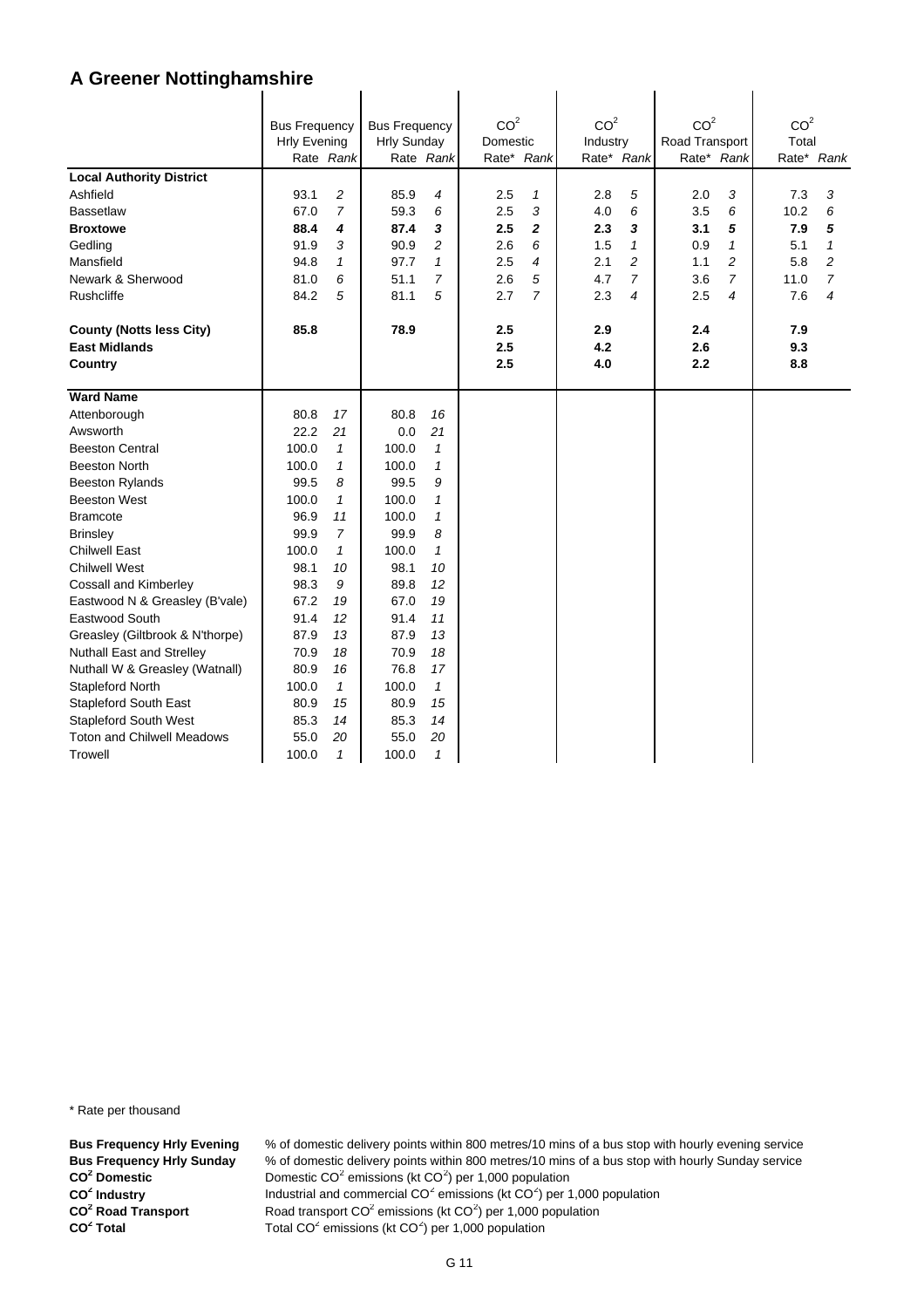|                                                                    | <b>Listed Buildings</b> | Rate Rank      | <b>Listed Buildings</b><br>At Risk | Rate Rank    | <b>Local Nature</b><br>Reserve | Rate Rank      | Public<br><b>Rights of Way</b><br><b>Bridleways</b><br>Length Rank |                | Public<br><b>Rights of Way</b><br>Footpaths<br>Length Rank |   | Public<br>Rights of Way<br>Total<br>Length Rank |                |
|--------------------------------------------------------------------|-------------------------|----------------|------------------------------------|--------------|--------------------------------|----------------|--------------------------------------------------------------------|----------------|------------------------------------------------------------|---|-------------------------------------------------|----------------|
| <b>Local Authority District</b>                                    |                         |                |                                    |              |                                |                |                                                                    |                |                                                            |   |                                                 |                |
| Ashfield                                                           | 80                      | $\overline{7}$ | 12.5                               | 6            | 1.0                            | $\mathbf{1}$   | 23.6                                                               | 6              | 165.6                                                      | 4 | 190.6                                           | 4              |
| <b>Bassetlaw</b>                                                   | 1,053                   | 2              | 6.9                                | 4            | 0.1                            | 6              | 231.0                                                              | $\mathbf{1}$   | 450.1                                                      | 2 | 751.6                                           | $\overline{c}$ |
| <b>Broxtowe</b>                                                    | 145                     | 6              | 13.8                               | 7            | 0.8                            | 3              | 45.4                                                               | 4              | 127.9                                                      | 5 | 174.7                                           | 5              |
| Gedling                                                            | 188                     | 5              | 8.5                                | 5            | 0.5                            | 4              | 18.0                                                               | $\overline{7}$ | 106.8                                                      | 6 | 125.1                                           | 6              |
| Mansfield                                                          | 245                     | 4              | 5.7                                | 2            | 0.9                            | 2              | 33.0                                                               | 5              | 48.2                                                       | 7 | 86.5                                            | $\overline{7}$ |
| Newark & Sherwood                                                  | 1,530                   | 1              | 4.2                                | $\mathbf{1}$ | 0.2                            | 5              | 231.0                                                              | 1              | 538.0                                                      | 1 | 812.9                                           | 1              |
| Rushcliffe                                                         | 700                     | 3              | 6.1                                | 3            | 0.1                            | $\overline{7}$ | 120.9                                                              | 3              | 416.5                                                      | 3 | 560.4                                           | 3              |
| <b>County (Notts less City)</b><br><b>East Midlands</b><br>Country | 3,941                   |                | 6.1                                |              | 0.2                            |                | 702.9                                                              |                | 1,853.1                                                    |   | 2,701.8                                         |                |
| <b>Ward Name</b>                                                   |                         |                |                                    |              |                                |                |                                                                    |                |                                                            |   |                                                 |                |
| Attenborough                                                       |                         |                |                                    |              |                                |                |                                                                    |                |                                                            |   |                                                 |                |
| Awsworth                                                           |                         |                |                                    |              |                                |                |                                                                    |                |                                                            |   |                                                 |                |
| <b>Beeston Central</b>                                             |                         |                |                                    |              |                                |                |                                                                    |                |                                                            |   |                                                 |                |
| <b>Beeston North</b>                                               |                         |                |                                    |              |                                |                |                                                                    |                |                                                            |   |                                                 |                |
| <b>Beeston Rylands</b>                                             |                         |                |                                    |              |                                |                |                                                                    |                |                                                            |   |                                                 |                |
| <b>Beeston West</b>                                                |                         |                |                                    |              |                                |                |                                                                    |                |                                                            |   |                                                 |                |
| <b>Bramcote</b>                                                    |                         |                |                                    |              |                                |                |                                                                    |                |                                                            |   |                                                 |                |
| <b>Brinsley</b>                                                    |                         |                |                                    |              |                                |                |                                                                    |                |                                                            |   |                                                 |                |
| <b>Chilwell East</b>                                               |                         |                |                                    |              |                                |                |                                                                    |                |                                                            |   |                                                 |                |
| <b>Chilwell West</b>                                               |                         |                |                                    |              |                                |                |                                                                    |                |                                                            |   |                                                 |                |
| Cossall and Kimberley                                              |                         |                |                                    |              |                                |                |                                                                    |                |                                                            |   |                                                 |                |
| Eastwood N & Greasley (B'vale)                                     |                         |                |                                    |              |                                |                |                                                                    |                |                                                            |   |                                                 |                |
| Eastwood South                                                     |                         |                |                                    |              |                                |                |                                                                    |                |                                                            |   |                                                 |                |
| Greasley (Giltbrook & N'thorpe)                                    |                         |                |                                    |              |                                |                |                                                                    |                |                                                            |   |                                                 |                |
| <b>Nuthall East and Strelley</b>                                   |                         |                |                                    |              |                                |                |                                                                    |                |                                                            |   |                                                 |                |
| Nuthall W & Greasley (Watnall)                                     |                         |                |                                    |              |                                |                |                                                                    |                |                                                            |   |                                                 |                |
| Stapleford North                                                   |                         |                |                                    |              |                                |                |                                                                    |                |                                                            |   |                                                 |                |
| <b>Stapleford South East</b>                                       |                         |                |                                    |              |                                |                |                                                                    |                |                                                            |   |                                                 |                |
| <b>Stapleford South West</b>                                       |                         |                |                                    |              |                                |                |                                                                    |                |                                                            |   |                                                 |                |
| <b>Toton and Chilwell Meadows</b>                                  |                         |                |                                    |              |                                |                |                                                                    |                |                                                            |   |                                                 |                |
| Trowell                                                            |                         |                |                                    |              |                                |                |                                                                    |                |                                                            |   |                                                 |                |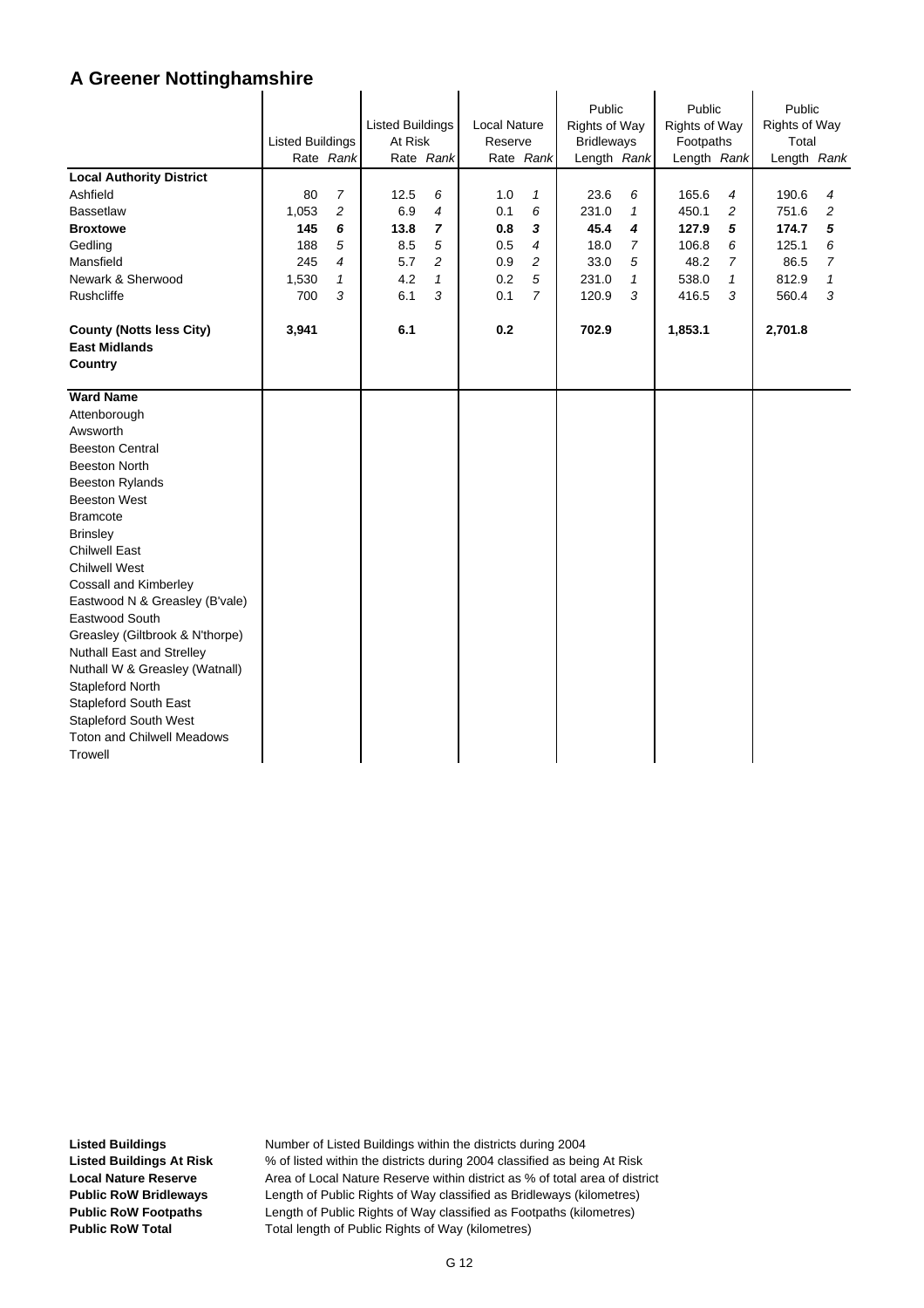|                                   | <b>SAM</b> |                | <b>SINC</b> |                | <b>SSSI</b> |                | Waste |                | Waste Recycled |                |
|-----------------------------------|------------|----------------|-------------|----------------|-------------|----------------|-------|----------------|----------------|----------------|
|                                   |            | No. Rank       |             | Rate Rank      |             | Rate Rank      |       | Rate Rank      |                | Rate Rank      |
| <b>Local Authority District</b>   |            |                |             |                |             |                |       |                |                |                |
| Ashfield                          | 9          | $\overline{4}$ | 21.0        | $\mathbf{1}$   | 0.8         | 5              | 0.5   | 3              | 36.7           | 5              |
| <b>Bassetlaw</b>                  | 36         | $\overline{c}$ | 6.4         | 6              | 2.1         | 3              | 0.6   | 6              | 29.9           | $\overline{7}$ |
| <b>Broxtowe</b>                   | 6          | 6              | 11.7        | $\mathbf{2}$   | 3.2         | 1              | 0.6   | 5              | 48.8           | $\mathbf{2}$   |
| Gedling                           | 9          | 4              | 10.9        | 4              | 0.3         | 6              | 0.5   | $\overline{c}$ | 40.4           | 3              |
| Mansfield                         | 4          | $\overline{7}$ | 11.0        | 3              | 2.0         | 4              | 0.6   | $\overline{7}$ | 38.1           | 4              |
| Newark & Sherwood                 | 76         | 1              | 10.3        | 5              | 2.1         | 2              | 0.5   | $\mathbf{1}$   | 33.5           | 6              |
| <b>Rushcliffe</b>                 | 30         | 3              | 4.9         | $\overline{7}$ | 0.2         | $\overline{7}$ | 0.6   | $\overline{4}$ | 51.1           | $\mathbf{1}$   |
|                                   |            |                |             |                |             |                |       |                |                |                |
| <b>County (Notts less City)</b>   | 170        |                | 8.7         |                | 1.6         |                | 0.6   |                | 39.8           |                |
| <b>East Midlands</b>              |            |                |             |                |             |                |       |                |                |                |
| Country                           |            |                |             |                |             |                |       |                |                |                |
|                                   |            |                |             |                |             |                |       |                |                |                |
| <b>Ward Name</b>                  |            |                |             |                |             |                |       |                |                |                |
| Attenborough                      |            |                |             |                |             |                |       |                |                |                |
| Awsworth                          |            |                |             |                |             |                |       |                |                |                |
| <b>Beeston Central</b>            |            |                |             |                |             |                |       |                |                |                |
| <b>Beeston North</b>              |            |                |             |                |             |                |       |                |                |                |
| <b>Beeston Rylands</b>            |            |                |             |                |             |                |       |                |                |                |
| <b>Beeston West</b>               |            |                |             |                |             |                |       |                |                |                |
| <b>Bramcote</b>                   |            |                |             |                |             |                |       |                |                |                |
| <b>Brinsley</b>                   |            |                |             |                |             |                |       |                |                |                |
| <b>Chilwell East</b>              |            |                |             |                |             |                |       |                |                |                |
| <b>Chilwell West</b>              |            |                |             |                |             |                |       |                |                |                |
| Cossall and Kimberley             |            |                |             |                |             |                |       |                |                |                |
| Eastwood N & Greasley (B'vale)    |            |                |             |                |             |                |       |                |                |                |
| Eastwood South                    |            |                |             |                |             |                |       |                |                |                |
| Greasley (Giltbrook & N'thorpe)   |            |                |             |                |             |                |       |                |                |                |
| Nuthall East and Strelley         |            |                |             |                |             |                |       |                |                |                |
| Nuthall W & Greasley (Watnall)    |            |                |             |                |             |                |       |                |                |                |
| Stapleford North                  |            |                |             |                |             |                |       |                |                |                |
| <b>Stapleford South East</b>      |            |                |             |                |             |                |       |                |                |                |
| <b>Stapleford South West</b>      |            |                |             |                |             |                |       |                |                |                |
| <b>Toton and Chilwell Meadows</b> |            |                |             |                |             |                |       |                |                |                |
| Trowell                           |            |                |             |                |             |                |       |                |                |                |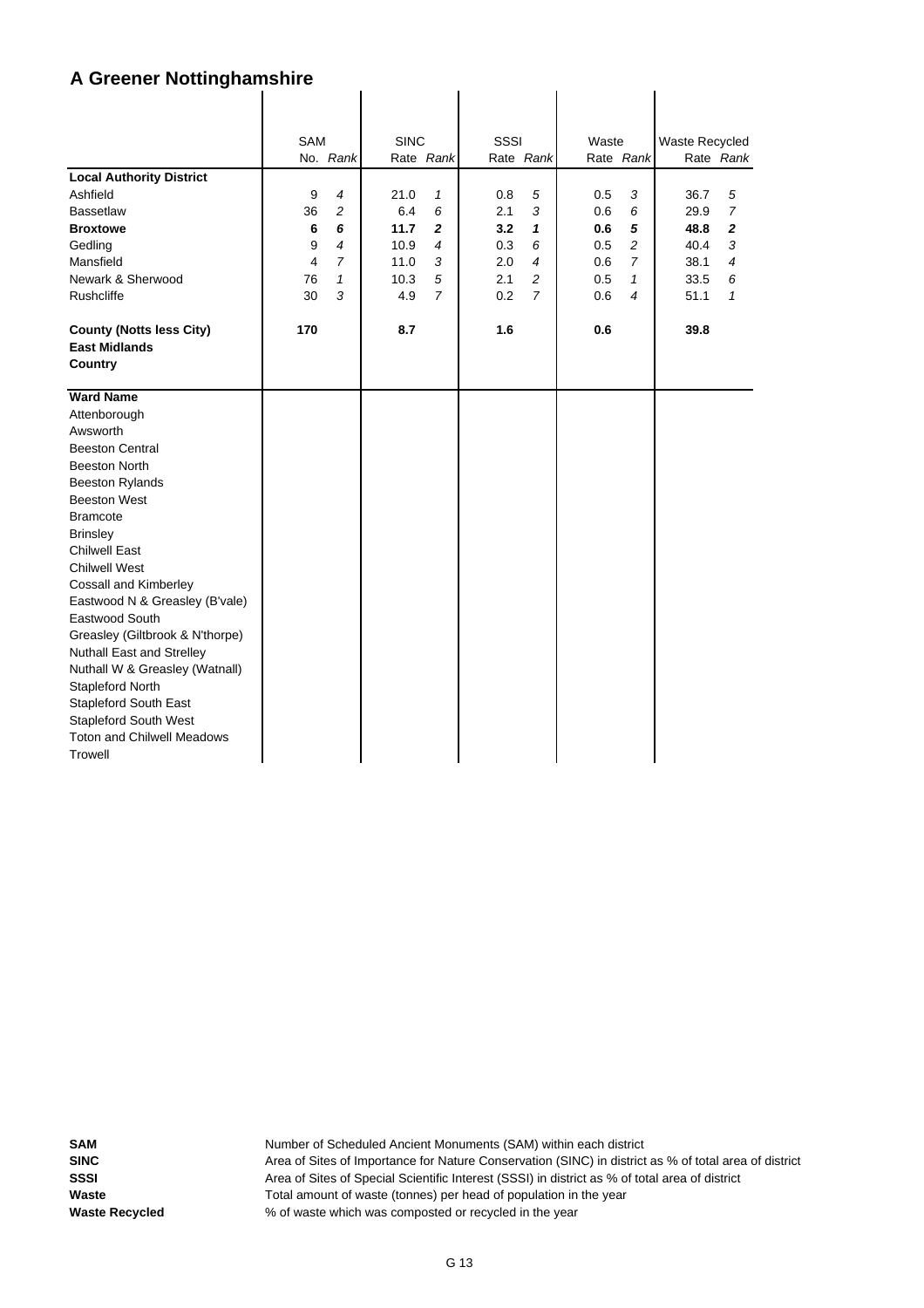|                                 | Accessibility   |                | Accessibility |                | Accessibility |                | Archaeological |                | <b>Bus Frequency</b> |                | <b>Bus Frequency</b> |                |
|---------------------------------|-----------------|----------------|---------------|----------------|---------------|----------------|----------------|----------------|----------------------|----------------|----------------------|----------------|
|                                 | <b>Distance</b> |                | Index         |                | Score         |                | <b>Sites</b>   |                | 30 mins              |                | Hourly               |                |
|                                 |                 | Rate Rank      |               | Rate Rank      |               | Rate Rank      |                | No. Rank       |                      | Rate Rank      |                      | Rate Rank      |
| <b>Local Authority District</b> |                 |                |               |                |               |                |                |                |                      |                |                      |                |
| Ashfield                        | 3.7             | 3              | 66.0          | 3              | 7.7           | $\mathbf{1}$   | 483            | $\overline{4}$ | 98.5                 | $\mathcal I$   | 99.6                 | 2              |
| <b>Bassetlaw</b>                | 3.0             | $\overline{7}$ | 24.0          | $\overline{7}$ | 5.4           | $\overline{7}$ | 1,697          | 3              | 79.2                 | $\overline{7}$ | 92.7                 | 6              |
| <b>Broxtowe</b>                 | 3.6             | 4              | 77.0          | $\mathbf{1}$   | 7.5           | 2              | 377            | 6              | 96.0                 | 3              | 98.0                 | 3              |
| <b>Gedling</b>                  | 3.8             | 1              | 76.0          | $\overline{2}$ | 7.2           | 3              | 449            | 5              | 94.4                 | 4              | 97.4                 | 4              |
| Mansfield                       | 3.8             | 2              | 56.0          | 5              | 7.0           | 4              | 278            | $\overline{7}$ | 97.9                 | 2              | 99.9                 | $\mathbf{1}$   |
| Newark & Sherwood               | 3.3             | 6              | 32.0          | 6              | 6.0           | 6              | 3,082          | 1              | 85.8                 | 5              | 92.3                 | $\overline{7}$ |
| <b>Rushcliffe</b>               | 3.3             | 5              | 66.0          | 3              | 6.3           | 5              | 2,196          | $\overline{c}$ | 85.2                 | 6              | 94.3                 | 5              |
| <b>County (Notts less City)</b> | 3.5             |                |               |                | 6.6           |                | 8,562          |                | 91.0                 |                | 96.3                 |                |
| <b>East Midlands</b>            |                 |                |               |                |               |                |                |                |                      |                |                      |                |
| Country                         |                 |                |               |                |               |                |                |                |                      |                |                      |                |
| <b>Ward Name</b>                |                 |                |               |                |               |                |                |                |                      |                |                      |                |
| <b>Bestwood Village</b>         | 2.3             | 19             | 68.6          | 19             | 4.5           | 22             |                |                | 76.7                 | 19             | 76.7                 | 21             |
| Bonington                       | 3.4             | 17             | 81.1          | 9              | 7.8           | 12             |                |                | 95.3                 | 16             | 95.3                 | 19             |
| Burton Joyce & Stoke Bardolph   | 4.2             | 11             | 73.1          | 16             | 6.6           | 18             |                |                | 88.0                 | 17             | 95.3                 | 18             |
| Calverton                       | 4.6             | 6              | 65.2          | 21             | 7.9           | $\overline{7}$ |                |                | 99.1                 | 14             | 99.1                 | 14             |
| Carlton                         | 5.2             | 2              | 83.6          | $\overline{4}$ | 7.8           | 10             |                |                | 100.0                | $\mathbf{1}$   | 100.0                | $\mathbf{1}$   |
| <b>Carlton Hill</b>             | 4.4             | 8              | 84.5          | 3              | 7.9           | 6              |                |                | 100.0                | $\mathbf{1}$   | 100.0                | $\mathbf{1}$   |
| Daybrook                        | 5.5             | $\mathcal I$   | 88.0          | $\mathcal I$   | 8.0           | 1              |                |                | 100.0                | $\mathbf{1}$   | 100.0                | 1              |
| Gedling                         | 3.6             | 15             | 77.9          | 12             | 7.2           | 15             |                |                | 96.7                 | 15             | 97.1                 | 16             |
| Killisick                       | 4.5             | $\overline{7}$ | 74.1          | 14             | 7.9           | 8              |                |                | 100.0                | $\mathcal I$   | 100.0                | $\mathbf{1}$   |
| Kingswell                       | 4.0             | 12             | 83.3          | 5              | 7.8           | 11             |                |                | 100.0                | $\mathbf{1}$   | 100.0                | $\mathbf{1}$   |
| Lambley                         | 1.8             | 22             | 69.0          | 18             | 5.7           | 20             |                |                | 81.5                 | 18             | 96.0                 | 17             |
| <b>Mapperley Plains</b>         | 3.5             | 16             | 73.9          | 15             | 6.8           | 16             |                |                | 100.0                | $\mathbf{1}$   | 100.0                | $\mathbf{1}$   |
| Netherfield and Colwick         | 4.7             | 4              | 81.2          | 8              | 7.7           | 14             |                |                | 100.0                | $\mathbf{1}$   | 100.0                | $\mathbf{1}$   |
| Newstead                        | 1.9             | 21             | 69.5          | 17             | 5.0           | 21             |                |                | 53.8                 | 21             | 74.3                 | 22             |
| Phoenix                         | 4.6             | 5              | 79.8          | 11             | 8.0           | $\overline{4}$ |                |                | 100.0                | $\mathcal I$   | 100.0                | $\mathbf{1}$   |
| Porchester                      | 4.9             | 3              | 82.0          | 6              | 8.0           | 5              |                |                | 100.0                | $\mathbf{1}$   | 100.0                | $\mathbf{1}$   |
| Ravenshead                      | 2.7             | 18             | 66.3          | 20             | 5.7           | 19             |                |                | 48.1                 | 22             | 79.8                 | 20             |
| St. James                       | 4.3             | 10             | 77.8          | 13             | 7.7           | 13             |                |                | 100.0                | $\mathbf{1}$   | 100.0                | $\mathbf{1}$   |
| St. Mary's                      | 3.9             | 13             | 81.3          | $\overline{7}$ | 7.9           | 9              |                |                | 100.0                | $\mathbf{1}$   | 100.0                | 1              |
| Valley                          | 4.4             | 9              | 80.3          | 10             | 8.0           | $\mathbf{1}$   |                |                | 100.0                | $\mathbf{1}$   | 100.0                | $\mathbf{1}$   |
| Woodborough                     | 2.0             | 20             | 56.1          | 22             | 6.8           | 17             |                |                | 69.5                 | 20             | 97.6                 | 15             |
| Woodthorpe                      | 3.6             | 14             | 84.7          | $\overline{c}$ | 8.0           | $\mathbf{1}$   |                |                | 100.0                | $\mathbf{1}$   | 100.0                | $\mathbf{1}$   |

Accessibility Distance **Average accessibilty score based on distance from key essential facilities** Accessibility Index **Index** Index of people using bus, tram and rail to access facilities across Notts, best ward =100 Accessibility Score **Average accessibilty score based on defined travel time thresholds to key essential facilities Archaeological Sites** Number of archaeological sites within each district, 2008 **Bus Frequency 30 mins** % of domestic delivery points within 800 metres/10 mins of a bus stop with a half hourly service

**Bus Frequency Hourly** % of domestic delivery points within 800 metres/10 mins of a bus stop with a hourly service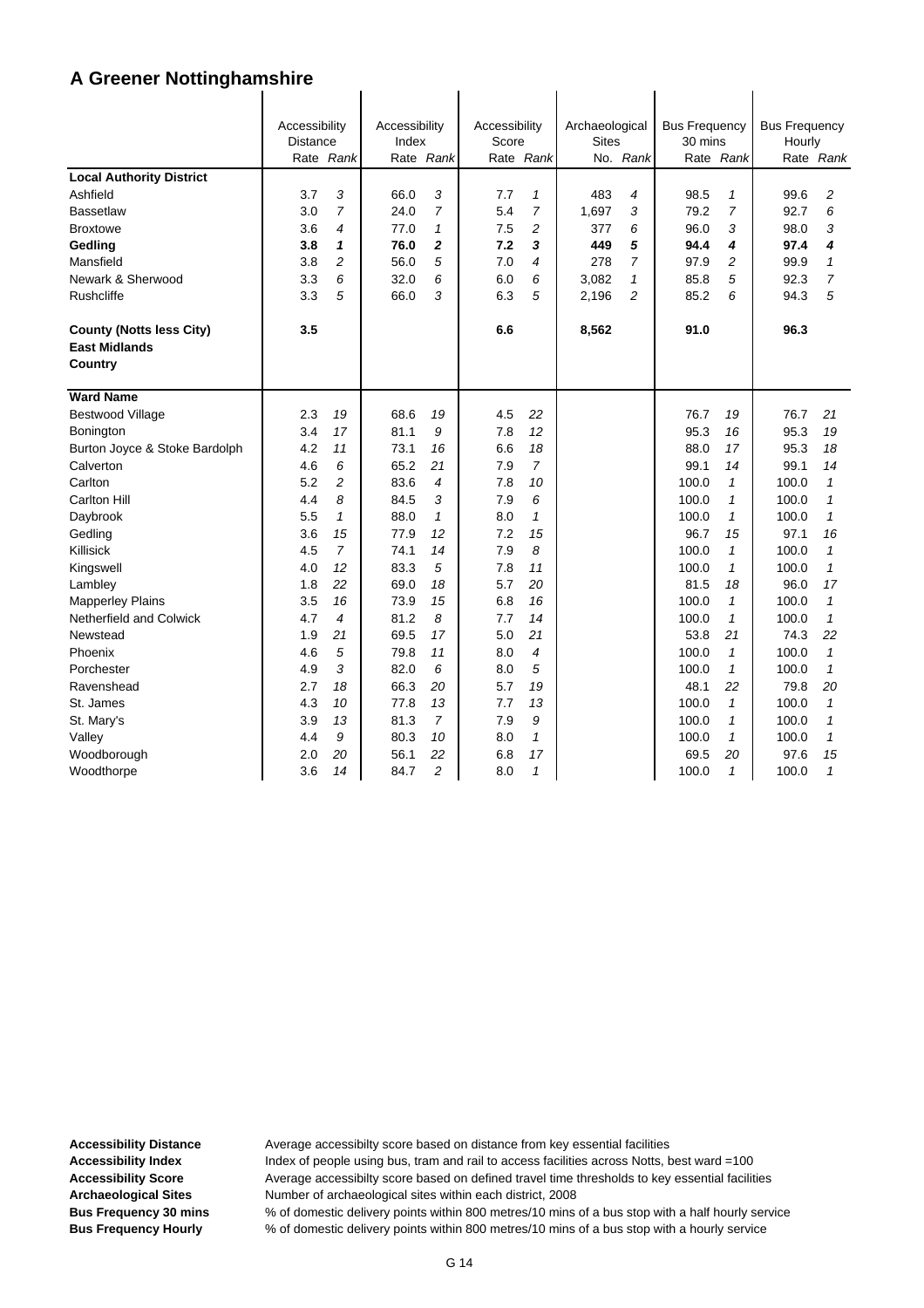|                                 | <b>Bus Frequency</b><br><b>Hrly Evening</b> |                | <b>Bus Frequency</b><br><b>Hrly Sunday</b> |                | CO <sup>2</sup><br>Domestic |                | CO <sup>2</sup><br>Industry |                | CO <sup>2</sup><br>Road Transport |                | CO <sup>2</sup><br>Total |                |
|---------------------------------|---------------------------------------------|----------------|--------------------------------------------|----------------|-----------------------------|----------------|-----------------------------|----------------|-----------------------------------|----------------|--------------------------|----------------|
|                                 |                                             | Rate Rank      |                                            | Rate Rank      | Rate* Rank                  |                |                             | Rate* Rank     |                                   | Rate* Rank     |                          | Rate* Rank     |
| <b>Local Authority District</b> |                                             |                |                                            |                |                             |                |                             |                |                                   |                |                          |                |
| Ashfield                        | 93.1                                        | 2              | 85.9                                       | 4              | 2.5                         | $\mathbf{1}$   | 2.8                         | 5              | 2.0                               | 3              | 7.3                      | 3              |
| <b>Bassetlaw</b>                | 67.0                                        | $\overline{7}$ | 59.3                                       | 6              | 2.5                         | 3              | 4.0                         | 6              | 3.5                               | 6              | 10.2                     | 6              |
| <b>Broxtowe</b>                 | 88.4                                        | 4              | 87.4                                       | 3              | 2.5                         | 2              | 2.3                         | 3              | 3.1                               | 5              | 7.9                      | 5              |
| Gedling                         | 91.9                                        | 3              | 90.9                                       | $\overline{2}$ | 2.6                         | 6              | 1.5                         | 1              | 0.9                               | 1              | 5.1                      | $\mathbf{1}$   |
| Mansfield                       | 94.8                                        | $\mathbf{1}$   | 97.7                                       | $\mathbf{1}$   | 2.5                         | 4              | 2.1                         | $\overline{c}$ | 1.1                               | $\overline{c}$ | 5.8                      | $\overline{c}$ |
| Newark & Sherwood               | 81.0                                        | 6              | 51.1                                       | $\overline{7}$ | 2.6                         | 5              | 4.7                         | $\overline{7}$ | 3.6                               | $\overline{7}$ | 11.0                     | $\overline{7}$ |
| Rushcliffe                      | 84.2                                        | 5              | 81.1                                       | 5              | 2.7                         | $\overline{7}$ | 2.3                         | $\overline{4}$ | 2.5                               | 4              | 7.6                      | 4              |
|                                 |                                             |                |                                            |                |                             |                |                             |                |                                   |                |                          |                |
| <b>County (Notts less City)</b> | 85.8                                        |                | 78.9                                       |                | 2.5                         |                | 2.9                         |                | 2.4                               |                | 7.9                      |                |
| <b>East Midlands</b>            |                                             |                |                                            |                | 2.5                         |                | 4.2                         |                | 2.6                               |                | 9.3                      |                |
| <b>Country</b>                  |                                             |                |                                            |                | 2.5                         |                | 4.0                         |                | 2.2                               |                | 8.8                      |                |
|                                 |                                             |                |                                            |                |                             |                |                             |                |                                   |                |                          |                |
| <b>Ward Name</b>                |                                             |                |                                            |                |                             |                |                             |                |                                   |                |                          |                |
| <b>Bestwood Village</b>         | 76.7                                        | 18             | 1.3                                        | 21             |                             |                |                             |                |                                   |                |                          |                |
| Bonington                       | 95.3                                        | 16             | 95.3                                       | 16             |                             |                |                             |                |                                   |                |                          |                |
| Burton Joyce & Stoke Bardolph   | 88.0                                        | 17             | 88.0                                       | 17             |                             |                |                             |                |                                   |                |                          |                |
| Calverton                       | 99.1                                        | 13             | 99.1                                       | 13             |                             |                |                             |                |                                   |                |                          |                |
| Carlton                         | 100.0                                       | $\mathbf{1}$   | 100.0                                      | $\mathbf{1}$   |                             |                |                             |                |                                   |                |                          |                |
| <b>Carlton Hill</b>             | 100.0                                       | $\mathbf{1}$   | 100.0                                      | 1              |                             |                |                             |                |                                   |                |                          |                |
| Daybrook                        | 100.0                                       | $\mathbf{1}$   | 100.0                                      | $\mathbf{1}$   |                             |                |                             |                |                                   |                |                          |                |
| Gedling                         | 96.2                                        | 15             | 96.2                                       | 15             |                             |                |                             |                |                                   |                |                          |                |
| Killisick                       | 100.0                                       | $\mathbf{1}$   | 100.0                                      | $\mathbf{1}$   |                             |                |                             |                |                                   |                |                          |                |
| Kingswell                       | 100.0                                       | $\mathbf{1}$   | 100.0                                      | $\mathbf{1}$   |                             |                |                             |                |                                   |                |                          |                |
| Lambley                         | 44.9                                        | 20             | 44.9                                       | 19             |                             |                |                             |                |                                   |                |                          |                |
| <b>Mapperley Plains</b>         | 100.0                                       | $\mathbf{1}$   | 100.0                                      | $\mathbf{1}$   |                             |                |                             |                |                                   |                |                          |                |
| Netherfield and Colwick         | 97.0                                        | 14             | 97.0                                       | 14             |                             |                |                             |                |                                   |                |                          |                |
| Newstead                        | 39.1                                        | 21             | 39.1                                       | 20             |                             |                |                             |                |                                   |                |                          |                |
| Phoenix                         | 100.0                                       | $\mathbf{1}$   | 100.0                                      | $\mathbf{1}$   |                             |                |                             |                |                                   |                |                          |                |
| Porchester                      | 100.0                                       | $\mathbf{1}$   | 100.0                                      | $\mathbf{1}$   |                             |                |                             |                |                                   |                |                          |                |
| Ravenshead                      | 48.1                                        | 19             | 48.1                                       | 18             |                             |                |                             |                |                                   |                |                          |                |
| St. James                       | 100.0                                       | $\mathbf{1}$   | 100.0                                      | 1              |                             |                |                             |                |                                   |                |                          |                |
| St. Mary's                      | 100.0                                       | $\mathbf{1}$   | 100.0                                      | $\mathbf{1}$   |                             |                |                             |                |                                   |                |                          |                |
| Valley                          | 100.0                                       | $\mathcal I$   | 100.0                                      | $\mathbf{1}$   |                             |                |                             |                |                                   |                |                          |                |
| Woodborough                     | 0.0                                         | 22             | 0.0                                        | 22             |                             |                |                             |                |                                   |                |                          |                |
| Woodthorpe                      | 100.0                                       | $\mathcal I$   | 100.0                                      | $\mathbf{1}$   |                             |                |                             |                |                                   |                |                          |                |

\* Rate per thousand

**CO2 CO2 CO<sup>2</sup> Road Transport** CO<sup>2</sup> Total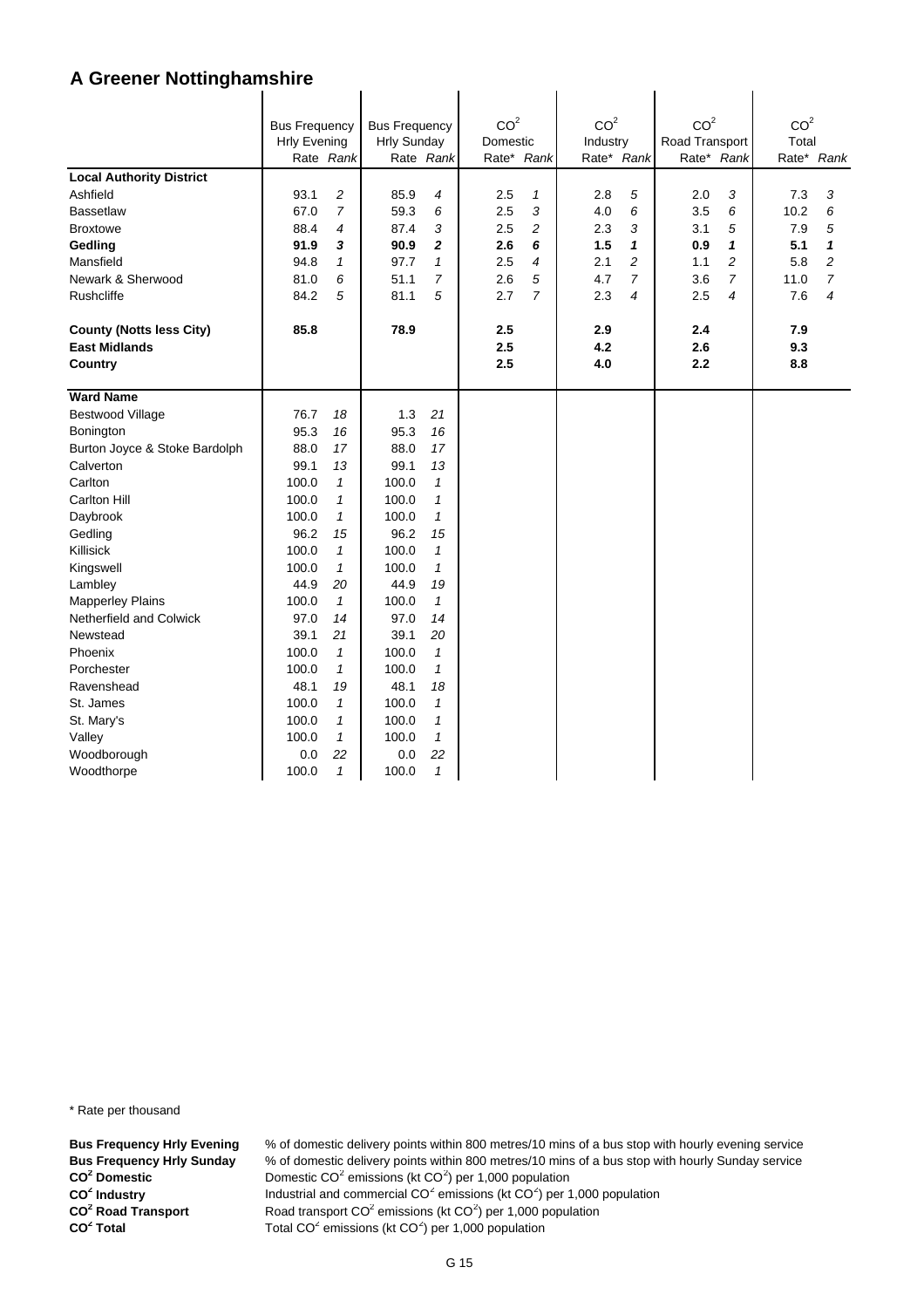|                                                                    | <b>Listed Buildings</b> | Rate Rank      | <b>Listed Buildings</b><br>At Risk | Rate Rank      | Local Nature<br>Reserve | Rate Rank      | Public<br><b>Rights of Way</b><br><b>Bridleways</b><br>Length Rank |              | Public<br><b>Rights of Way</b><br>Footpaths<br>Length Rank |              | Public<br><b>Rights of Way</b><br>Total<br>Length Rank |                |
|--------------------------------------------------------------------|-------------------------|----------------|------------------------------------|----------------|-------------------------|----------------|--------------------------------------------------------------------|--------------|------------------------------------------------------------|--------------|--------------------------------------------------------|----------------|
| <b>Local Authority District</b>                                    |                         |                |                                    |                |                         |                |                                                                    |              |                                                            |              |                                                        |                |
| Ashfield                                                           | 80                      | $\overline{7}$ | 12.5                               | 6              | 1.0                     | 1              | 23.6                                                               | 6            | 165.6                                                      | 4            | 190.6                                                  | 4              |
| <b>Bassetlaw</b>                                                   | 1,053                   | 2              | 6.9                                | $\overline{4}$ | 0.1                     | 6              | 231.0                                                              | $\mathbf{1}$ | 450.1                                                      | 2            | 751.6                                                  | $\overline{c}$ |
| <b>Broxtowe</b>                                                    | 145                     | 6              | 13.8                               | $\overline{7}$ | 0.8                     | 3              | 45.4                                                               | 4            | 127.9                                                      | 5            | 174.7                                                  | 5              |
| Gedling                                                            | 188                     | 5              | 8.5                                | 5              | 0.5                     | 4              | 18.0                                                               | 7            | 106.8                                                      | 6            | 125.1                                                  | 6              |
| Mansfield                                                          | 245                     | 4              | 5.7                                | 2              | 0.9                     | 2              | 33.0                                                               | 5            | 48.2                                                       | 7            | 86.5                                                   | 7              |
| Newark & Sherwood                                                  | 1,530                   | 1              | 4.2                                | $\mathcal I$   | 0.2                     | 5              | 231.0                                                              | $\mathbf{1}$ | 538.0                                                      | $\mathbf{1}$ | 812.9                                                  | 1              |
| Rushcliffe                                                         | 700                     | 3              | 6.1                                | 3              | 0.1                     | $\overline{7}$ | 120.9                                                              | 3            | 416.5                                                      | 3            | 560.4                                                  | 3              |
| <b>County (Notts less City)</b><br><b>East Midlands</b><br>Country | 3,941                   |                | 6.1                                |                | 0.2                     |                | 702.9                                                              |              | 1,853.1                                                    |              | 2,701.8                                                |                |
| <b>Ward Name</b>                                                   |                         |                |                                    |                |                         |                |                                                                    |              |                                                            |              |                                                        |                |
| <b>Bestwood Village</b>                                            |                         |                |                                    |                |                         |                |                                                                    |              |                                                            |              |                                                        |                |
| Bonington                                                          |                         |                |                                    |                |                         |                |                                                                    |              |                                                            |              |                                                        |                |
| Burton Joyce & Stoke Bardolph                                      |                         |                |                                    |                |                         |                |                                                                    |              |                                                            |              |                                                        |                |
| Calverton                                                          |                         |                |                                    |                |                         |                |                                                                    |              |                                                            |              |                                                        |                |
| Carlton                                                            |                         |                |                                    |                |                         |                |                                                                    |              |                                                            |              |                                                        |                |
| Carlton Hill                                                       |                         |                |                                    |                |                         |                |                                                                    |              |                                                            |              |                                                        |                |
| Daybrook                                                           |                         |                |                                    |                |                         |                |                                                                    |              |                                                            |              |                                                        |                |
| Gedling                                                            |                         |                |                                    |                |                         |                |                                                                    |              |                                                            |              |                                                        |                |
| Killisick                                                          |                         |                |                                    |                |                         |                |                                                                    |              |                                                            |              |                                                        |                |
| Kingswell                                                          |                         |                |                                    |                |                         |                |                                                                    |              |                                                            |              |                                                        |                |
| Lambley                                                            |                         |                |                                    |                |                         |                |                                                                    |              |                                                            |              |                                                        |                |
| <b>Mapperley Plains</b>                                            |                         |                |                                    |                |                         |                |                                                                    |              |                                                            |              |                                                        |                |
| Netherfield and Colwick                                            |                         |                |                                    |                |                         |                |                                                                    |              |                                                            |              |                                                        |                |
| Newstead                                                           |                         |                |                                    |                |                         |                |                                                                    |              |                                                            |              |                                                        |                |
| Phoenix                                                            |                         |                |                                    |                |                         |                |                                                                    |              |                                                            |              |                                                        |                |
| Porchester                                                         |                         |                |                                    |                |                         |                |                                                                    |              |                                                            |              |                                                        |                |
| Ravenshead                                                         |                         |                |                                    |                |                         |                |                                                                    |              |                                                            |              |                                                        |                |
| St. James                                                          |                         |                |                                    |                |                         |                |                                                                    |              |                                                            |              |                                                        |                |
| St. Mary's                                                         |                         |                |                                    |                |                         |                |                                                                    |              |                                                            |              |                                                        |                |
| Valley                                                             |                         |                |                                    |                |                         |                |                                                                    |              |                                                            |              |                                                        |                |
| Woodborough                                                        |                         |                |                                    |                |                         |                |                                                                    |              |                                                            |              |                                                        |                |
| Woodthorpe                                                         |                         |                |                                    |                |                         |                |                                                                    |              |                                                            |              |                                                        |                |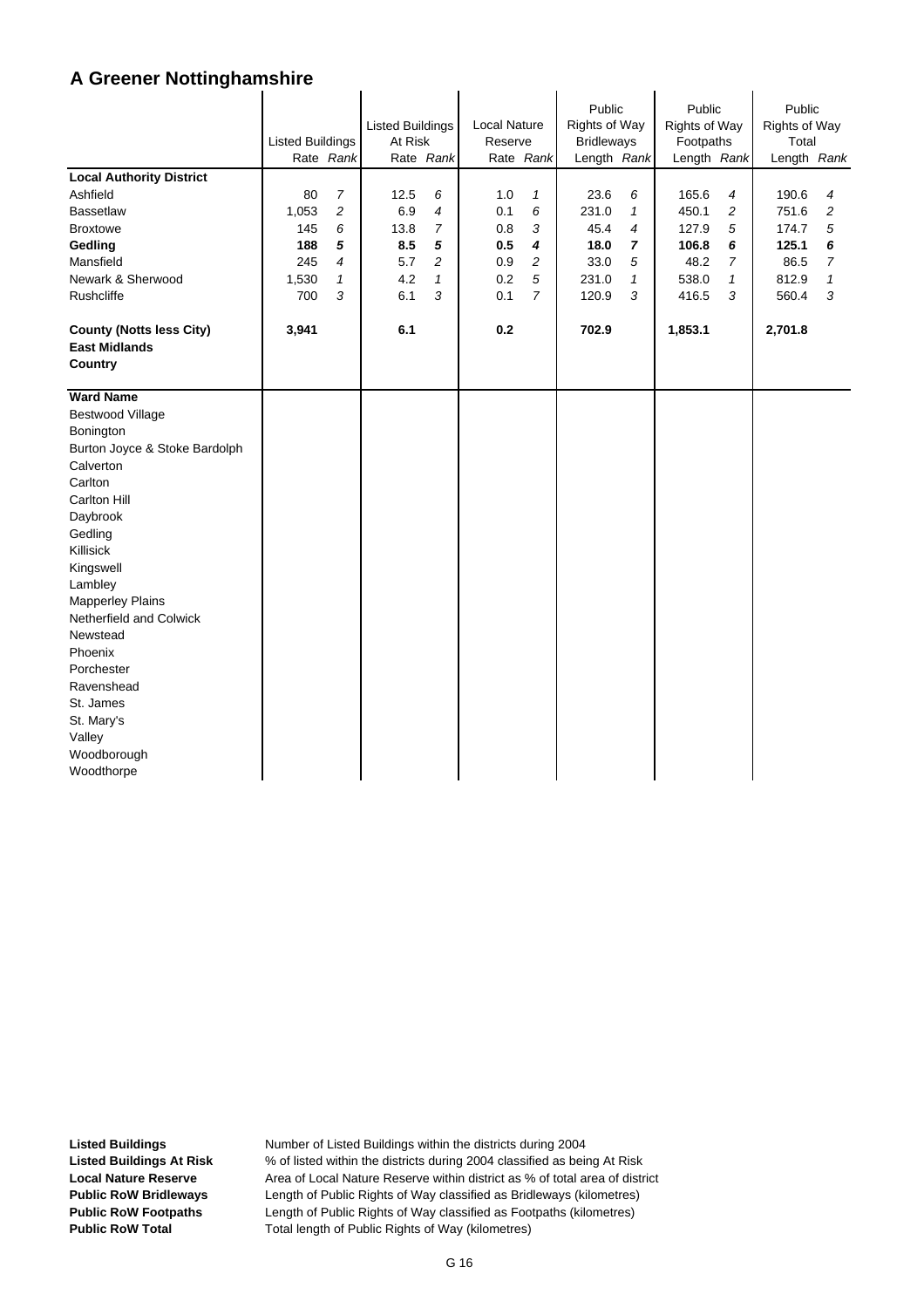|                                 | <b>SAM</b>              |                | <b>SINC</b> |                | <b>SSSI</b> |                | Waste |                         | Waste Recycled |                |
|---------------------------------|-------------------------|----------------|-------------|----------------|-------------|----------------|-------|-------------------------|----------------|----------------|
|                                 |                         | No. Rank       |             | Rate Rank      |             | Rate Rank      |       | Rate Rank               |                | Rate Rank      |
| <b>Local Authority District</b> |                         |                |             |                |             |                |       |                         |                |                |
| Ashfield                        | 9                       | $\overline{4}$ | 21.0        | $\mathbf{1}$   | 0.8         | 5              | 0.5   | 3                       | 36.7           | 5              |
| <b>Bassetlaw</b>                | 36                      | $\overline{c}$ | 6.4         | 6              | 2.1         | 3              | 0.6   | 6                       | 29.9           | $\overline{7}$ |
| <b>Broxtowe</b>                 | 6                       | 6              | 11.7        | $\overline{c}$ | 3.2         | $\mathbf{1}$   | 0.6   | $\sqrt{5}$              | 48.8           | $\overline{c}$ |
| Gedling                         | 9                       | 4              | 10.9        | 4              | 0.3         | 6              | 0.5   | $\overline{\mathbf{2}}$ | 40.4           | 3              |
| Mansfield                       | $\overline{\mathbf{4}}$ | $\overline{7}$ | 11.0        | 3              | 2.0         | $\overline{4}$ | 0.6   | $\overline{7}$          | 38.1           | 4              |
| Newark & Sherwood               | 76                      | $\mathbf{1}$   | 10.3        | 5              | 2.1         | 2              | 0.5   | $\mathbf{1}$            | 33.5           | 6              |
| <b>Rushcliffe</b>               | 30                      | 3              | 4.9         | $\overline{7}$ | 0.2         | $\overline{7}$ | 0.6   | $\overline{4}$          | 51.1           | 1              |
| <b>County (Notts less City)</b> | 170                     |                | 8.7         |                | 1.6         |                | 0.6   |                         | 39.8           |                |
| <b>East Midlands</b>            |                         |                |             |                |             |                |       |                         |                |                |
| <b>Country</b>                  |                         |                |             |                |             |                |       |                         |                |                |
|                                 |                         |                |             |                |             |                |       |                         |                |                |
| <b>Ward Name</b>                |                         |                |             |                |             |                |       |                         |                |                |
| <b>Bestwood Village</b>         |                         |                |             |                |             |                |       |                         |                |                |
| Bonington                       |                         |                |             |                |             |                |       |                         |                |                |
| Burton Joyce & Stoke Bardolph   |                         |                |             |                |             |                |       |                         |                |                |
| Calverton                       |                         |                |             |                |             |                |       |                         |                |                |
| Carlton                         |                         |                |             |                |             |                |       |                         |                |                |
| Carlton Hill                    |                         |                |             |                |             |                |       |                         |                |                |
| Daybrook                        |                         |                |             |                |             |                |       |                         |                |                |
| Gedling                         |                         |                |             |                |             |                |       |                         |                |                |
| Killisick                       |                         |                |             |                |             |                |       |                         |                |                |
| Kingswell                       |                         |                |             |                |             |                |       |                         |                |                |
| Lambley                         |                         |                |             |                |             |                |       |                         |                |                |
| <b>Mapperley Plains</b>         |                         |                |             |                |             |                |       |                         |                |                |
| Netherfield and Colwick         |                         |                |             |                |             |                |       |                         |                |                |
| Newstead                        |                         |                |             |                |             |                |       |                         |                |                |
| Phoenix                         |                         |                |             |                |             |                |       |                         |                |                |
| Porchester                      |                         |                |             |                |             |                |       |                         |                |                |
| Ravenshead                      |                         |                |             |                |             |                |       |                         |                |                |
| St. James                       |                         |                |             |                |             |                |       |                         |                |                |
| St. Mary's                      |                         |                |             |                |             |                |       |                         |                |                |
| Valley                          |                         |                |             |                |             |                |       |                         |                |                |
| Woodborough                     |                         |                |             |                |             |                |       |                         |                |                |
| Woodthorpe                      |                         |                |             |                |             |                |       |                         |                |                |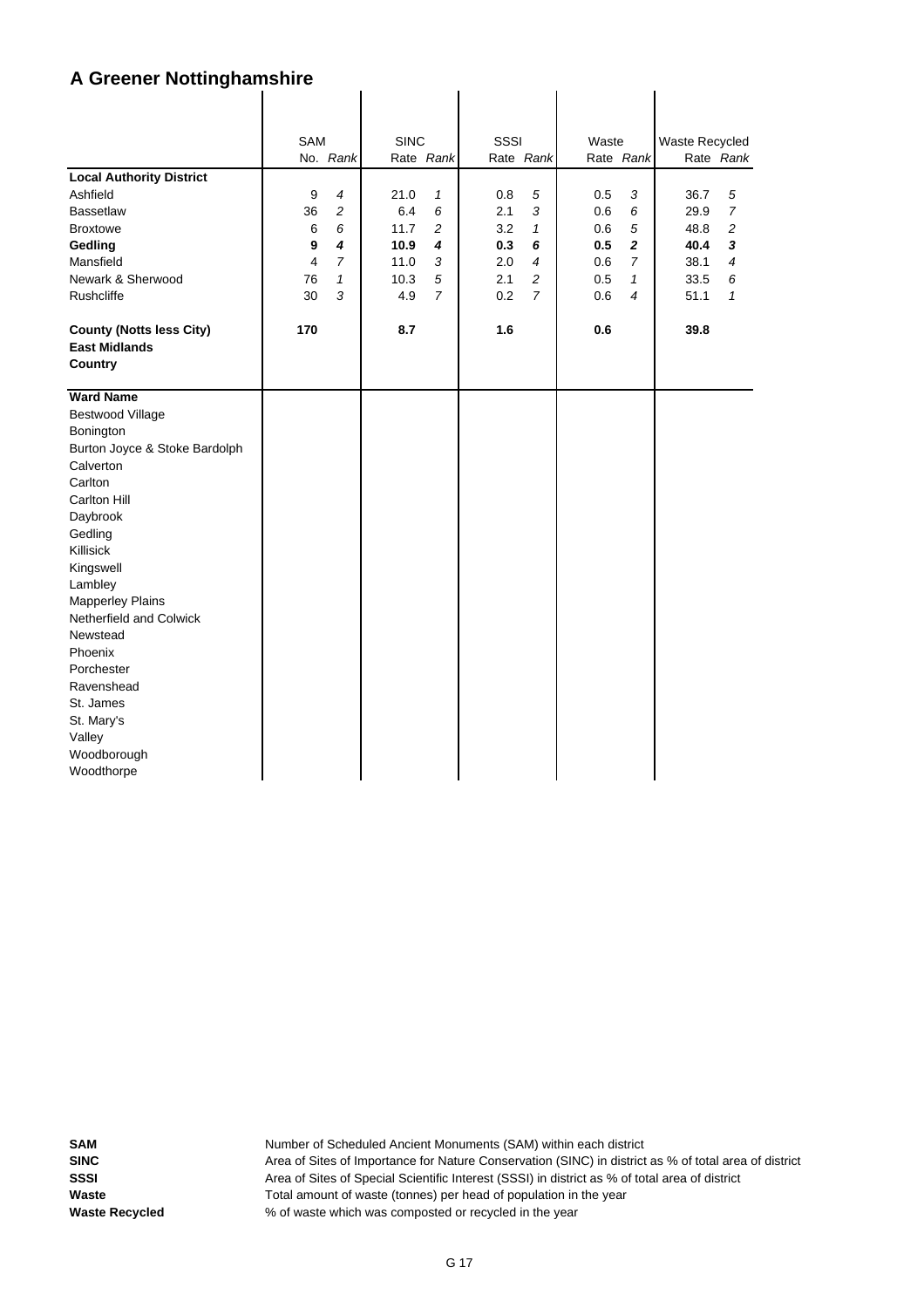|                                                         | Accessibility<br><b>Distance</b> |                | Accessibility<br>Index |                | Accessibility<br>Score |                | Archaeological<br><b>Sites</b> |                | <b>Bus Frequency</b><br>30 mins |              | <b>Bus Frequency</b><br>Hourly |                |
|---------------------------------------------------------|----------------------------------|----------------|------------------------|----------------|------------------------|----------------|--------------------------------|----------------|---------------------------------|--------------|--------------------------------|----------------|
|                                                         |                                  | Rate Rank      |                        | Rate Rank      |                        | Rate Rank      |                                | No. Rank       |                                 | Rate Rank    |                                | Rate Rank      |
| <b>Local Authority District</b>                         |                                  |                |                        |                |                        |                |                                |                |                                 |              |                                |                |
| Ashfield                                                | 3.7                              | 3              | 66.0                   | 3              | 7.7                    | $\mathbf{1}$   | 483                            | 4              | 98.5                            | $\mathcal I$ | 99.6                           | 2              |
| <b>Bassetlaw</b>                                        | 3.0                              | $\overline{7}$ | 24.0                   | $\overline{7}$ | 5.4                    | $\overline{7}$ | 1,697                          | 3              | 79.2                            | 7            | 92.7                           | 6              |
| <b>Broxtowe</b>                                         | 3.6                              | 4              | 77.0                   | $\mathcal I$   | 7.5                    | $\overline{c}$ | 377                            | 6              | 96.0                            | 3            | 98.0                           | 3              |
| Gedling                                                 | 3.8                              | $\mathcal I$   | 76.0                   | $\overline{c}$ | 7.2                    | 3              | 449                            | 5              | 94.4                            | 4            | 97.4                           | 4              |
| <b>Mansfield</b>                                        | 3.8                              | 2              | 56.0                   | 5              | 7.0                    | 4              | 278                            | $\overline{7}$ | 97.9                            | 2            | 99.9                           | 1              |
| Newark & Sherwood                                       | 3.3                              | 6              | 32.0                   | 6              | 6.0                    | 6              | 3.082                          | 1              | 85.8                            | 5            | 92.3                           | $\overline{7}$ |
| <b>Rushcliffe</b>                                       | 3.3                              | 5              | 66.0                   | 3              | 6.3                    | 5              | 2,196                          | 2              | 85.2                            | 6            | 94.3                           | 5              |
| <b>County (Notts less City)</b><br><b>East Midlands</b> | 3.5                              |                |                        |                | 6.6                    |                | 8,562                          |                | 91.0                            |              | 96.3                           |                |
| Country                                                 |                                  |                |                        |                |                        |                |                                |                |                                 |              |                                |                |
| <b>Ward Name</b>                                        |                                  |                |                        |                |                        |                |                                |                |                                 |              |                                |                |
| <b>Berry Hill</b>                                       | 2.6                              | 17             | 63.5                   | 5              | 5.2                    | 19             |                                |                | 92.4                            | 18           | 100.0                          | 1              |
| <b>Birklands</b>                                        | 4.4                              | 6              | 39.5                   | 18             | 7.7                    | 5              |                                |                | 75.7                            | 19           | 99.9                           | 16             |
| <b>Broomhill</b>                                        | 4.4                              | $\overline{7}$ | 61.7                   | $\overline{7}$ | 7.4                    | 10             |                                |                | 100.0                           | $\mathcal I$ | 100.0                          | $\mathbf{1}$   |
| Cumberlands                                             | 3.6                              | 11             | 57.0                   | 11             | 5.6                    | 18             |                                |                | 100.0                           | $\mathbf{1}$ | 100.0                          | 1              |
| Eakring                                                 | 4.7                              | $\overline{c}$ | 59.9                   | 8              | 7.6                    | 6              |                                |                | 100.0                           | $\mathbf{1}$ | 100.0                          | 1              |
| Forest Town East                                        | 3.2                              | 15             | 51.5                   | 15             | 6.5                    | 13             |                                |                | 100.0                           | $\mathbf{1}$ | 100.0                          | 1              |
| <b>Forest Town West</b>                                 | 4.3                              | 8              | 52.1                   | 13             | 7.5                    | 9              |                                |                | 97.1                            | 17           | 100.0                          | 1              |
| Grange Farm                                             | 3.3                              | 13             | 63.1                   | 6              | 6.5                    | 14             |                                |                | 100.0                           | $\mathcal I$ | 100.0                          | 1              |
| Ladybrook                                               | 4.9                              | $\mathbf{1}$   | 68.2                   | $\overline{c}$ | 7.8                    | 3              |                                |                | 100.0                           | $\mathbf{1}$ | 100.0                          | 1              |
| Leeming                                                 | 2.2                              | 18             | 49.3                   | 16             | 7.6                    | $\overline{7}$ |                                |                | 100.0                           | $\mathcal I$ | 100.0                          | 1              |
| Lindhurst                                               | 1.9                              | 19             | 57.0                   | 10             | 6.3                    | 15             |                                |                | 100.0                           | $\mathbf{1}$ | 100.0                          | $\mathbf{1}$   |
| Meden                                                   | 3.6                              | 12             | 36.7                   | 19             | 6.6                    | 12             |                                |                | 99.4                            | 15           | 99.4                           | 18             |
| Oak Tree                                                | 4.2                              | 9              | 52.0                   | 14             | 6.6                    | 11             |                                |                | 100.0                           | $\mathbf{1}$ | 100.0                          | $\mathbf{1}$   |
| <b>Pleasley Hill</b>                                    | 3.0                              | 16             | 56.3                   | 12             | 6.1                    | 17             |                                |                | 99.6                            | 14           | 99.6                           | 17             |
| Portland                                                | 4.4                              | 5              | 70.1                   | $\mathcal I$   | 7.6                    | 8              |                                |                | 100.0                           | $\mathbf{1}$ | 100.0                          | $\mathbf{1}$   |
| Priory                                                  | 4.7                              | 4              | 58.1                   | 9              | 7.7                    | 4              |                                |                | 100.0                           | 1            | 100.0                          | $\mathbf{1}$   |
| Ravensdale                                              | 4.7                              | 3              | 64.2                   | 4              | 8.0                    | $\mathbf{1}$   |                                |                | 100.0                           | $\mathcal I$ | 100.0                          | $\mathbf{1}$   |
| Robin Hood                                              | 3.3                              | 14             | 44.0                   | 17             | 6.2                    | 16             |                                |                | 99.4                            | 16           | 99.4                           | 19             |
| Sherwood                                                | 3.9                              | 10             | 66.6                   | 3              | 7.8                    | 2              |                                |                | 100.0                           | 1            | 100.0                          | 1              |

Accessibility Distance **Average accessibilty score based on distance from key essential facilities** Accessibility Index **Index** Index of people using bus, tram and rail to access facilities across Notts, best ward =100 **Accessibility Score** Average accessibilty score based on defined travel time thresholds to key essential facilities **Archaeological Sites** Number of archaeological sites within each district, 2008

**Bus Frequency 30 mins** % of domestic delivery points within 800 metres/10 mins of a bus stop with a half hourly service **Bus Frequency Hourly** % of domestic delivery points within 800 metres/10 mins of a bus stop with a hourly service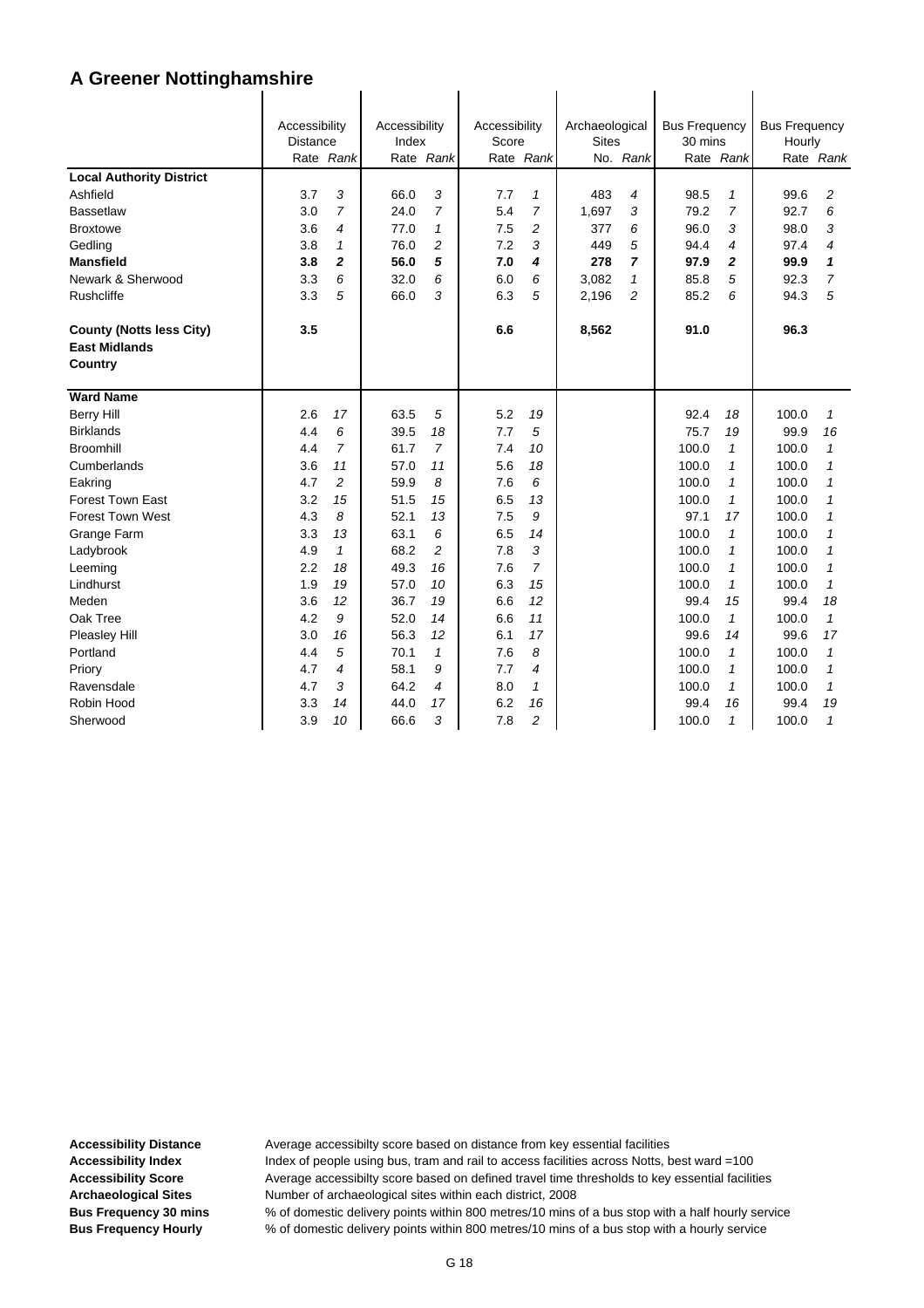|                                                         | <b>Bus Frequency</b><br><b>Hrly Evening</b> | Rate Rank      | <b>Bus Frequency</b><br><b>Hrly Sunday</b> | Rate Rank      | CO <sup>2</sup><br>Domestic<br>Rate* Rank |              | CO <sup>2</sup><br>Industry<br>Rate* Rank |              | CO <sup>2</sup><br>Road Transport | Rate* Rank     | CO <sup>2</sup><br>Total | Rate* Rank     |
|---------------------------------------------------------|---------------------------------------------|----------------|--------------------------------------------|----------------|-------------------------------------------|--------------|-------------------------------------------|--------------|-----------------------------------|----------------|--------------------------|----------------|
| <b>Local Authority District</b>                         |                                             |                |                                            |                |                                           |              |                                           |              |                                   |                |                          |                |
| Ashfield                                                | 93.1                                        | 2              | 85.9                                       | 4              | 2.5                                       | $\mathbf{1}$ | 2.8                                       | 5            | 2.0                               | 3              | 7.3                      | 3              |
| <b>Bassetlaw</b>                                        | 67.0                                        | $\overline{7}$ | 59.3                                       | 6              | 2.5                                       | 3            | 4.0                                       | 6            | 3.5                               | 6              | 10.2                     | 6              |
| <b>Broxtowe</b>                                         | 88.4                                        | 4              | 87.4                                       | 3              | 2.5                                       | 2            | 2.3                                       | 3            | 3.1                               | 5              | 7.9                      | 5              |
| Gedling                                                 | 91.9                                        | 3              | 90.9                                       | 2              | 2.6                                       | 6            | 1.5                                       | $\mathbf{1}$ | 0.9                               | $\mathbf{1}$   | 5.1                      | $\mathbf{1}$   |
| <b>Mansfield</b>                                        | 94.8                                        | 1              | 97.7                                       | 1              | 2.5                                       | 4            | 2.1                                       | 2            | $1.1$                             | 2              | 5.8                      | $\overline{2}$ |
| Newark & Sherwood                                       | 81.0                                        | 6              | 51.1                                       | $\overline{7}$ | 2.6                                       | 5            | 4.7                                       | 7            | 3.6                               | $\overline{7}$ | 11.0                     | $\overline{7}$ |
| Rushcliffe                                              | 84.2                                        | 5              | 81.1                                       | 5              | 2.7                                       | 7            | 2.3                                       | 4            | 2.5                               | 4              | 7.6                      | 4              |
| <b>County (Notts less City)</b><br><b>East Midlands</b> | 85.8                                        |                | 78.9                                       |                | 2.5<br>2.5                                |              | 2.9<br>4.2                                |              | 2.4<br>2.6                        |                | 7.9<br>9.3               |                |
| Country                                                 |                                             |                |                                            |                | 2.5                                       |              | 4.0                                       |              | 2.2                               |                | 8.8                      |                |
| <b>Ward Name</b>                                        |                                             |                |                                            |                |                                           |              |                                           |              |                                   |                |                          |                |
| <b>Berry Hill</b>                                       | 87.7                                        | 16             | 87.7                                       | 18             |                                           |              |                                           |              |                                   |                |                          |                |
| <b>Birklands</b>                                        | 75.7                                        | 18             | 99.9                                       | 11             |                                           |              |                                           |              |                                   |                |                          |                |
| <b>Broomhill</b>                                        | 100.0                                       | $\mathbf{1}$   | 100.0                                      | $\mathbf{1}$   |                                           |              |                                           |              |                                   |                |                          |                |
| Cumberlands                                             | 96.6                                        | 15             | 96.6                                       | 17             |                                           |              |                                           |              |                                   |                |                          |                |
| Eakring                                                 | 100.0                                       | $\mathbf{1}$   | 100.0                                      | $\mathbf{1}$   |                                           |              |                                           |              |                                   |                |                          |                |
| Forest Town East                                        | 100.0                                       | $\mathbf{1}$   | 100.0                                      | $\mathbf{1}$   |                                           |              |                                           |              |                                   |                |                          |                |
| <b>Forest Town West</b>                                 | 83.8                                        | 17             | 83.8                                       | 19             |                                           |              |                                           |              |                                   |                |                          |                |
| Grange Farm                                             | 100.0                                       | $\mathbf{1}$   | 100.0                                      | $\mathbf{1}$   |                                           |              |                                           |              |                                   |                |                          |                |
| Ladybrook                                               | 100.0                                       | $\mathbf{1}$   | 100.0                                      | $\mathbf{1}$   |                                           |              |                                           |              |                                   |                |                          |                |
| Leeming                                                 | 100.0                                       | $\mathbf{1}$   | 100.0                                      | $\mathbf{1}$   |                                           |              |                                           |              |                                   |                |                          |                |
| Lindhurst                                               | 99.0                                        | 13             | 99.0                                       | 15             |                                           |              |                                           |              |                                   |                |                          |                |
| Meden                                                   | 71.1                                        | 19             | 99.0                                       | 14             |                                           |              |                                           |              |                                   |                |                          |                |
| Oak Tree                                                | 100.0                                       | 10             | 100.0                                      | 10             |                                           |              |                                           |              |                                   |                |                          |                |
| Pleasley Hill                                           | 98.7                                        | 14             | 98.7                                       | 16             |                                           |              |                                           |              |                                   |                |                          |                |
| Portland                                                | 99.8                                        | 11             | 99.8                                       | 12             |                                           |              |                                           |              |                                   |                |                          |                |
| Priory                                                  | 100.0                                       | $\mathbf{1}$   | 100.0                                      | $\mathbf{1}$   |                                           |              |                                           |              |                                   |                |                          |                |
| Ravensdale                                              | 100.0                                       | $\mathbf{1}$   | 100.0                                      | 1              |                                           |              |                                           |              |                                   |                |                          |                |
| Robin Hood                                              | 99.4                                        | 12             | 99.4                                       | 13             |                                           |              |                                           |              |                                   |                |                          |                |
| Sherwood                                                | 100.0                                       | $\mathbf{1}$   | 100.0                                      | 1              |                                           |              |                                           |              |                                   |                |                          |                |

\* Rate per thousand

**CO2 CO2 CO<sup>2</sup> Road Transport** CO<sup>2</sup> Total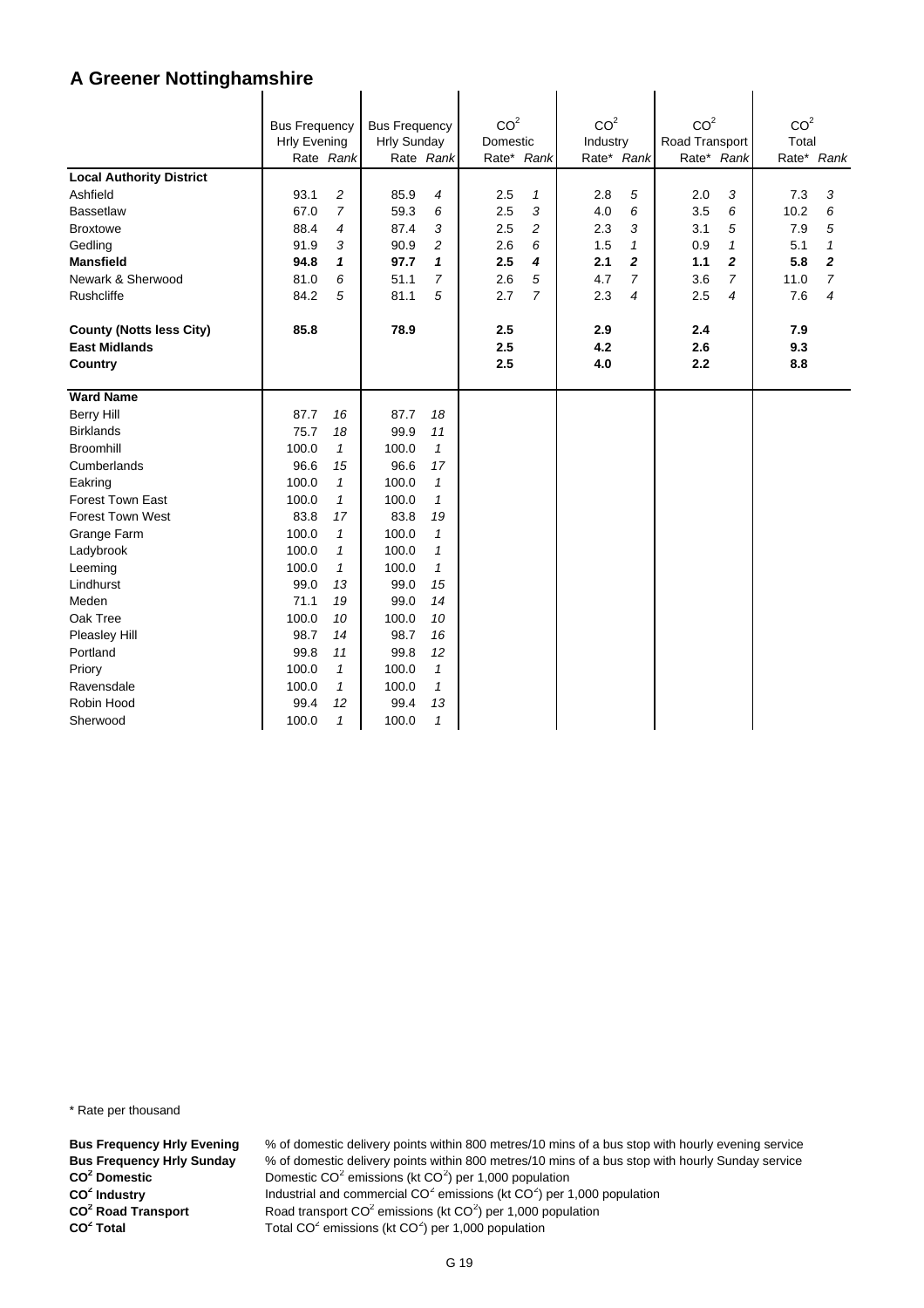|                                                                    | <b>Listed Buildings</b> | Rate Rank      | <b>Listed Buildings</b><br>At Risk | Rate Rank      | <b>Local Nature</b><br>Reserve | Rate Rank      | Public<br>Rights of Way<br><b>Bridleways</b><br>Length Rank |                | Public<br><b>Rights of Way</b><br>Footpaths<br>Length Rank |                | Public<br><b>Rights of Way</b><br>Total<br>Length Rank |                |
|--------------------------------------------------------------------|-------------------------|----------------|------------------------------------|----------------|--------------------------------|----------------|-------------------------------------------------------------|----------------|------------------------------------------------------------|----------------|--------------------------------------------------------|----------------|
| <b>Local Authority District</b>                                    |                         |                |                                    |                |                                |                |                                                             |                |                                                            |                |                                                        |                |
| Ashfield                                                           | 80                      | $\overline{7}$ | 12.5                               | 6              | 1.0                            | $\mathbf{1}$   | 23.6                                                        | 6              | 165.6                                                      | 4              | 190.6                                                  | 4              |
| <b>Bassetlaw</b>                                                   | 1,053                   | $\overline{c}$ | 6.9                                | 4              | 0.1                            | 6              | 231.0                                                       | 1              | 450.1                                                      | 2              | 751.6                                                  | $\overline{c}$ |
| <b>Broxtowe</b>                                                    | 145                     | 6              | 13.8                               | $\overline{7}$ | 0.8                            | 3              | 45.4                                                        | $\overline{4}$ | 127.9                                                      | 5              | 174.7                                                  | 5              |
| Gedling                                                            | 188                     | 5              | 8.5                                | 5              | 0.5                            | $\overline{4}$ | 18.0                                                        | $\overline{7}$ | 106.8                                                      | 6              | 125.1                                                  | 6              |
| <b>Mansfield</b>                                                   | 245                     | 4              | 5.7                                | $\mathbf{z}$   | 0.9                            | $\mathbf{2}$   | 33.0                                                        | 5              | 48.2                                                       | $\overline{ }$ | 86.5                                                   | $\overline{7}$ |
| Newark & Sherwood                                                  | 1,530                   | $\mathcal I$   | 4.2                                | $\mathbf{1}$   | 0.2                            | 5              | 231.0                                                       | $\mathbf{1}$   | 538.0                                                      | $\mathbf{1}$   | 812.9                                                  | $\mathbf{1}$   |
| Rushcliffe                                                         | 700                     | 3              | 6.1                                | 3              | 0.1                            | $\overline{7}$ | 120.9                                                       | 3              | 416.5                                                      | 3              | 560.4                                                  | 3              |
| <b>County (Notts less City)</b><br><b>East Midlands</b><br>Country | 3,941                   |                | 6.1                                |                | 0.2                            |                | 702.9                                                       |                | 1,853.1                                                    |                | 2,701.8                                                |                |
| <b>Ward Name</b>                                                   |                         |                |                                    |                |                                |                |                                                             |                |                                                            |                |                                                        |                |
| <b>Berry Hill</b>                                                  |                         |                |                                    |                |                                |                |                                                             |                |                                                            |                |                                                        |                |
| <b>Birklands</b>                                                   |                         |                |                                    |                |                                |                |                                                             |                |                                                            |                |                                                        |                |
| <b>Broomhill</b>                                                   |                         |                |                                    |                |                                |                |                                                             |                |                                                            |                |                                                        |                |
| Cumberlands                                                        |                         |                |                                    |                |                                |                |                                                             |                |                                                            |                |                                                        |                |
| Eakring                                                            |                         |                |                                    |                |                                |                |                                                             |                |                                                            |                |                                                        |                |
| <b>Forest Town East</b>                                            |                         |                |                                    |                |                                |                |                                                             |                |                                                            |                |                                                        |                |
| <b>Forest Town West</b>                                            |                         |                |                                    |                |                                |                |                                                             |                |                                                            |                |                                                        |                |
| Grange Farm                                                        |                         |                |                                    |                |                                |                |                                                             |                |                                                            |                |                                                        |                |
| Ladybrook                                                          |                         |                |                                    |                |                                |                |                                                             |                |                                                            |                |                                                        |                |
| Leeming                                                            |                         |                |                                    |                |                                |                |                                                             |                |                                                            |                |                                                        |                |
| Lindhurst                                                          |                         |                |                                    |                |                                |                |                                                             |                |                                                            |                |                                                        |                |
| Meden                                                              |                         |                |                                    |                |                                |                |                                                             |                |                                                            |                |                                                        |                |
| Oak Tree                                                           |                         |                |                                    |                |                                |                |                                                             |                |                                                            |                |                                                        |                |
| Pleasley Hill                                                      |                         |                |                                    |                |                                |                |                                                             |                |                                                            |                |                                                        |                |
| Portland                                                           |                         |                |                                    |                |                                |                |                                                             |                |                                                            |                |                                                        |                |
| Priory                                                             |                         |                |                                    |                |                                |                |                                                             |                |                                                            |                |                                                        |                |
| Ravensdale                                                         |                         |                |                                    |                |                                |                |                                                             |                |                                                            |                |                                                        |                |
| Robin Hood                                                         |                         |                |                                    |                |                                |                |                                                             |                |                                                            |                |                                                        |                |
| Sherwood                                                           |                         |                |                                    |                |                                |                |                                                             |                |                                                            |                |                                                        |                |

l.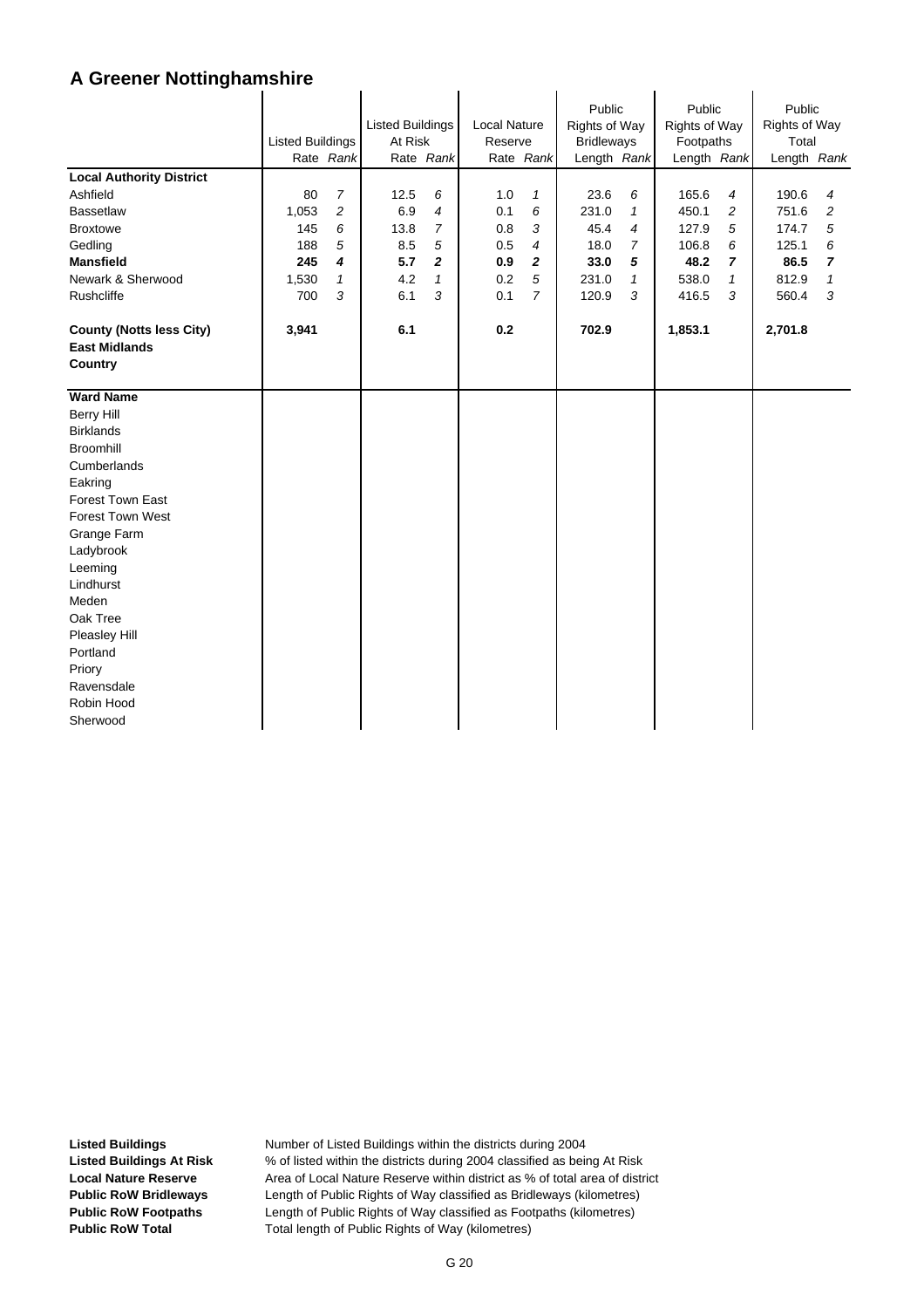|                                 | <b>SAM</b> |                | <b>SINC</b> |                | SSSI |                | Waste |                | Waste Recycled |                |
|---------------------------------|------------|----------------|-------------|----------------|------|----------------|-------|----------------|----------------|----------------|
|                                 |            | No. Rank       |             | Rate Rank      |      | Rate Rank      |       | Rate Rank      |                | Rate Rank      |
| <b>Local Authority District</b> |            |                |             |                |      |                |       |                |                |                |
| Ashfield                        | 9          | $\overline{4}$ | 21.0        | $\mathbf{1}$   | 0.8  | 5              | 0.5   | 3              | 36.7           | 5              |
| <b>Bassetlaw</b>                | 36         | $\overline{c}$ | 6.4         | 6              | 2.1  | 3              | 0.6   | 6              | 29.9           | $\overline{7}$ |
| <b>Broxtowe</b>                 | 6          | 6              | 11.7        | 2              | 3.2  | $\mathbf{1}$   | 0.6   | 5              | 48.8           | 2              |
| Gedling                         | 9          | $\overline{4}$ | 10.9        | $\overline{4}$ | 0.3  | 6              | 0.5   | $\overline{c}$ | 40.4           | 3              |
| <b>Mansfield</b>                | 4          | $\overline{7}$ | 11.0        | 3              | 2.0  | 4              | 0.6   | $\overline{7}$ | 38.1           | 4              |
| Newark & Sherwood               | 76         | 1              | 10.3        | 5              | 2.1  | 2              | 0.5   | 1              | 33.5           | 6              |
| Rushcliffe                      | 30         | 3              | 4.9         | $\overline{7}$ | 0.2  | $\overline{7}$ | 0.6   | $\overline{4}$ | 51.1           | $\mathbf{1}$   |
|                                 |            |                |             |                |      |                |       |                |                |                |
| <b>County (Notts less City)</b> | 170        |                | 8.7         |                | 1.6  |                | 0.6   |                | 39.8           |                |
| <b>East Midlands</b>            |            |                |             |                |      |                |       |                |                |                |
| Country                         |            |                |             |                |      |                |       |                |                |                |
|                                 |            |                |             |                |      |                |       |                |                |                |
| <b>Ward Name</b>                |            |                |             |                |      |                |       |                |                |                |
| <b>Berry Hill</b>               |            |                |             |                |      |                |       |                |                |                |
| <b>Birklands</b>                |            |                |             |                |      |                |       |                |                |                |
| <b>Broomhill</b>                |            |                |             |                |      |                |       |                |                |                |
| Cumberlands                     |            |                |             |                |      |                |       |                |                |                |
| Eakring                         |            |                |             |                |      |                |       |                |                |                |
| <b>Forest Town East</b>         |            |                |             |                |      |                |       |                |                |                |
| <b>Forest Town West</b>         |            |                |             |                |      |                |       |                |                |                |
| Grange Farm                     |            |                |             |                |      |                |       |                |                |                |
| Ladybrook                       |            |                |             |                |      |                |       |                |                |                |
| Leeming                         |            |                |             |                |      |                |       |                |                |                |
| Lindhurst                       |            |                |             |                |      |                |       |                |                |                |
| Meden                           |            |                |             |                |      |                |       |                |                |                |
| Oak Tree                        |            |                |             |                |      |                |       |                |                |                |
| Pleasley Hill                   |            |                |             |                |      |                |       |                |                |                |
| Portland                        |            |                |             |                |      |                |       |                |                |                |
| Priory                          |            |                |             |                |      |                |       |                |                |                |
| Ravensdale                      |            |                |             |                |      |                |       |                |                |                |
| Robin Hood                      |            |                |             |                |      |                |       |                |                |                |
| Sherwood                        |            |                |             |                |      |                |       |                |                |                |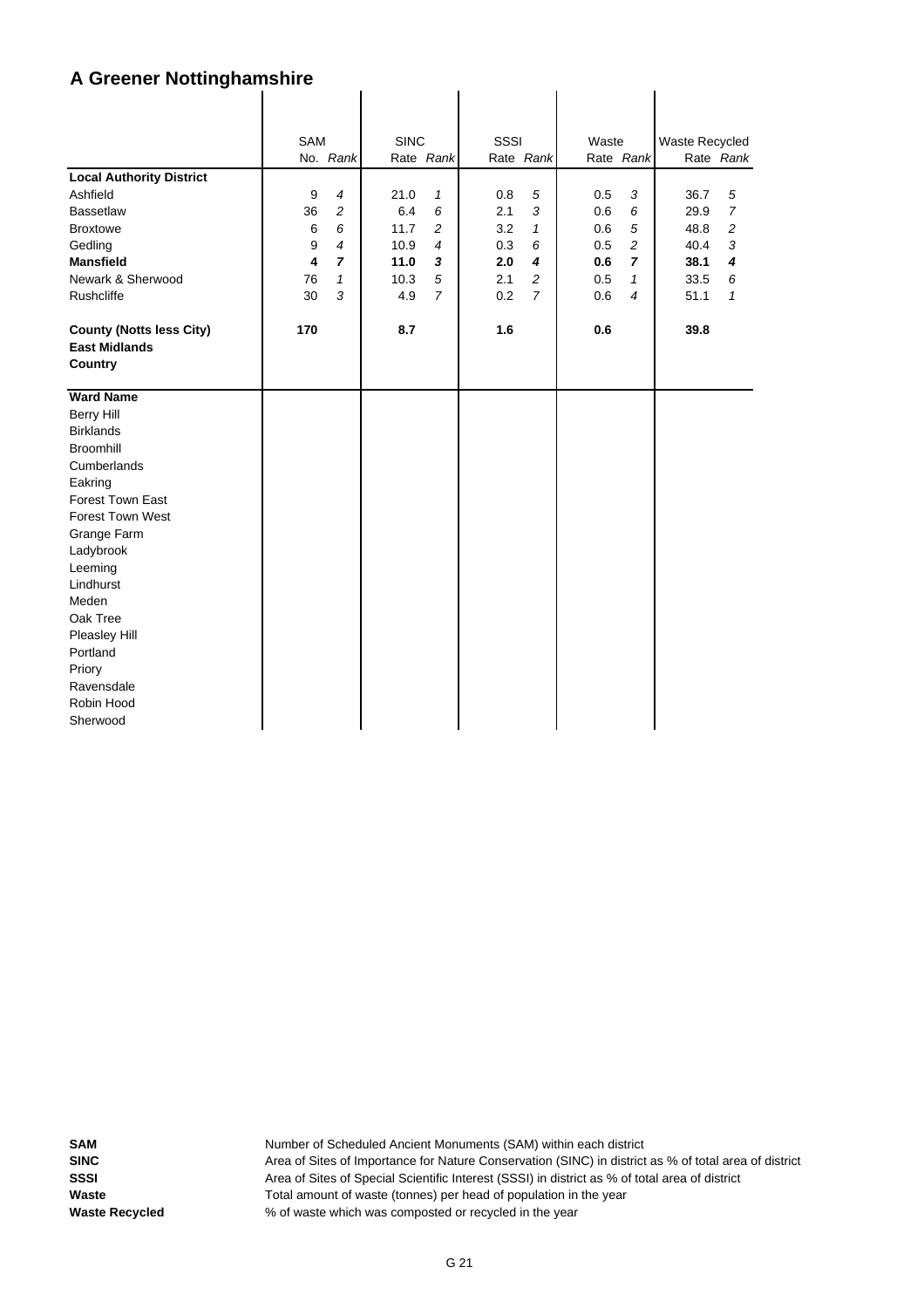|                                 | Accessibility<br><b>Distance</b> |                | Accessibility<br>Index |                | Accessibility<br>Score |                | Archaeological<br><b>Sites</b> |                | <b>Bus Frequency</b><br>30 mins |                | <b>Bus Frequency</b><br>Hourly |                |
|---------------------------------|----------------------------------|----------------|------------------------|----------------|------------------------|----------------|--------------------------------|----------------|---------------------------------|----------------|--------------------------------|----------------|
|                                 |                                  | Rate Rank      |                        | Rate Rank      |                        | Rate Rank      |                                | No. Rank       |                                 | Rate Rank      |                                | Rate Rank      |
| <b>Local Authority District</b> |                                  |                |                        |                |                        |                |                                |                |                                 |                |                                |                |
| Ashfield                        | 3.7                              | 3              | 66.0                   | 3              | 7.7                    | $\mathbf{1}$   | 483                            | $\overline{4}$ | 98.5                            | $\mathcal I$   | 99.6                           | 2              |
| <b>Bassetlaw</b>                | 3.0                              | $\overline{7}$ | 24.0                   | $\overline{7}$ | 5.4                    | $\overline{7}$ | 1,697                          | 3              | 79.2                            | $\overline{7}$ | 92.7                           | 6              |
| <b>Broxtowe</b>                 | 3.6                              | 4              | 77.0                   | $\mathbf 1$    | 7.5                    | $\overline{c}$ | 377                            | 6              | 96.0                            | 3              | 98.0                           | 3              |
| Gedling                         | 3.8                              | $\mathbf{1}$   | 76.0                   | 2              | 7.2                    | 3              | 449                            | 5              | 94.4                            | 4              | 97.4                           | 4              |
| Mansfield                       | 3.8                              | $\overline{c}$ | 56.0                   | 5              | 7.0                    | 4              | 278                            | $\overline{7}$ | 97.9                            | 2              | 99.9                           | $\mathbf{1}$   |
| <b>Newark &amp; Sherwood</b>    | 3.3                              | 6              | 32.0                   | 6              | 6.0                    | 6              | 3,082                          | 1              | 85.8                            | 5              | 92.3                           | 7              |
| <b>Rushcliffe</b>               | 3.3                              | 5              | 66.0                   | 3              | 6.3                    | 5              | 2,196                          | $\overline{c}$ | 85.2                            | 6              | 94.3                           | 5              |
|                                 |                                  |                |                        |                |                        |                |                                |                |                                 |                |                                |                |
| <b>County (Notts less City)</b> | 3.5                              |                |                        |                | 6.6                    |                | 8,562                          |                | 91.0                            |                | 96.3                           |                |
| <b>East Midlands</b>            |                                  |                |                        |                |                        |                |                                |                |                                 |                |                                |                |
| Country                         |                                  |                |                        |                |                        |                |                                |                |                                 |                |                                |                |
| <b>Ward Name</b>                |                                  |                |                        |                |                        |                |                                |                |                                 |                |                                |                |
| <b>Balderton North</b>          | 4.1                              | 6              | 18.4                   | 23             | 7.9                    | $\mathbf{1}$   |                                |                | 99.4                            | 6              | 99.4                           | 9              |
| <b>Balderton West</b>           | 3.9                              | 8              | 18.7                   | 22             | 7.5                    | 8              |                                |                | 99.5                            | 5              | 99.6                           | 8              |
| Beacon                          | 3.3                              | 16             | 24.5                   | 17             | 5.9                    | 16             |                                |                | 100.0                           | $\mathbf{1}$   | 100.0                          | $\mathbf{1}$   |
| <b>Bilsthorpe</b>               | 3.8                              | 11             | 32.2                   | 12             | 6.2                    | 14             |                                |                | 93.5                            | 15             | 94.8                           | 16             |
| <b>Blidworth</b>                | 4.3                              | 5              | 53.9                   | $\overline{c}$ | 6.9                    | 11             |                                |                | 96.1                            | 10             | 98.2                           | 13             |
| Boughton                        | 2.8                              | 20             | 25.8                   | 16             | 7.5                    | 9              |                                |                | 72.1                            | 19             | 98.7                           | 10             |
| <b>Bridge</b>                   | 3.8                              | 12             | 32.5                   | 11             | 6.5                    | 13             |                                |                | 97.1                            | 9              | 100.0                          | $\mathbf{1}$   |
| Castle                          | 4.4                              | 4              | 34.0                   | 10             | 7.7                    | $\overline{7}$ |                                |                | 100.0                           | $\mathcal I$   | 100.0                          | $\mathbf{1}$   |
| Caunton                         | 1.1                              | 25             | 14.0                   | 26             | 1.8                    | 26             |                                |                | 0.0                             | 26             | 43.1                           | 25             |
| Clipstone                       | 2.9                              | 19             | 42.7                   | $\overline{7}$ | 5.1                    | 19             |                                |                | 98.5                            | 8              | 98.5                           | 12             |
| Collingham and Meering          | 3.2                              | 17             | 21.2                   | 20             | 4.5                    | 22             |                                |                | 63.6                            | 21             | 65.3                           | 24             |
| Devon                           | 3.7                              | 14             | 21.3                   | 19             | 5.9                    | 15             |                                |                | 88.5                            | 16             | 100.0                          | $\mathbf{1}$   |
| Edwinstowe                      | 3.8                              | 9              | 31.5                   | 13             | 6.9                    | 12             |                                |                | 95.7                            | 11             | 99.7                           | $\overline{7}$ |
| Farndon                         | 1.6                              | 23             | 21.1                   | 21             | 5.2                    | 18             |                                |                | 79.4                            | 18             | 92.2                           | 19             |
| Farnsfield                      | 3.7                              | 13             | 34.0                   | 9              | 5.5                    | 17             |                                |                | 62.2                            | 22             | 87.8                           | 20             |
| Lowdham                         | 3.0                              | 18             | 57.7                   | $\mathbf{1}$   | 5.0                    | 20             |                                |                | 69.9                            | 20             | 80.9                           | 21             |
| Magnus                          | 4.9                              | $\mathbf{1}$   | 29.4                   | 14             | 7.7                    | 3              |                                |                | 100.0                           | $\mathbf{1}$   | 100.0                          | $\mathbf{1}$   |
| Muskham                         | 1.0                              | 26             | 22.0                   | 18             | 3.7                    | 24             |                                |                | 43.0                            | 24             | 76.3                           | 23             |
| Ollerton                        | 3.5                              | 15             | 29.2                   | 15             | 7.4                    | 10             |                                |                | 94.2                            | 14             | 95.1                           | 15             |
| Rainworth                       | 4.5                              | 3              | 53.3                   | 3              | 7.8                    | 2              |                                |                | 99.7                            | 4              | 99.7                           | 6              |
| Southwell East                  | 3.8                              | 10             | 50.7                   | 6              | 7.7                    | 5              |                                |                | 94.6                            | 13             | 94.6                           | 17             |
| Southwell North                 | 4.7                              | 2              | 51.6                   | 5              | 7.7                    | 4              |                                |                | 95.1                            | 12             | 95.1                           | 14             |
| Southwell West                  | 4.1                              | $\overline{7}$ | 52.9                   | 4              | 7.7                    | 6              |                                |                | 98.7                            | $\overline{7}$ | 98.7                           | 11             |
| Sutton-on-Trent                 | 2.8                              | 21             | 14.7                   | 25             | 3.8                    | 23             |                                |                | 61.1                            | 23             | 80.0                           | 22             |
| Trent                           | 1.7                              | 22             | 36.5                   | 8              | 4.5                    | 21             |                                |                | 14.6                            | 25             | 14.6                           | 26             |
| Winthorpe                       | 1.6                              | 24             | 15.9                   | 24             | 2.5                    | 25             |                                |                | 79.5                            | 17             | 94.5                           | 18             |

Accessibility Distance **Average accessibilty score based on distance from key essential facilities** 

Accessibility Index **Index** Index of people using bus, tram and rail to access facilities across Notts, best ward =100 Accessibility Score **Average accessibilty score based on defined travel time thresholds to key essential facilities Archaeological Sites** Number of archaeological sites within each district, 2008

**Bus Frequency 30 mins** % of domestic delivery points within 800 metres/10 mins of a bus stop with a half hourly service **Bus Frequency Hourly** % of domestic delivery points within 800 metres/10 mins of a bus stop with a hourly service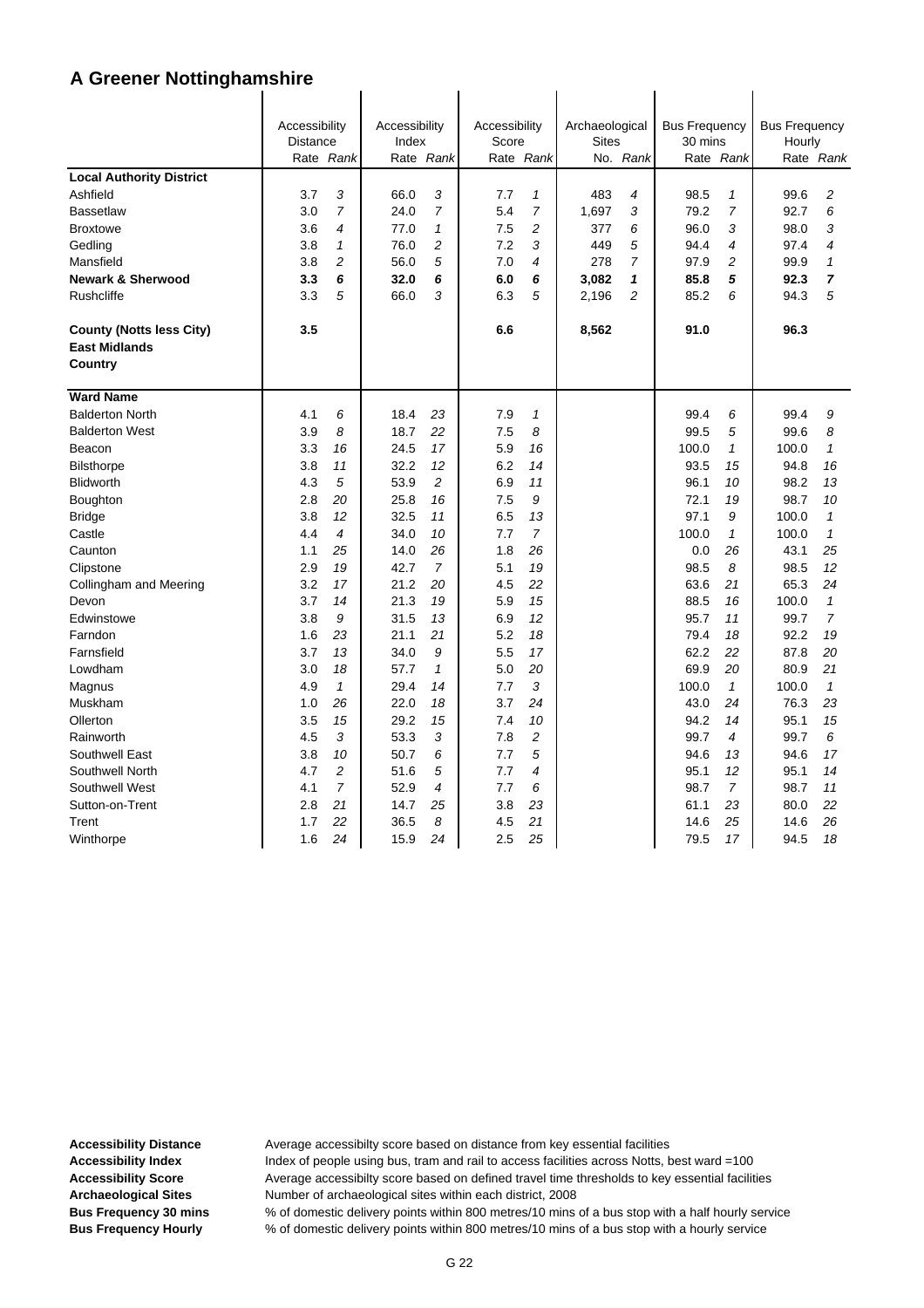|                                                         | <b>Bus Frequency</b><br><b>Hrly Evening</b> | Rate Rank      | <b>Bus Frequency</b><br><b>Hrly Sunday</b> | Rate Rank      | CO <sup>2</sup><br>Domestic<br>Rate* Rank |              | CO <sup>2</sup><br>Industry | Rate* Rank     | CO <sup>2</sup><br>Road Transport | Rate* Rank   | CO <sup>2</sup><br>Total | Rate* Rank     |
|---------------------------------------------------------|---------------------------------------------|----------------|--------------------------------------------|----------------|-------------------------------------------|--------------|-----------------------------|----------------|-----------------------------------|--------------|--------------------------|----------------|
| <b>Local Authority District</b>                         |                                             |                |                                            |                |                                           |              |                             |                |                                   |              |                          |                |
| Ashfield                                                | 93.1                                        | 2              | 85.9                                       | 4              | 2.5                                       | $\mathbf{1}$ | 2.8                         | 5              | 2.0                               | 3            | 7.3                      | 3              |
| <b>Bassetlaw</b>                                        | 67.0                                        | $\overline{7}$ | 59.3                                       | 6              | 2.5                                       | 3            | 4.0                         | 6              | 3.5                               | 6            | 10.2                     | 6              |
| <b>Broxtowe</b>                                         | 88.4                                        | 4              | 87.4                                       | 3              | 2.5                                       | 2            | 2.3                         | 3              | 3.1                               | 5            | 7.9                      | 5              |
| Gedling                                                 | 91.9                                        | 3              | 90.9                                       | $\overline{c}$ | 2.6                                       | 6            | 1.5                         | $\mathbf{1}$   | 0.9                               | $\mathbf{1}$ | 5.1                      | $\mathbf{1}$   |
| Mansfield                                               | 94.8                                        | $\mathbf{1}$   | 97.7                                       | $\mathbf{1}$   | 2.5                                       | 4            | 2.1                         | $\overline{c}$ | 1.1                               | 2            | 5.8                      | $\overline{c}$ |
| <b>Newark &amp; Sherwood</b>                            | 81.0                                        | 6              | 51.1                                       | 7              | 2.6                                       | 5            | 4.7                         | $\overline{7}$ | 3.6                               | 7            | 11.0                     | 7              |
| Rushcliffe                                              | 84.2                                        | 5              | 81.1                                       | 5              | 2.7                                       | 7            | 2.3                         | $\overline{4}$ | 2.5                               | 4            | 7.6                      | 4              |
| <b>County (Notts less City)</b><br><b>East Midlands</b> | 85.8                                        |                | 78.9                                       |                | 2.5<br>2.5                                |              | 2.9<br>4.2                  |                | 2.4<br>2.6                        |              | 7.9<br>9.3               |                |
| Country                                                 |                                             |                |                                            |                | 2.5                                       |              | 4.0                         |                | 2.2                               |              | 8.8                      |                |
| <b>Ward Name</b>                                        |                                             |                |                                            |                |                                           |              |                             |                |                                   |              |                          |                |
| <b>Balderton North</b>                                  | 99.4                                        | 3              | 0.0                                        | 21             |                                           |              |                             |                |                                   |              |                          |                |
| <b>Balderton West</b>                                   | 94.5                                        | 12             | 0.0                                        | 21             |                                           |              |                             |                |                                   |              |                          |                |
| Beacon                                                  | 100.0                                       | $\mathbf{1}$   | 2.6                                        | 19             |                                           |              |                             |                |                                   |              |                          |                |
| <b>Bilsthorpe</b>                                       | 77.2                                        | 16             | 93.3                                       | 6              |                                           |              |                             |                |                                   |              |                          |                |
| <b>Blidworth</b>                                        | 77.1                                        | 17             | 34.6                                       | 15             |                                           |              |                             |                |                                   |              |                          |                |
| Boughton                                                | 91.3                                        | 15             | 17.3                                       | 17             |                                           |              |                             |                |                                   |              |                          |                |
| <b>Bridge</b>                                           | 97.2                                        | 7              | 92.4                                       | 9              |                                           |              |                             |                |                                   |              |                          |                |
| Castle                                                  | 97.1                                        | 8              | 88.8                                       | 10             |                                           |              |                             |                |                                   |              |                          |                |
| Caunton                                                 | 0.0                                         | 25             | 0.0                                        | 21             |                                           |              |                             |                |                                   |              |                          |                |
| Clipstone                                               | 98.5                                        | 6              | 93.0                                       | $\overline{7}$ |                                           |              |                             |                |                                   |              |                          |                |
| Collingham and Meering                                  | 63.5                                        | 19             | 0.0                                        | 21             |                                           |              |                             |                |                                   |              |                          |                |
| Devon                                                   | 92.3                                        | 14             | 0.0                                        | 21             |                                           |              |                             |                |                                   |              |                          |                |
| Edwinstowe                                              | 95.7                                        | 9              | 99.7                                       | $\mathbf{1}$   |                                           |              |                             |                |                                   |              |                          |                |
| Farndon                                                 | 51.4                                        | 22             | 50.9                                       | 13             |                                           |              |                             |                |                                   |              |                          |                |
| Farnsfield                                              | 63.2                                        | 21             | 63.0                                       | 11             |                                           |              |                             |                |                                   |              |                          |                |
| Lowdham                                                 | 63.5                                        | 20             | 54.7                                       | 12             |                                           |              |                             |                |                                   |              |                          |                |
| Magnus                                                  | 100.0                                       | $\mathbf{1}$   | 40.6                                       | 14             |                                           |              |                             |                |                                   |              |                          |                |
| Muskham                                                 | 0.6                                         | 24             | 0.6                                        | 20             |                                           |              |                             |                |                                   |              |                          |                |
| Ollerton                                                | 94.2                                        | 13             | 92.9                                       | 8              |                                           |              |                             |                |                                   |              |                          |                |
| Rainworth                                               | 99.1                                        | 4              | 99.1                                       | 2              |                                           |              |                             |                |                                   |              |                          |                |
| Southwell East                                          | 94.6                                        | 11             | 94.6                                       | 5              |                                           |              |                             |                |                                   |              |                          |                |
| Southwell North                                         | 95.1                                        | 10             | 95.1                                       | $\overline{4}$ |                                           |              |                             |                |                                   |              |                          |                |
| Southwell West                                          | 98.7                                        | 5              | 98.7                                       | 3              |                                           |              |                             |                |                                   |              |                          |                |
| Sutton-on-Trent                                         | 0.0                                         | 25             | 0.0                                        | 21             |                                           |              |                             |                |                                   |              |                          |                |
| Trent                                                   | 14.6                                        | 23             | 14.6                                       | 18             |                                           |              |                             |                |                                   |              |                          |                |
| Winthorpe                                               | 76.2                                        | 18             | 19.1                                       | 16             |                                           |              |                             |                |                                   |              |                          |                |

\* Rate per thousand

**CO2 CO2 CO<sup>2</sup> Road Transport** CO<sup>2</sup> Total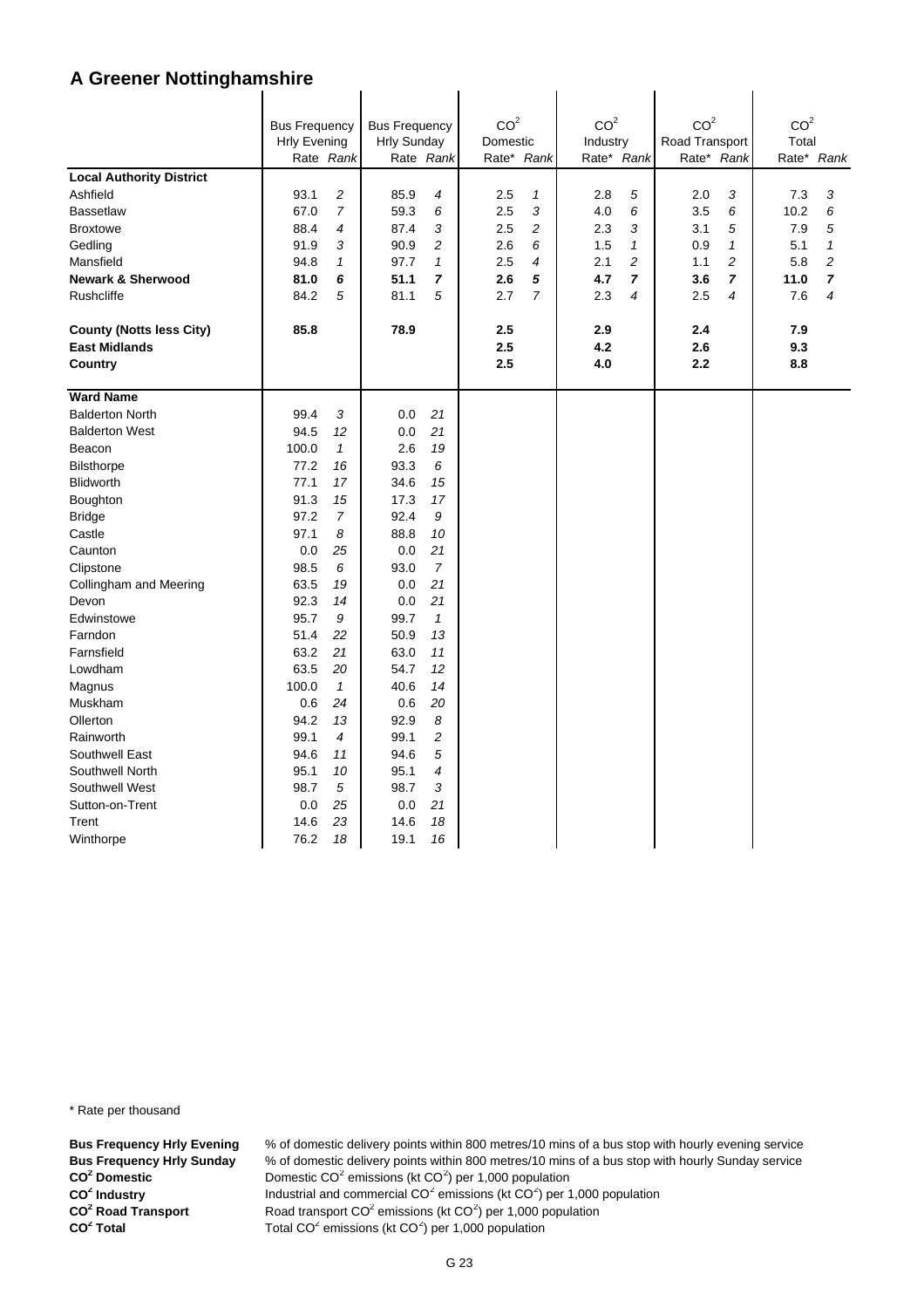| <b>Local Authority District</b><br>Ashfield<br><b>Bassetlaw</b><br><b>Broxtowe</b><br>Gedling<br>Mansfield<br><b>Newark &amp; Sherwood</b>                                                                                                                                                                                                                                                                               | <b>Listed Buildings</b><br>80<br>1,053<br>145<br>188<br>245<br>1,530 | Rate Rank<br>$\overline{7}$<br>2<br>6<br>5<br>$\overline{4}$<br>1 | 12.5<br>6.9<br>13.8<br>8.5<br>5.7<br>4.2 | <b>Listed Buildings</b><br>At Risk<br>Rate Rank<br>6<br>4<br>7<br>5<br>$\overline{c}$<br>1<br>3<br>6.1 |            | Local Nature<br>Reserve<br>Rate Rank<br>$\mathbf{1}$<br>6<br>3<br>$\overline{4}$<br>2<br>5 | Public<br>Rights of Way<br><b>Bridleways</b><br>Length Rank<br>23.6<br>231.0<br>45.4<br>18.0<br>33.0<br>231.0 | 6<br>$\mathbf{1}$<br>$\overline{4}$<br>7<br>5<br>1 | Public<br><b>Rights of Way</b><br>Footpaths<br>Length Rank<br>165.6<br>450.1<br>127.9<br>106.8<br>48.2<br>538.0 | 4<br>2<br>5<br>6<br>7<br>1 | Public<br>Rights of Way<br>Total<br>Length Rank<br>190.6<br>751.6<br>174.7<br>125.1<br>86.5<br>812.9 | 4<br>2<br>5<br>6<br>$\overline{7}$<br>1 |
|--------------------------------------------------------------------------------------------------------------------------------------------------------------------------------------------------------------------------------------------------------------------------------------------------------------------------------------------------------------------------------------------------------------------------|----------------------------------------------------------------------|-------------------------------------------------------------------|------------------------------------------|--------------------------------------------------------------------------------------------------------|------------|--------------------------------------------------------------------------------------------|---------------------------------------------------------------------------------------------------------------|----------------------------------------------------|-----------------------------------------------------------------------------------------------------------------|----------------------------|------------------------------------------------------------------------------------------------------|-----------------------------------------|
| Rushcliffe<br><b>County (Notts less City)</b><br><b>East Midlands</b><br>Country                                                                                                                                                                                                                                                                                                                                         | 700<br>3,941                                                         | 3                                                                 | 6.1                                      |                                                                                                        | 0.1<br>0.2 | $\overline{7}$                                                                             | 120.9<br>702.9                                                                                                | 3                                                  | 416.5<br>1,853.1                                                                                                | 3                          | 560.4<br>2,701.8                                                                                     | 3                                       |
| <b>Ward Name</b><br><b>Balderton North</b><br><b>Balderton West</b><br>Beacon<br><b>Bilsthorpe</b><br><b>Blidworth</b><br>Boughton<br><b>Bridge</b><br>Castle<br>Caunton<br>Clipstone<br>Collingham and Meering<br>Devon<br>Edwinstowe<br>Farndon<br>Farnsfield<br>Lowdham<br>Magnus<br>Muskham<br>Ollerton<br>Rainworth<br>Southwell East<br>Southwell North<br>Southwell West<br>Sutton-on-Trent<br>Trent<br>Winthorpe |                                                                      |                                                                   |                                          |                                                                                                        |            |                                                                                            |                                                                                                               |                                                    |                                                                                                                 |                            |                                                                                                      |                                         |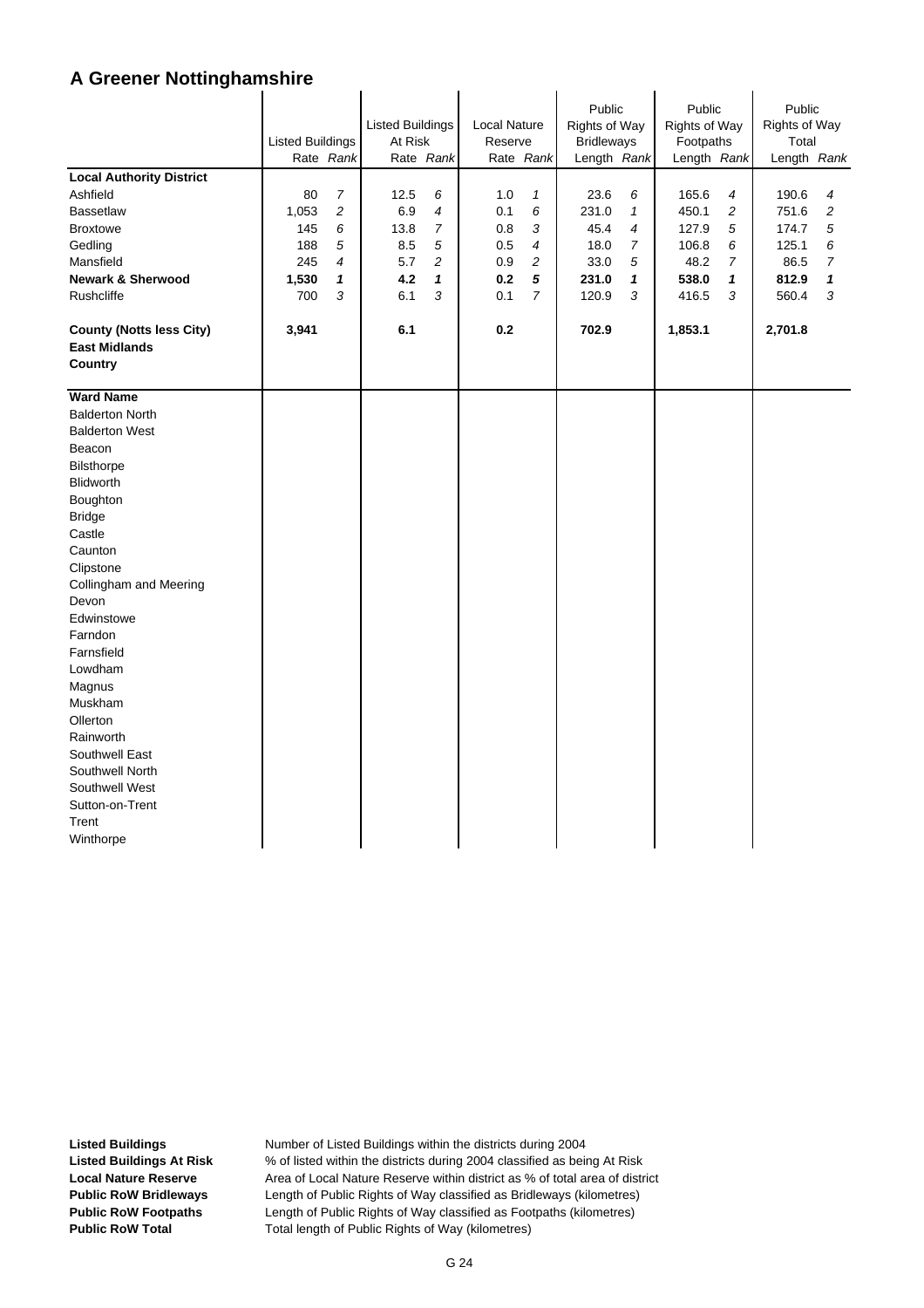|                                 | <b>SAM</b> |                | <b>SINC</b> |                | SSSI |                | Waste   |            | Waste Recycled |                |
|---------------------------------|------------|----------------|-------------|----------------|------|----------------|---------|------------|----------------|----------------|
|                                 |            | No. Rank       |             | Rate Rank      |      | Rate Rank      |         | Rate Rank  |                | Rate Rank      |
| <b>Local Authority District</b> |            |                |             |                |      |                |         |            |                |                |
| Ashfield                        | 9          | 4              | 21.0        | 1              | 0.8  | 5              | 0.5     | 3          | 36.7           | 5              |
| <b>Bassetlaw</b>                | 36         | $\overline{c}$ | 6.4         | 6              | 2.1  | 3              | 0.6     | 6          | 29.9           | $\overline{7}$ |
| <b>Broxtowe</b>                 | 6          | 6              | 11.7        | 2              | 3.2  | $\mathbf{1}$   | $0.6\,$ | 5          | 48.8           | 2              |
| Gedling                         | 9          | $\overline{4}$ | 10.9        | 4              | 0.3  | 6              | 0.5     | $\sqrt{2}$ | 40.4           | 3              |
| Mansfield                       | 4          | $\overline{7}$ | 11.0        | 3              | 2.0  | $\overline{4}$ | 0.6     | 7          | 38.1           | 4              |
| <b>Newark &amp; Sherwood</b>    | 76         | 1              | 10.3        | 5              | 2.1  | $\mathbf 2$    | 0.5     | 1          | 33.5           | 6              |
| Rushcliffe                      | 30         | 3              | 4.9         | $\overline{7}$ | 0.2  | $\overline{7}$ | 0.6     | 4          | 51.1           | $\mathcal I$   |
|                                 |            |                |             |                |      |                |         |            |                |                |
| <b>County (Notts less City)</b> | 170        |                | 8.7         |                | 1.6  |                | 0.6     |            | 39.8           |                |
| <b>East Midlands</b>            |            |                |             |                |      |                |         |            |                |                |
| Country                         |            |                |             |                |      |                |         |            |                |                |
| <b>Ward Name</b>                |            |                |             |                |      |                |         |            |                |                |
| <b>Balderton North</b>          |            |                |             |                |      |                |         |            |                |                |
| <b>Balderton West</b>           |            |                |             |                |      |                |         |            |                |                |
| Beacon                          |            |                |             |                |      |                |         |            |                |                |
| <b>Bilsthorpe</b>               |            |                |             |                |      |                |         |            |                |                |
| Blidworth                       |            |                |             |                |      |                |         |            |                |                |
| Boughton                        |            |                |             |                |      |                |         |            |                |                |
| <b>Bridge</b>                   |            |                |             |                |      |                |         |            |                |                |
| Castle                          |            |                |             |                |      |                |         |            |                |                |
| Caunton                         |            |                |             |                |      |                |         |            |                |                |
| Clipstone                       |            |                |             |                |      |                |         |            |                |                |
| Collingham and Meering          |            |                |             |                |      |                |         |            |                |                |
| Devon                           |            |                |             |                |      |                |         |            |                |                |
| Edwinstowe                      |            |                |             |                |      |                |         |            |                |                |
| Farndon                         |            |                |             |                |      |                |         |            |                |                |
| Farnsfield                      |            |                |             |                |      |                |         |            |                |                |
| Lowdham                         |            |                |             |                |      |                |         |            |                |                |
| Magnus                          |            |                |             |                |      |                |         |            |                |                |
| Muskham                         |            |                |             |                |      |                |         |            |                |                |
| Ollerton                        |            |                |             |                |      |                |         |            |                |                |
| Rainworth                       |            |                |             |                |      |                |         |            |                |                |
| Southwell East                  |            |                |             |                |      |                |         |            |                |                |
| Southwell North                 |            |                |             |                |      |                |         |            |                |                |
| Southwell West                  |            |                |             |                |      |                |         |            |                |                |
| Sutton-on-Trent                 |            |                |             |                |      |                |         |            |                |                |
| Trent                           |            |                |             |                |      |                |         |            |                |                |
| Winthorpe                       |            |                |             |                |      |                |         |            |                |                |

 $\overline{1}$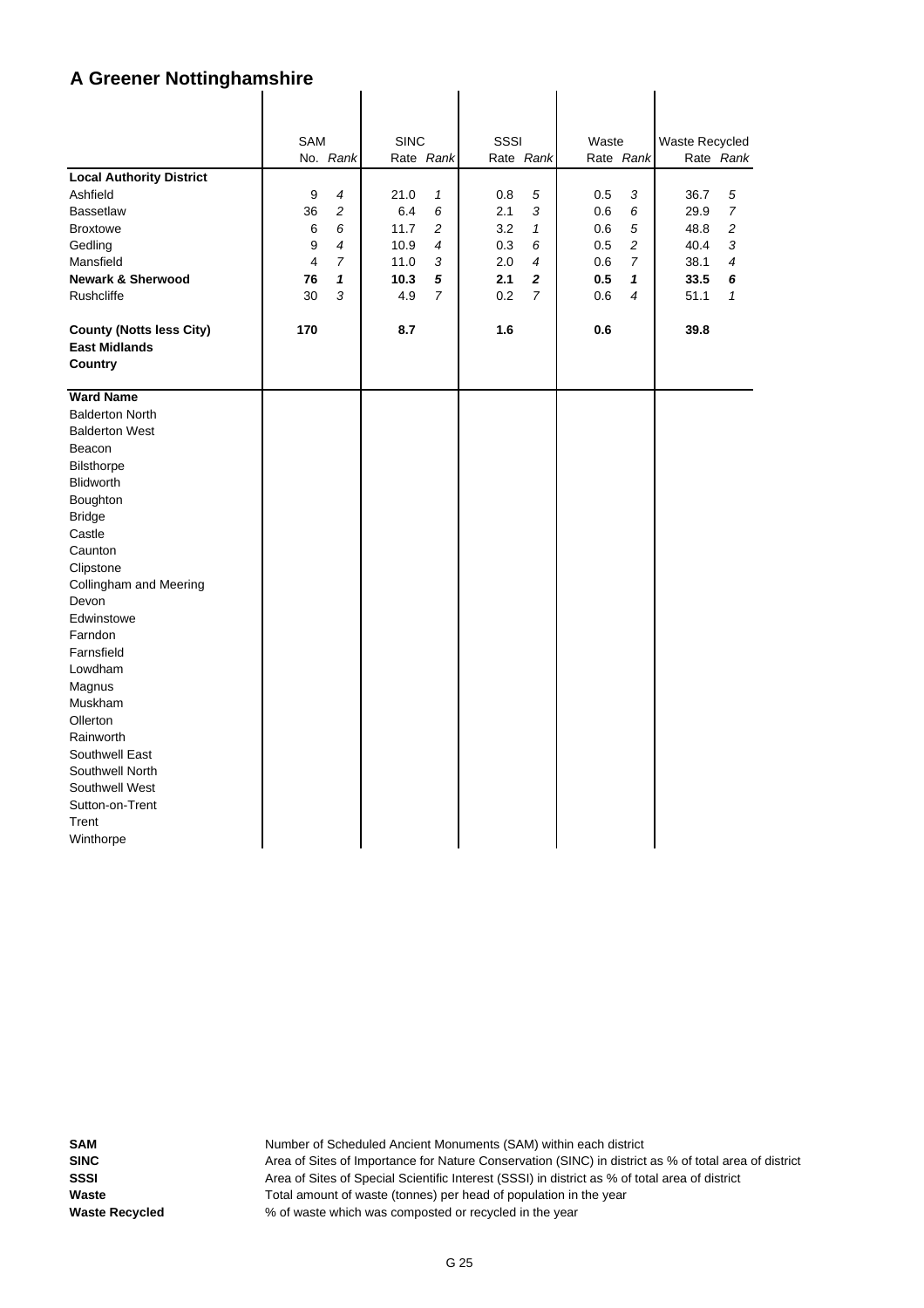|                                             | Accessibility<br><b>Distance</b> |                | Accessibility<br>Index |                | Accessibility<br>Score |                | Archaeological           |                | <b>Bus Frequency</b><br>30 mins |                    | <b>Bus Frequency</b><br>Hourly |                    |
|---------------------------------------------|----------------------------------|----------------|------------------------|----------------|------------------------|----------------|--------------------------|----------------|---------------------------------|--------------------|--------------------------------|--------------------|
|                                             |                                  | Rate Rank      |                        | Rate Rank      |                        | Rate Rank      | <b>Sites</b><br>No. Rank |                | Rate Rank                       |                    | Rate Rank                      |                    |
|                                             |                                  |                |                        |                |                        |                |                          |                |                                 |                    |                                |                    |
| <b>Local Authority District</b><br>Ashfield | 3.7                              | 3              | 66.0                   | 3              | 7.7                    | $\mathbf{1}$   | 483                      | $\overline{4}$ | 98.5                            | $\mathbf{1}$       | 99.6                           | 2                  |
| <b>Bassetlaw</b>                            | 3.0                              | $\overline{7}$ | 24.0                   | $\overline{7}$ | 5.4                    | $\overline{7}$ | 1,697                    | 3              | 79.2                            | 7                  | 92.7                           | 6                  |
| <b>Broxtowe</b>                             | 3.6                              | 4              | 77.0                   | 1              | 7.5                    | 2              | 377                      | 6              | 96.0                            | 3                  | 98.0                           | 3                  |
| Gedling                                     | 3.8                              | $\mathcal I$   | 76.0                   | $\overline{c}$ | 7.2                    | 3              | 449                      | 5              | 94.4                            | 4                  | 97.4                           | 4                  |
| Mansfield                                   | 3.8                              | 2              | 56.0                   | 5              | 7.0                    | 4              | 278                      | $\overline{7}$ | 97.9                            | $\overline{c}$     | 99.9                           | $\mathbf{1}$       |
| Newark & Sherwood                           | 3.3                              | 6              | 32.0                   | 6              | 6.0                    | 6              | 3,082                    | 1              | 85.8                            | 5                  | 92.3                           | $\overline{7}$     |
| <b>Rushcliffe</b>                           | 3.3                              | 5              | 66.0                   | 3              | 6.3                    | 5              | 2,196                    | $\mathbf 2$    | 85.2                            | 6                  | 94.3                           | 5                  |
|                                             |                                  |                |                        |                |                        |                |                          |                |                                 |                    |                                |                    |
| <b>County (Notts less City)</b>             | 3.5                              |                |                        |                | 6.6                    |                | 8,562                    |                | 91.0                            |                    | 96.3                           |                    |
| <b>East Midlands</b>                        |                                  |                |                        |                |                        |                |                          |                |                                 |                    |                                |                    |
| Country                                     |                                  |                |                        |                |                        |                |                          |                |                                 |                    |                                |                    |
|                                             |                                  |                |                        |                |                        |                |                          |                |                                 |                    |                                |                    |
| <b>Ward Name</b>                            |                                  |                |                        |                |                        |                |                          |                |                                 |                    |                                |                    |
| Abbey                                       | 4.1                              | 10             | 94.6                   | 3              | 8.0                    | 3              |                          |                | 100.0                           | $\mathcal I$       | 100.0                          | $\mathbf{1}$       |
| Bingham East                                | 3.9                              | 12             | 70.3                   | 14             | 7.7                    | 9              |                          |                | 99.5                            | 12                 | 99.5                           | 14                 |
| <b>Bingham West</b>                         | 2.8                              | 21             | 71.7                   | 12             | 8.0                    | 1              |                          |                | 100.0                           | $\mathbf{1}$       | 100.0                          | $\mathbf{1}$       |
| <b>Compton Acres</b>                        | 3.8                              | 13             | 86.3                   | 5              | 7.7                    | 8              |                          |                | 100.0                           | $\mathbf{1}$       | 100.0                          | $\mathbf{1}$       |
| Cotgrave                                    | 3.8                              | 14             | 65.0                   | 18             | 7.6                    | 11             |                          |                | 99.3                            | 13                 | 99.3                           | 15                 |
| Cranmer                                     | 1.2<br>4.1                       | 25<br>6        | 52.6<br>82.0           | 21<br>9        | 5.3<br>7.1             | 22<br>16       |                          |                | 0.0<br>100.0                    | 26<br>$\mathbf{1}$ | 89.8<br>100.0                  | 20<br>$\mathbf{1}$ |
| <b>Edwalton Village</b><br>Gamston          | 4.1                              | 8              | 83.8                   | 8              | 7.4                    | 13             |                          |                | 98.5                            | 14                 | 98.5                           | 16                 |
| Gotham                                      | 2.9                              | 20             | 57.8                   | 19             | 5.5                    | 21             |                          |                | 77.3                            | 20                 | 79.8                           | 24                 |
| Keyworth North                              | 3.3                              | 17             | 68.0                   | 16             | 7.6                    | 10             |                          |                | 100.0                           | $\mathbf{1}$       | 100.0                          | $\mathbf{1}$       |
| Keyworth South                              | 5.1                              | 2              | 66.9                   | 17             | 7.4                    | 14             |                          |                | 99.9                            | 11                 | 99.9                           | 12                 |
| Lady Bay                                    | 4.6                              | 5              | 97.6                   | $\overline{c}$ | 7.9                    | $\overline{4}$ |                          |                | 100.0                           | $\mathbf{1}$       | 100.0                          | $\mathbf{1}$       |
| Leake                                       | 3.5                              | 15             | 53.9                   | 20             | 7.8                    | $\overline{7}$ |                          |                | 95.4                            | 15                 | 95.4                           | 19                 |
| Lutterell                                   | 4.0                              | 11             | 83.9                   | $\overline{7}$ | 7.3                    | 15             |                          |                | 100.0                           | $\mathbf{1}$       | 100.0                          | $\mathbf{1}$       |
| Manvers                                     | 2.6                              | 22             | 76.3                   | 10             | 6.9                    | 17             |                          |                | 92.0                            | 16                 | 100.0                          | $\mathbf{1}$       |
| Melton                                      | 4.8                              | 4              | 90.9                   | $\overline{4}$ | 7.8                    | 5              |                          |                | 100.0                           | $\mathbf{1}$       | 100.0                          | $\mathbf{1}$       |
| <b>Musters</b>                              | 4.1                              | $\overline{7}$ | 85.4                   | 6              | 7.5                    | 12             |                          |                | 100.0                           | $\mathbf{1}$       | 100.0                          | $\mathbf{1}$       |
| Nevile                                      | 0.9                              | 26             | 19.8                   | 28             | 1.2                    | 28             |                          |                | 0.0                             | 26                 | 19.2                           | 28                 |
| Oak                                         | 2.9                              | 19             | 31.9                   | 26             | 2.7                    | 26             |                          |                | 3.4                             | 25                 | 88.1                           | 22                 |
| Ruddington                                  | 4.9                              | 3              | 74.9                   | 11             | 7.8                    | 6              |                          |                | 91.3                            | 17                 | 97.7                           | 18                 |
| Soar Valley                                 | 1.8                              | 23             | 40.1                   | 25             | 4.3                    | 23             |                          |                | 10.3                            | 24                 | 72.2                           | 25                 |
| Stanford                                    | 1.3                              | 24             | 50.7                   | 22             | 3.2                    | 25             |                          |                | 63.8                            | 21                 | 88.5                           | 21                 |
| Thoroton                                    | 0.9                              | 27             | 22.5                   | 27             | 1.7                    | 27             |                          |                | 0.0                             | 26                 | 61.9                           | 26                 |
| Tollerton                                   | 3.0                              | 18             | 68.4                   | 15             | 5.7                    | 20             |                          |                | 90.0                            | 18                 | 98.3                           | 17                 |
| Trent                                       | 4.1                              | 9              | 71.2                   | 13             | 6.6                    | 18             |                          |                | 85.0                            | 19                 | 99.6                           | 13                 |
| <b>Trent Bridge</b>                         | 6.0                              | $\mathcal I$   | 100.0                  | $\mathbf{1}$   | 8.0                    | 1              |                          |                | 100.0                           | $\mathbf{1}$       | 100.0                          | $\mathbf{1}$       |
| Wiverton                                    | 3.4                              | 16             | 44.9                   | 24             | 5.8                    | 19             |                          |                | 63.1                            | 22                 | 88.1                           | 23                 |
| Wolds                                       | 0.8                              | 28             | 45.2                   | 23             | 3.6                    | 24             |                          |                | 29.7                            | 23                 | 41.3                           | 27                 |

Accessibility Distance **Average accessibilty score based on distance from key essential facilities** 

Accessibility Index **Index** Index of people using bus, tram and rail to access facilities across Notts, best ward =100 **Accessibility Score** Average accessibilty score based on defined travel time thresholds to key essential facilities **Archaeological Sites** Number of archaeological sites within each district, 2008

**Bus Frequency 30 mins** % of domestic delivery points within 800 metres/10 mins of a bus stop with a half hourly service **Bus Frequency Hourly** % of domestic delivery points within 800 metres/10 mins of a bus stop with a hourly service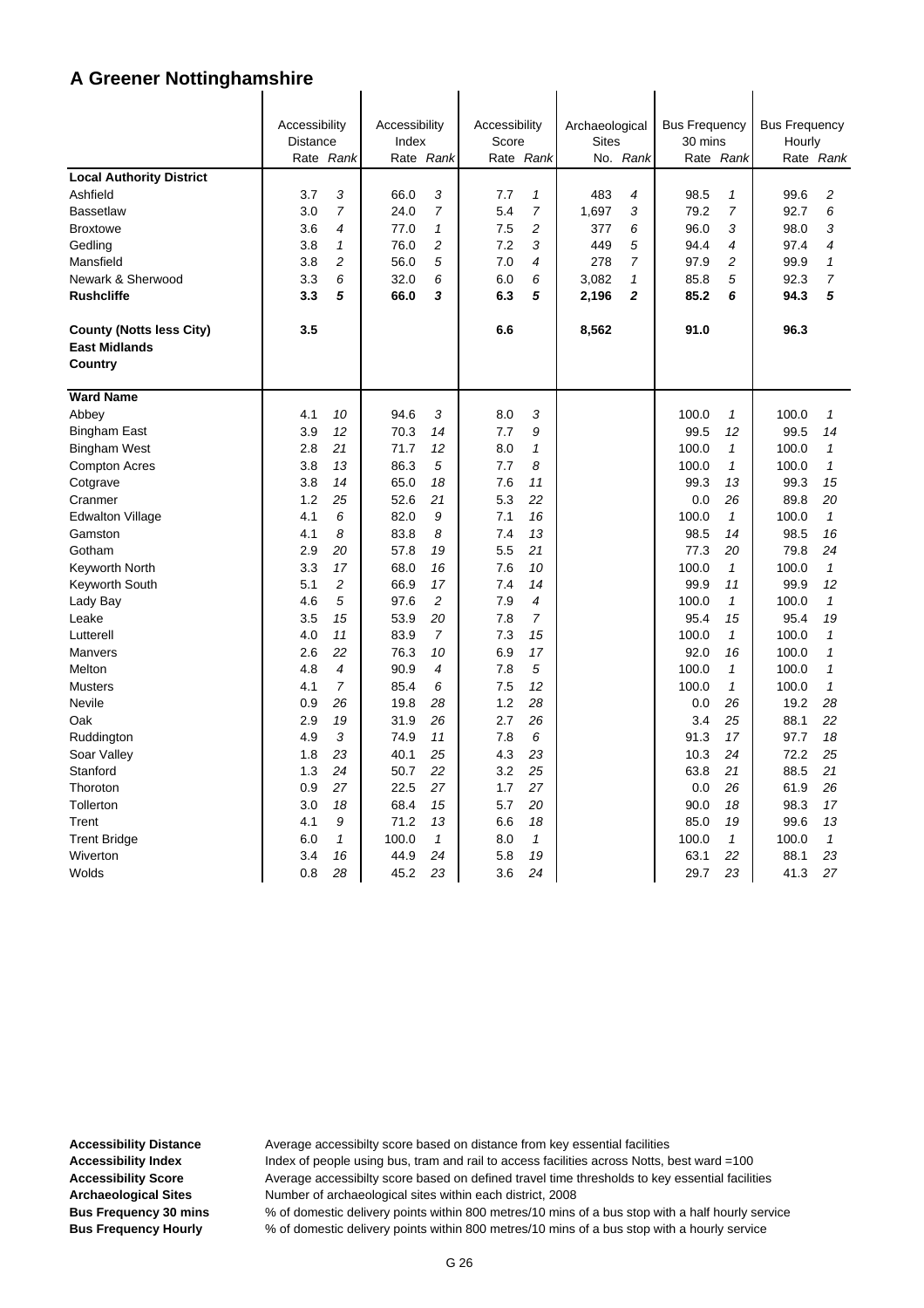|                                 |                                             |                    | <b>Bus Frequency</b> |                    | CO <sup>2</sup>        |                | CO <sup>2</sup>        |                | CO <sup>2</sup>              |                | CO <sup>2</sup> |                |  |
|---------------------------------|---------------------------------------------|--------------------|----------------------|--------------------|------------------------|----------------|------------------------|----------------|------------------------------|----------------|-----------------|----------------|--|
|                                 | <b>Bus Frequency</b><br><b>Hrly Evening</b> |                    | <b>Hrly Sunday</b>   |                    | Domestic<br>Rate* Rank |                | Industry<br>Rate* Rank |                |                              |                | Total           |                |  |
|                                 |                                             | Rate Rank          |                      | Rate Rank          |                        |                |                        |                | Road Transport<br>Rate* Rank |                | Rate* Rank      |                |  |
| <b>Local Authority District</b> |                                             |                    |                      |                    |                        |                |                        |                |                              |                |                 |                |  |
| Ashfield                        | 93.1                                        | $\overline{c}$     | 85.9                 | 4                  | 2.5                    | $\mathbf{1}$   | 2.8                    | 5              | 2.0                          | 3              | 7.3             | 3              |  |
| <b>Bassetlaw</b>                | 67.0                                        | $\overline{7}$     | 59.3                 | 6                  | 2.5                    | 3              | 4.0                    | 6              | 3.5                          | 6              | 10.2            | 6              |  |
| <b>Broxtowe</b>                 | 88.4                                        | $\overline{4}$     | 87.4                 | 3                  | 2.5                    | 2              | 2.3                    | 3              | 3.1                          | 5              | 7.9             | 5              |  |
| Gedling                         | 91.9                                        | 3                  | 90.9                 | 2                  | 2.6                    | 6              | 1.5                    | $\mathbf{1}$   | 0.9                          | $\mathbf{1}$   | 5.1             | $\mathbf{1}$   |  |
| Mansfield                       | 94.8                                        | $\mathcal I$       | 97.7                 | $\mathbf{1}$       | 2.5                    | 4              | 2.1                    | $\overline{c}$ | 1.1                          | 2              | 5.8             | $\overline{c}$ |  |
| Newark & Sherwood               | 81.0                                        | 6                  | 51.1                 | 7                  | 2.6                    | 5              | 4.7                    | $\overline{7}$ | 3.6                          | $\overline{7}$ | 11.0            | $\overline{7}$ |  |
| <b>Rushcliffe</b>               | 84.2                                        | 5                  | 81.1                 | 5                  | 2.7                    | $\overline{ }$ | 2.3                    | 4              | 2.5                          | 4              | 7.6             | 4              |  |
|                                 |                                             |                    |                      |                    |                        |                |                        |                |                              |                |                 |                |  |
| <b>County (Notts less City)</b> | 85.8                                        |                    | 78.9                 |                    | 2.5                    |                | 2.9                    |                | 2.4                          |                | 7.9             |                |  |
| <b>East Midlands</b>            |                                             |                    |                      |                    | 2.5                    |                | 4.2                    |                | 2.6                          |                | 9.3             |                |  |
| Country                         |                                             |                    |                      |                    | 2.5                    |                | 4.0                    |                | 2.2                          |                | 8.8             |                |  |
| <b>Ward Name</b>                |                                             |                    |                      |                    |                        |                |                        |                |                              |                |                 |                |  |
| Abbey                           | 100.0                                       | $\mathbf{1}$       | 100.0                | $\mathbf{1}$       |                        |                |                        |                |                              |                |                 |                |  |
| <b>Bingham East</b>             | 99.5                                        | 12                 | 99.5                 | 12                 |                        |                |                        |                |                              |                |                 |                |  |
| <b>Bingham West</b>             | 100.0                                       | $\mathbf{1}$       | 100.0                | $\mathbf{1}$       |                        |                |                        |                |                              |                |                 |                |  |
| <b>Compton Acres</b>            | 100.0                                       | $\mathcal I$       | 100.0                | $\mathbf{1}$       |                        |                |                        |                |                              |                |                 |                |  |
| Cotgrave                        | 98.4                                        | 14                 | 98.4                 | 14                 |                        |                |                        |                |                              |                |                 |                |  |
| Cranmer                         | 0.0                                         | 26                 | 0.0                  | 25                 |                        |                |                        |                |                              |                |                 |                |  |
| <b>Edwalton Village</b>         | 100.0                                       | $\mathcal I$       | 100.0                | $\mathcal I$       |                        |                |                        |                |                              |                |                 |                |  |
| Gamston                         | 98.5                                        | 13                 | 98.5                 | 13                 |                        |                |                        |                |                              |                |                 |                |  |
| Gotham                          | 79.8                                        | 19                 | 79.8                 | 19                 |                        |                |                        |                |                              |                |                 |                |  |
| Keyworth North                  | 100.0                                       | $\mathbf{1}$       | 100.0                | $\mathbf{1}$       |                        |                |                        |                |                              |                |                 |                |  |
| Keyworth South                  | 99.9                                        | 11                 | 99.9                 | 11                 |                        |                |                        |                |                              |                |                 |                |  |
| Lady Bay                        | 100.0                                       | $\mathcal I$       | 100.0                | $\mathbf{1}$       |                        |                |                        |                |                              |                |                 |                |  |
| Leake                           | 95.4                                        | 15                 | 95.4                 | 15                 |                        |                |                        |                |                              |                |                 |                |  |
| Lutterell<br>Manvers            | 100.0<br>92.0                               | $\mathcal I$<br>17 | 100.0<br>90.0        | $\mathbf{1}$<br>17 |                        |                |                        |                |                              |                |                 |                |  |
| Melton                          | 100.0                                       | $\mathcal I$       | 100.0                | $\mathbf{1}$       |                        |                |                        |                |                              |                |                 |                |  |
| <b>Musters</b>                  | 100.0                                       | $\mathcal I$       | 100.0                | $\mathbf{1}$       |                        |                |                        |                |                              |                |                 |                |  |
| Nevile                          | 0.0                                         | 26                 | 0.0                  | 25                 |                        |                |                        |                |                              |                |                 |                |  |
| Oak                             | 79.2                                        | 20                 | 1.0                  | 24                 |                        |                |                        |                |                              |                |                 |                |  |
| Ruddington                      | 94.0                                        | 16                 | 94.0                 | 16                 |                        |                |                        |                |                              |                |                 |                |  |
| Soar Valley                     | 72.2                                        | 21                 | 0.0                  | 25                 |                        |                |                        |                |                              |                |                 |                |  |
| Stanford                        | 11.3                                        | 24                 | 3.9                  | 22                 |                        |                |                        |                |                              |                |                 |                |  |
| Thoroton                        | 0.0                                         | 26                 | 0.0                  | 25                 |                        |                |                        |                |                              |                |                 |                |  |
| Tollerton                       | 67.7                                        | 22                 | 67.7                 | 20                 |                        |                |                        |                |                              |                |                 |                |  |
| Trent                           | 81.2                                        | 18                 | 81.2                 | 18                 |                        |                |                        |                |                              |                |                 |                |  |
| <b>Trent Bridge</b>             | 100.0                                       | $\mathbf{1}$       | 100.0                | $\mathcal I$       |                        |                |                        |                |                              |                |                 |                |  |
| Wiverton                        | 2.6                                         | 25                 | 2.6                  | 23                 |                        |                |                        |                |                              |                |                 |                |  |
| Wolds                           | 29.7                                        | 23                 | 29.7                 | 21                 |                        |                |                        |                |                              |                |                 |                |  |

\* Rate per thousand

**CO2 CO2 CO<sup>2</sup> Road Transport** CO<sup>2</sup> Total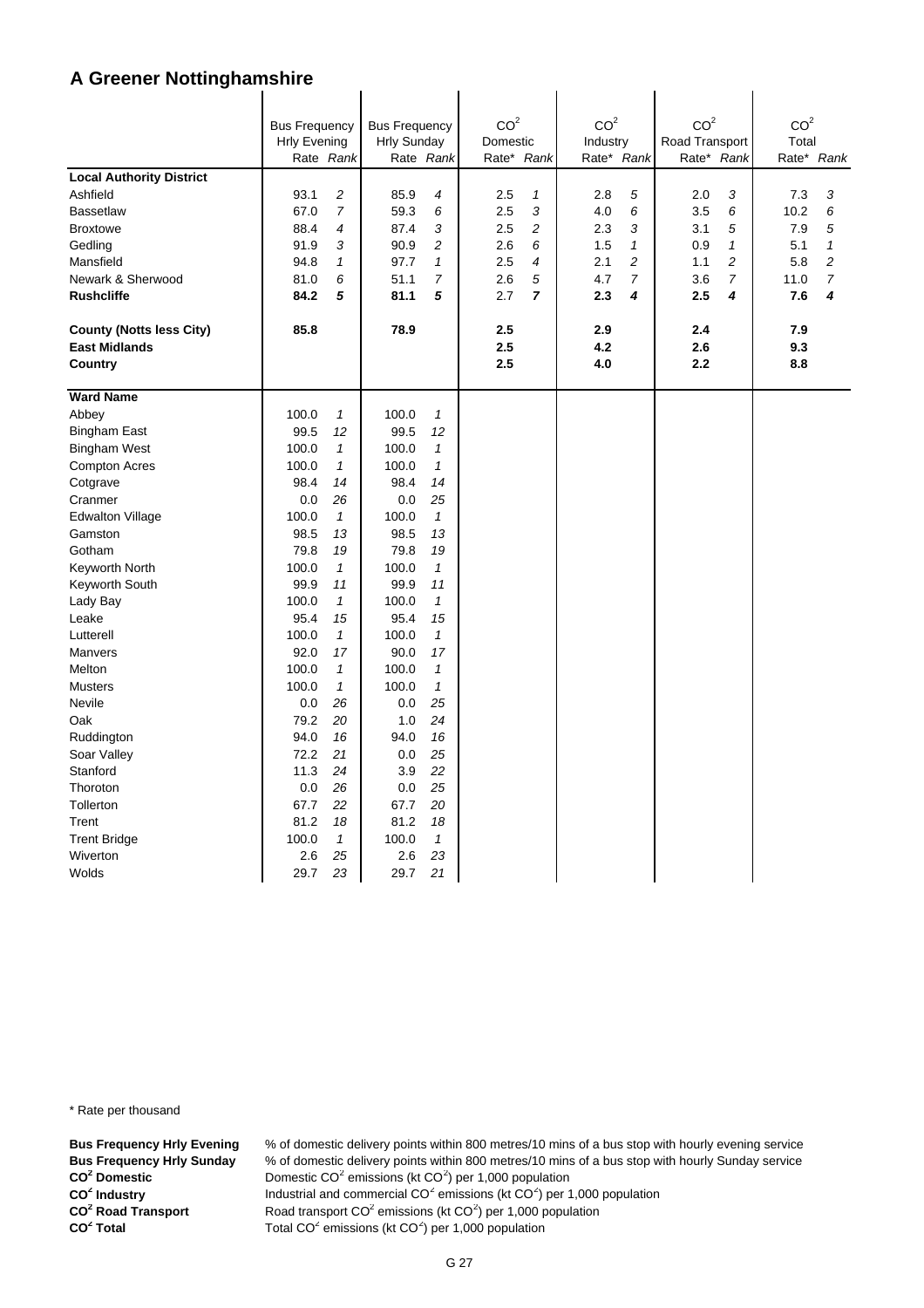|                                                                    | <b>Listed Buildings</b><br>Rate Rank |                | <b>Listed Buildings</b><br>At Risk<br>Rate Rank |                | Local Nature<br>Reserve<br>Rate Rank |                | Public<br>Rights of Way<br><b>Bridleways</b><br>Length Rank |              | Public<br><b>Rights of Way</b><br>Footpaths<br>Length Rank |                | Public<br>Rights of Way<br>Total<br>Length Rank |                |
|--------------------------------------------------------------------|--------------------------------------|----------------|-------------------------------------------------|----------------|--------------------------------------|----------------|-------------------------------------------------------------|--------------|------------------------------------------------------------|----------------|-------------------------------------------------|----------------|
| <b>Local Authority District</b>                                    |                                      |                |                                                 |                |                                      |                |                                                             |              |                                                            |                |                                                 |                |
| Ashfield                                                           | 80                                   | $\overline{7}$ | 12.5                                            | 6              | 1.0                                  | 1              | 23.6                                                        | 6            | 165.6                                                      | 4              | 190.6                                           | 4              |
| <b>Bassetlaw</b>                                                   | 1,053                                | $\overline{c}$ | 6.9                                             | 4              | 0.1                                  | 6              | 231.0                                                       | $\mathbf{1}$ | 450.1                                                      | $\overline{c}$ | 751.6                                           | $\overline{c}$ |
| <b>Broxtowe</b>                                                    | 145                                  | 6              | 13.8                                            | $\overline{7}$ | 0.8                                  | 3              | 45.4                                                        | 4            | 127.9                                                      | 5              | 174.7                                           | 5              |
| Gedling                                                            | 188                                  | 5              | 8.5                                             | 5              | 0.5                                  | 4              | 18.0                                                        | 7            | 106.8                                                      | 6              | 125.1                                           | 6              |
| Mansfield                                                          | 245                                  | $\overline{4}$ | 5.7                                             | 2              | 0.9                                  | $\overline{c}$ | 33.0                                                        | 5            | 48.2                                                       | $\overline{7}$ | 86.5                                            | $\overline{7}$ |
| Newark & Sherwood                                                  | 1,530                                | $\mathbf{1}$   | 4.2                                             | $\mathbf{1}$   | 0.2                                  | 5              | 231.0                                                       | $\mathbf{1}$ | 538.0                                                      | $\mathbf{1}$   | 812.9                                           | $\mathbf{1}$   |
| <b>Rushcliffe</b>                                                  | 700                                  | 3              | 6.1                                             | 3              | 0.1                                  | $\overline{7}$ | 120.9                                                       | 3            | 416.5                                                      | 3              | 560.4                                           | 3              |
|                                                                    |                                      |                |                                                 |                |                                      |                |                                                             |              |                                                            |                |                                                 |                |
| <b>County (Notts less City)</b><br><b>East Midlands</b><br>Country | 3,941                                |                | 6.1                                             |                | 0.2                                  |                | 702.9                                                       |              | 1,853.1                                                    |                | 2,701.8                                         |                |
| <b>Ward Name</b>                                                   |                                      |                |                                                 |                |                                      |                |                                                             |              |                                                            |                |                                                 |                |
| Abbey                                                              |                                      |                |                                                 |                |                                      |                |                                                             |              |                                                            |                |                                                 |                |
| <b>Bingham East</b>                                                |                                      |                |                                                 |                |                                      |                |                                                             |              |                                                            |                |                                                 |                |
| <b>Bingham West</b>                                                |                                      |                |                                                 |                |                                      |                |                                                             |              |                                                            |                |                                                 |                |
| <b>Compton Acres</b>                                               |                                      |                |                                                 |                |                                      |                |                                                             |              |                                                            |                |                                                 |                |
| Cotgrave                                                           |                                      |                |                                                 |                |                                      |                |                                                             |              |                                                            |                |                                                 |                |
| Cranmer                                                            |                                      |                |                                                 |                |                                      |                |                                                             |              |                                                            |                |                                                 |                |
| <b>Edwalton Village</b>                                            |                                      |                |                                                 |                |                                      |                |                                                             |              |                                                            |                |                                                 |                |
| Gamston                                                            |                                      |                |                                                 |                |                                      |                |                                                             |              |                                                            |                |                                                 |                |
| Gotham                                                             |                                      |                |                                                 |                |                                      |                |                                                             |              |                                                            |                |                                                 |                |
| Keyworth North                                                     |                                      |                |                                                 |                |                                      |                |                                                             |              |                                                            |                |                                                 |                |
| Keyworth South                                                     |                                      |                |                                                 |                |                                      |                |                                                             |              |                                                            |                |                                                 |                |
| Lady Bay                                                           |                                      |                |                                                 |                |                                      |                |                                                             |              |                                                            |                |                                                 |                |
| Leake                                                              |                                      |                |                                                 |                |                                      |                |                                                             |              |                                                            |                |                                                 |                |
| Lutterell                                                          |                                      |                |                                                 |                |                                      |                |                                                             |              |                                                            |                |                                                 |                |
| <b>Manvers</b>                                                     |                                      |                |                                                 |                |                                      |                |                                                             |              |                                                            |                |                                                 |                |
| Melton                                                             |                                      |                |                                                 |                |                                      |                |                                                             |              |                                                            |                |                                                 |                |
| <b>Musters</b>                                                     |                                      |                |                                                 |                |                                      |                |                                                             |              |                                                            |                |                                                 |                |
| Nevile                                                             |                                      |                |                                                 |                |                                      |                |                                                             |              |                                                            |                |                                                 |                |
| Oak                                                                |                                      |                |                                                 |                |                                      |                |                                                             |              |                                                            |                |                                                 |                |
| Ruddington                                                         |                                      |                |                                                 |                |                                      |                |                                                             |              |                                                            |                |                                                 |                |
| Soar Valley                                                        |                                      |                |                                                 |                |                                      |                |                                                             |              |                                                            |                |                                                 |                |
| Stanford                                                           |                                      |                |                                                 |                |                                      |                |                                                             |              |                                                            |                |                                                 |                |
| Thoroton                                                           |                                      |                |                                                 |                |                                      |                |                                                             |              |                                                            |                |                                                 |                |
| Tollerton                                                          |                                      |                |                                                 |                |                                      |                |                                                             |              |                                                            |                |                                                 |                |
| Trent                                                              |                                      |                |                                                 |                |                                      |                |                                                             |              |                                                            |                |                                                 |                |
| <b>Trent Bridge</b>                                                |                                      |                |                                                 |                |                                      |                |                                                             |              |                                                            |                |                                                 |                |
| Wiverton                                                           |                                      |                |                                                 |                |                                      |                |                                                             |              |                                                            |                |                                                 |                |
| Wolds                                                              |                                      |                |                                                 |                |                                      |                |                                                             |              |                                                            |                |                                                 |                |